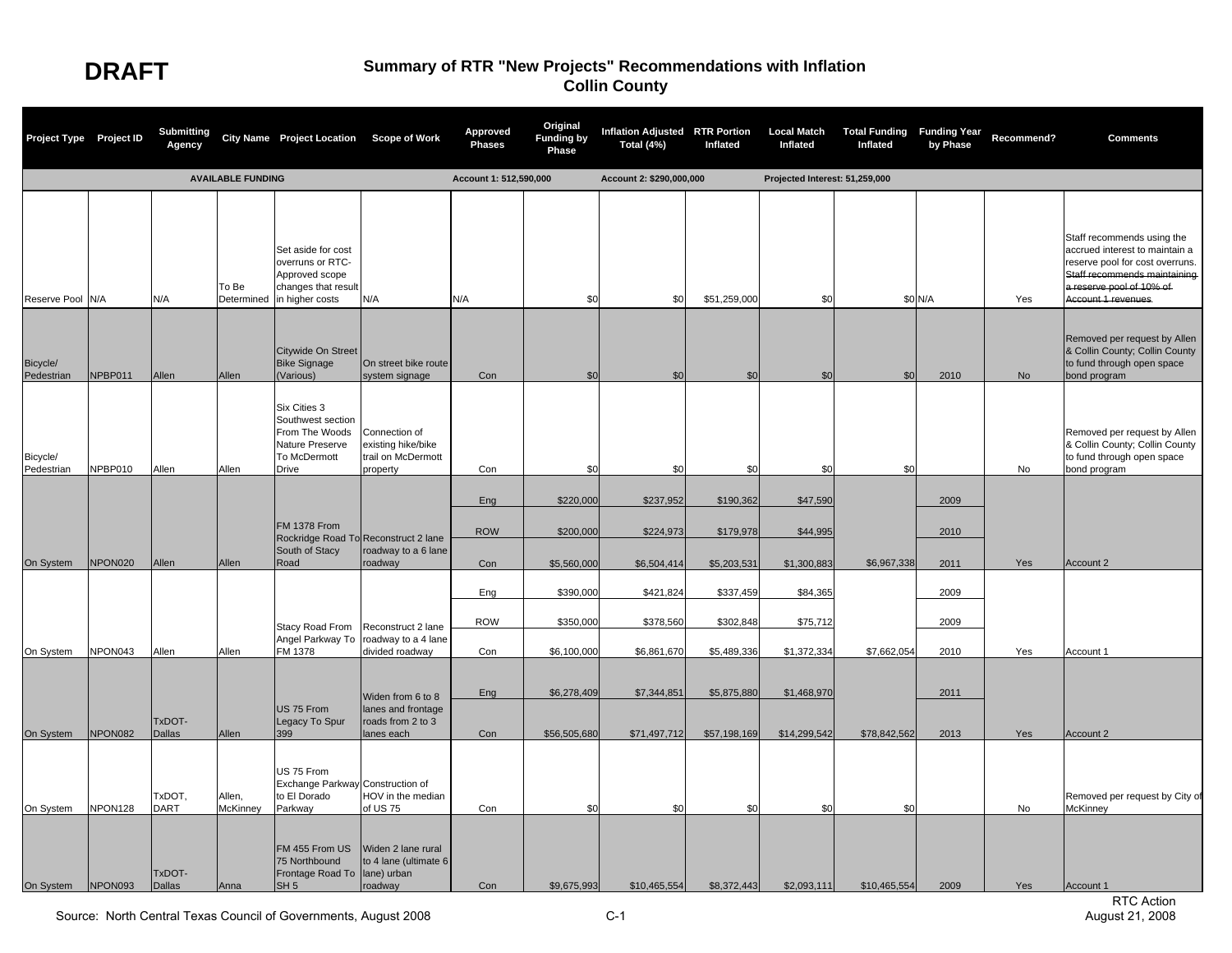| Project Type Project ID              |         | <b>Submitting</b><br>Agency              |                  | City Name Project Location Scope of Work                                                     |                                                                                                                                                                                                   | Approved<br><b>Phases</b> | Original<br><b>Funding by</b><br>Phase | <b>Inflation Adjusted RTR Portion</b><br>Total (4%) | Inflated                    | <b>Local Match</b><br>Inflated | <b>Total Funding Funding Year</b><br>Inflated | by Phase     | Recommend? | <b>Comments</b>                                                                                                                                                                                                                                                                                                                                                                                                                                                            |
|--------------------------------------|---------|------------------------------------------|------------------|----------------------------------------------------------------------------------------------|---------------------------------------------------------------------------------------------------------------------------------------------------------------------------------------------------|---------------------------|----------------------------------------|-----------------------------------------------------|-----------------------------|--------------------------------|-----------------------------------------------|--------------|------------|----------------------------------------------------------------------------------------------------------------------------------------------------------------------------------------------------------------------------------------------------------------------------------------------------------------------------------------------------------------------------------------------------------------------------------------------------------------------------|
| On System                            | NPON084 | TxDOT-<br>Dallas                         | Anna,<br>Melissa | US 75 North From<br><b>Telephone Road</b><br>(CR 275) To Outer<br>Loop (CR 366)              | Reconstruct<br>mainlanes from 4 to<br>6 lanes (ultimate 8<br>lane); reconstruct 2<br>lane frontage roads<br>includes widening of<br>SH 121 from US 75<br>to SH 5 with<br>construction of US<br>75 | Con<br>Con                | \$7,243,465<br>\$74,691,864            | \$8,473,830<br>\$87,378,916                         | \$6,779,064<br>\$69,903,133 | \$1,694,766<br>\$17,475,783    | \$95,852,746                                  | 2011<br>2011 | Yes        | Partial Funding for Reduced<br>Limits; Stripe to transition<br>correctly; ultimate 8 lanes; SH<br>121 from US 75 to SH 5 will be<br>widened along with<br>construction of this US 75<br>portion; Account 1 (\$6.7M) and<br>Account 2 (\$69.9)                                                                                                                                                                                                                              |
| On System                            | NPON146 | TxDOT-<br><b>Dallas</b>                  | Various          | Loop (CR 366) to<br><b>Grayson County</b><br>Line                                            | <b>Engineering for</b><br>reconstruction of<br>US 75 From Outer   mainlanes from 4 to<br>6 lanes.<br>Reconstruct 2 lane<br>frontage roads                                                         | Ena                       | \$6,250,000                            | \$6,250,000                                         | \$5,000,000                 | \$1,250,000                    | \$6,250,000                                   | 2011         | Yes        | Fund engineering phase only;<br>Fixed Funded; Account 2                                                                                                                                                                                                                                                                                                                                                                                                                    |
| On System                            | NPON145 | TxDOT -<br>Dallas                        | Melissa,<br>Anna | SH 5 from SH 121<br>to FM 455                                                                | Engineering for<br>reconstruction of<br>mainlanes                                                                                                                                                 | Eng                       | \$2,500,000                            | \$2,500,000                                         | \$2,000,000                 | \$500,000                      | \$2,500,000                                   | 2009         | Yes        | Fund engineering phase only;<br>Fixed Funded; Account 1                                                                                                                                                                                                                                                                                                                                                                                                                    |
|                                      |         |                                          |                  |                                                                                              | Design and<br>construct a right turn                                                                                                                                                              | Eng                       | \$40,000                               | \$43,264                                            | \$34,611                    | \$8,653                        |                                               | 2009         |            |                                                                                                                                                                                                                                                                                                                                                                                                                                                                            |
| Intersection<br>Improvement NPIMP035 |         | Frisco                                   | Frisco           | SH 121 From<br>frontage road to<br><b>Ohio Drive</b>                                         | bay on the South<br>bound frontage road<br>of SH 121 at Ohio<br><b>Drive</b>                                                                                                                      | Env<br>Con                | \$7,000<br>\$208,000                   | \$7,874<br>\$243,331                                | \$6,299<br>\$194,664        | \$1,575<br>\$48,666            | \$294,469                                     | 2010<br>2011 | Yes        | Account 1                                                                                                                                                                                                                                                                                                                                                                                                                                                                  |
|                                      |         |                                          |                  |                                                                                              | Add turning bays at                                                                                                                                                                               | Eng<br>Env                | \$193,000<br>\$40,000                  | \$208,749<br>\$43,264                               | \$166,999<br>\$34,611       | \$41,750<br>\$8,653            |                                               | 2009<br>2009 |            |                                                                                                                                                                                                                                                                                                                                                                                                                                                                            |
| Intersection                         |         |                                          |                  | SH 289 (Preston<br>Road) From SH                                                             | intersections; signal<br>improvements, add<br>ADA compliant<br>ramps, and                                                                                                                         | <b>ROW</b>                | \$930,000                              | \$1,087,968                                         | \$870,375                   | \$217,594                      |                                               | 2011         |            |                                                                                                                                                                                                                                                                                                                                                                                                                                                                            |
| Improvement NPIMP034<br>Off System   |         | Frisco<br>NPOFF157 Collin County Various | Frisco           | 121 to FM 3537<br>Outer Loop From<br><b>Denton County</b><br>Line to Rockwall<br>County Line | pedestrian signals<br>Environmental<br>clearance for<br>construction of<br>Outer Loop                                                                                                             | Con<br>Env                | \$1,968,600<br>\$6,250,000             | \$2,395,103<br>\$6,250,000                          | \$1,916,082<br>\$5,000,000  | \$479,021<br>\$1,250,000       | \$3,735,084<br>\$6,250,000                    | 2012<br>2009 | Yes<br>Yes | Account 1<br><b>Fund Environmental from</b><br>Denton County Line to SH 121<br>and from FM 6 to Rockwall<br>County Line as a 1st Priority;<br>Fixed Funds; Creates a<br>revolving loan fund to<br>environmentally clear projects<br>in Collin County; Collin<br>County's 1st Priority for<br>construction is to fund Outer<br>Loop from US 75 to SH 121;<br>2nd Priority is Denton County<br>Line to SH 289; 3rd Priority is<br>FM 6 to Rockwall County Line;<br>Account 1 |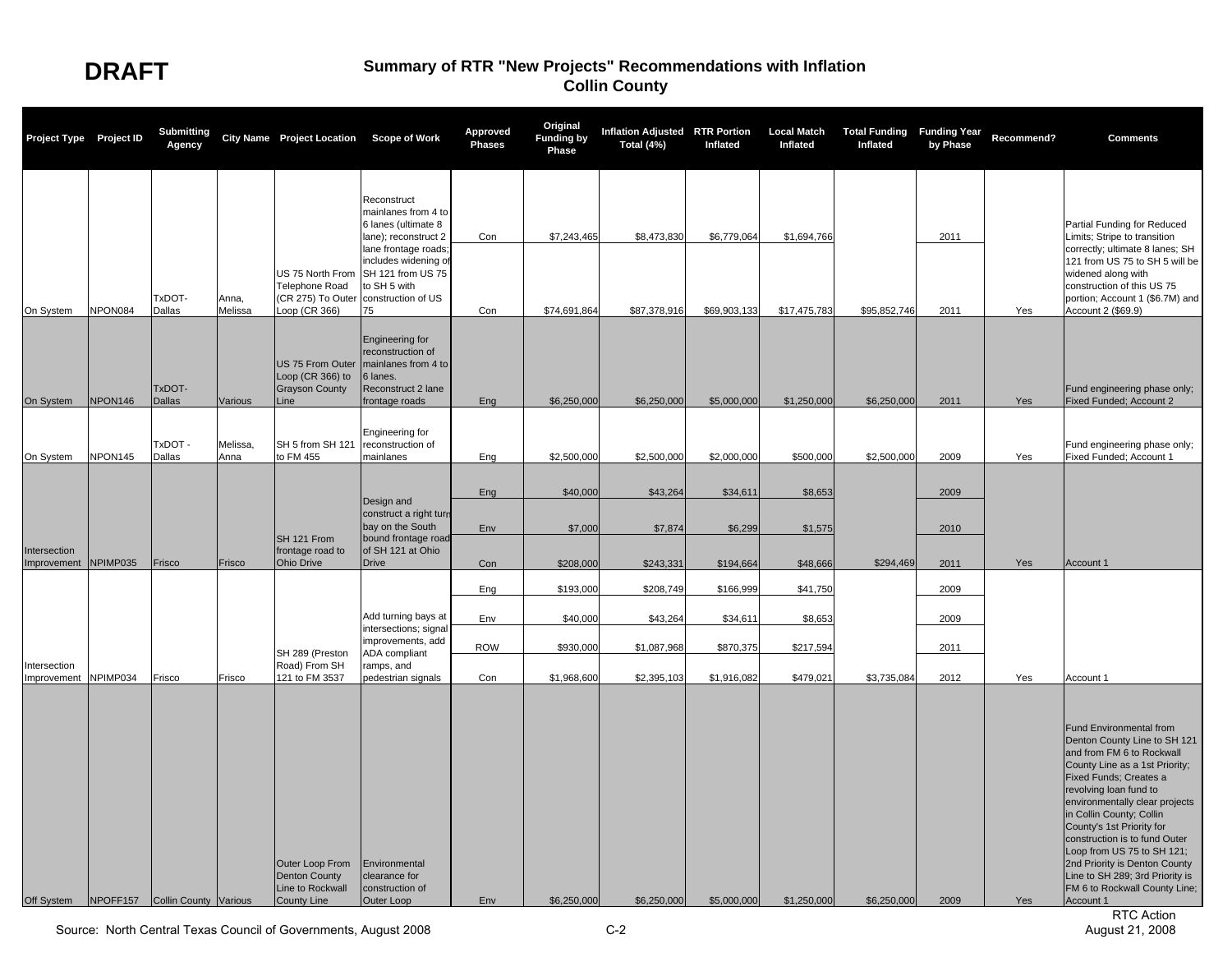| Project Type Project ID |          | <b>Submitting</b><br>Agency |                    | City Name Project Location Scope of Work                                                                      |                                                                                                                                                                                                     | <b>Approved</b><br>Phases | Original<br><b>Funding by</b><br>Phase | <b>Inflation Adjusted RTR Portion</b><br>Total (4%) | Inflated                    | <b>Local Match</b><br>Inflated | <b>Total Funding Funding Year</b><br>Inflated | by Phase     | Recommend? | <b>Comments</b>                                                                                                                         |
|-------------------------|----------|-----------------------------|--------------------|---------------------------------------------------------------------------------------------------------------|-----------------------------------------------------------------------------------------------------------------------------------------------------------------------------------------------------|---------------------------|----------------------------------------|-----------------------------------------------------|-----------------------------|--------------------------------|-----------------------------------------------|--------------|------------|-----------------------------------------------------------------------------------------------------------------------------------------|
| Off System              | NPOFF141 | Collin County Anna          |                    | Outer Loop From<br>US 75 to SH 121                                                                            | Construct new two<br>lane service road                                                                                                                                                              | Con                       | \$15,000,000                           | \$15,000,000                                        | \$12,000,000                | \$3,000,000                    | \$15,000,000                                  | 2009         | Yes        | If private sector participation is<br>secured, construction funds will<br>be returned to Collin County<br>pool; Fixed Funded; Account 1 |
| On System               | COON047  | TxDOT-<br><b>Dallas</b>     | Frisco             | SH 289 From<br>Panther Creek To<br>FM 3537                                                                    | Reconstruct and<br>widen 2 lane rural<br>highway to 6 lane<br>divided urban                                                                                                                         | Con                       | \$6,552,000                            | \$7,086,643                                         | \$5,669,315                 | \$1,417,329                    | \$7,086,643                                   | 2009         | Yes        | Account 1                                                                                                                               |
| On System               | COON046  | TxDOT-<br>Dallas            | Frisco             | SH 289 From US<br>380 To Panther<br>Creek                                                                     | Reconstruct and<br>widen 2 lane rural<br>highway to 6 lane<br>divided urban                                                                                                                         | Con                       | \$20,954,400                           | \$22,664,279                                        | \$18,131,423                | \$4,532,856                    | \$22,664,279                                  | 2009         | Yes        | Account 1                                                                                                                               |
|                         |          |                             |                    |                                                                                                               |                                                                                                                                                                                                     | Eng                       | \$7,000,000                            | \$7,571,200                                         | \$6,056,960                 | \$1,514,240                    |                                               | 2009         |            |                                                                                                                                         |
| On System               | NPON046  | Collin County Prosper       | Celina,            | SH 289/ Preston<br>Road From US<br>380 To Business<br>289                                                     | Widen 2 lane rural<br>to 6 lane urban<br>divided                                                                                                                                                    | <b>ROW</b><br>Con         | \$8,400,000<br>\$70,000,000            | \$9,826,812<br>\$85,165,703                         | \$7,861,450<br>\$68,132,563 | \$1,965,362<br>\$17,033,141    | \$102,563,715                                 | 2011<br>2012 | Yes        | Account 2                                                                                                                               |
|                         |          |                             |                    |                                                                                                               | Construct                                                                                                                                                                                           | Eng                       | \$2,574,100                            | \$2,784,147                                         | \$2,227,317                 | \$556,829                      |                                               | 2009         |            |                                                                                                                                         |
|                         |          |                             |                    | US 380 from West                                                                                              | Interchange at US-<br>380 and DNT<br>Widen 4 to 6 lanes                                                                                                                                             | Env                       | \$0                                    | \$C                                                 | \$0                         | \$0                            |                                               |              |            |                                                                                                                                         |
|                         |          |                             |                    | of CR 26 (Denton<br>County Line)<br>Denton County<br>Line To SH 289                                           | divided; add new<br>4/6 lane access<br>roads at grade<br>separation;                                                                                                                                | <b>ROW</b><br>Util        | \$0<br>\$0                             | \$C<br>\$0                                          | \$0<br>\$0                  | \$0<br>\$0                     |                                               |              |            |                                                                                                                                         |
| On System               | NPON089  | TxDOT-<br>Dallas            | Frisco,<br>Prosper | County Road 26 to<br>East of Dallas<br><b>North Tollway</b>                                                   | construct grade<br>separation at US<br>380 and DNT                                                                                                                                                  | Con                       | \$23,166,900                           | \$31,705,502                                        | \$25,364,402                | \$6,341,100                    | \$34,489,649                                  | 2015         | Yes        | Approval contingent upon<br>resolution of consistency with<br>Mobility 2030, Account 1                                                  |
| On System               | NPON088  | TxDOT-<br><b>Dallas</b>     | Frisco,<br>Prosper | US 380 From 289<br>To County Rd 73<br><b>East of Dallas</b><br>North Tollway to<br>Coit Road (CR<br>72/CR 74) | Reconstruct US 380<br>at SH 289-<br>Interchange Widen<br>4 to 6 lanes divided;<br>add new 4/6 lane<br>access roads at<br>grade separation;<br>construct grade<br>separation at US<br>380 and SH 289 | Con                       | \$57,088,405                           | \$78,129,424                                        | \$62,503,539                | \$15,625,885                   | \$78,129,424                                  | 2015         | Yes        | Approval contingent upon<br>resolution of consistency with<br>Mobility 2030, Account 1                                                  |
| On System               | NPON031  | TxDOT-<br>Dallas            | Lavon              | SH 78 From<br>Business 78 To FM to 6 Lane Urban                                                               | Widen 2 Lane Rural<br>Divided                                                                                                                                                                       | Con                       | \$10,500,000                           | \$12,774,855                                        | \$10,219,884                | \$2,554,971                    | \$12,774,855                                  | 2012         | Yes        | Account 2                                                                                                                               |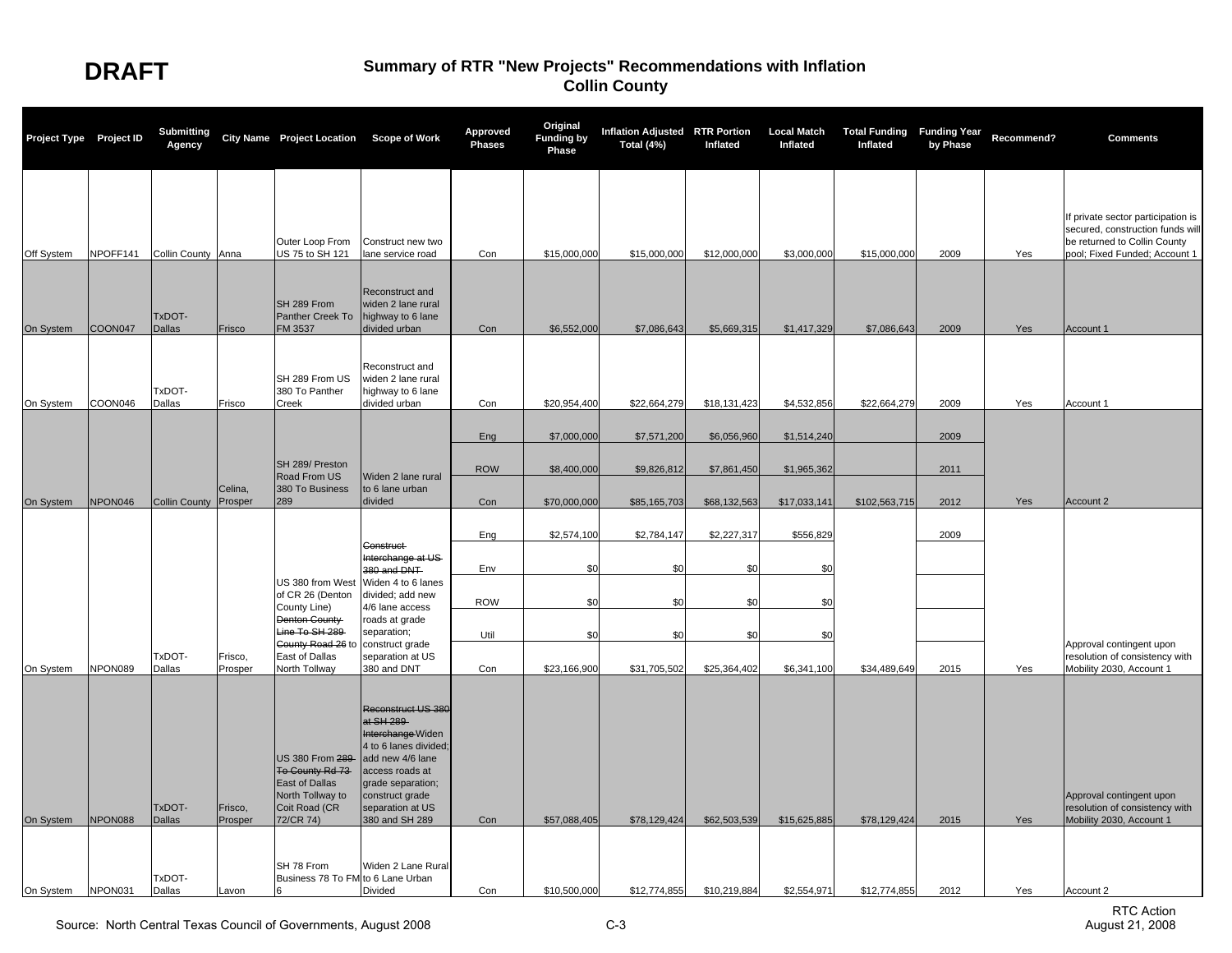| Project Type Project ID              |         | <b>Submitting</b><br>Agency  |                 | City Name Project Location Scope of Work               |                                                  | Approved<br><b>Phases</b> | Original<br><b>Funding by</b><br>Phase | Inflation Adjusted RTR Portion<br>Total (4%) | Inflated     | <b>Local Match</b><br>Inflated | <b>Total Funding Funding Year</b><br>Inflated | by Phase | Recommend? | <b>Comments</b>         |
|--------------------------------------|---------|------------------------------|-----------------|--------------------------------------------------------|--------------------------------------------------|---------------------------|----------------------------------------|----------------------------------------------|--------------|--------------------------------|-----------------------------------------------|----------|------------|-------------------------|
| On System                            | NPON030 | TxDOT-<br><b>Dallas</b>      | Lavon           | SH 78 From SH<br>205 To Business<br>78                 | Widen 2 Lane Rural<br>to 6 Lane Divided<br>Urban | Con                       | \$15,100,000                           | \$16,985,446                                 | \$13,588,357 | \$3,397,089                    | \$16,985,446                                  | 2010     | Yes        | Account 2               |
|                                      |         |                              |                 |                                                        |                                                  |                           |                                        |                                              |              |                                |                                               |          |            |                         |
|                                      |         |                              |                 |                                                        |                                                  | Eng                       | \$270,000                              | \$270,000                                    | \$216,000    | \$54,000                       |                                               | 2009     |            |                         |
|                                      |         |                              |                 |                                                        |                                                  |                           |                                        |                                              |              |                                |                                               |          |            |                         |
|                                      |         |                              |                 |                                                        |                                                  | Util                      | \$200,000                              | \$200,000                                    | \$160,000    | \$40,000                       |                                               | 2009     |            |                         |
| Intelligent<br>Transportation        |         |                              |                 | US 75 From<br>Eldorado Parkway                         | <b>Extend existing ITS</b>                       |                           |                                        |                                              |              |                                |                                               |          |            |                         |
| System                               | NPIT056 | <b>TxDOT Dallas McKinney</b> |                 | To US 380                                              | network                                          | Con                       | \$1,800,000                            | \$1,800,000                                  | \$1,440,000  | \$360,000                      | \$2,270,000                                   | 2010     | Yes        | Fixed Funded; Account 1 |
|                                      |         |                              |                 |                                                        |                                                  |                           |                                        |                                              |              |                                |                                               |          |            |                         |
|                                      |         |                              |                 |                                                        |                                                  | Eng                       | \$360,000                              | \$360,000                                    | \$288,000    | \$72,000                       |                                               | 2009     |            |                         |
|                                      |         |                              |                 |                                                        |                                                  |                           |                                        |                                              |              |                                |                                               |          |            |                         |
| Intelligent                          |         |                              |                 | US 75 From<br><b>Exchange Parkway</b>                  |                                                  | Util                      | \$200,000                              | \$200,000                                    | \$160,000    | \$40,000                       |                                               | 2009     |            |                         |
| Transportation                       |         |                              |                 | To Eldorado                                            | <b>Extend existing ITS</b>                       |                           |                                        |                                              |              |                                |                                               |          |            |                         |
| System                               | NPIT055 | <b>TxDOT Dallas McKinney</b> |                 | Parkway                                                | network                                          | Con                       | \$2,400,000                            | \$2,400,000                                  | \$1,920,000  | \$480,000                      | \$2,960,000                                   | 2010     | Yes        | Fixed Funded; Account 1 |
|                                      |         |                              |                 |                                                        |                                                  | Eng                       | \$187,110                              | \$202,378                                    | \$161,903    | \$40,476                       |                                               | 2009     |            |                         |
|                                      |         |                              |                 | McDonald St (SH                                        |                                                  |                           |                                        |                                              |              |                                |                                               |          |            |                         |
|                                      |         |                              |                 | 5) at Eldorado                                         | Add right turn lanes                             | Env                       | \$75,000                               | \$81,120                                     | \$64,896     | \$16,224                       |                                               | 2009     |            |                         |
|                                      |         |                              |                 | Parkway/ FM 546;<br>McDonald St (SH                    | in each direction at<br>the intersection; and    | <b>ROW</b>                | \$200,000                              | \$224,973                                    | \$179,978    | \$44,995                       |                                               | 2010     |            |                         |
|                                      |         |                              |                 | 5) at Tennessee<br>St; From 1000 feet                  | add raised median<br>to the intersection of      |                           |                                        |                                              |              |                                |                                               |          |            |                         |
|                                      |         |                              |                 | in each direction at                                   | <b>McDonald Street</b>                           | Util                      | \$150,000                              | \$168,730                                    | \$134,984    | \$33,746                       |                                               | 2010     |            |                         |
| Intersection<br>Improvement NPIMP044 |         | McKinney                     | McKinney        | the intersection at<br>McDonald                        | (SH 5) at<br>Tennessee Street                    | Con                       | \$1,424,916                            | \$1,666,950                                  | \$1,333,560  | \$333,390                      | \$2,344,151                                   | 2011     | Yes        | Account 1               |
|                                      |         |                              |                 |                                                        |                                                  |                           |                                        |                                              |              |                                |                                               |          |            |                         |
|                                      |         |                              |                 |                                                        |                                                  | Eng                       | \$1,119,000                            | \$1,210,310                                  | \$968,248    | \$242,062                      |                                               | 2009     |            |                         |
|                                      |         |                              |                 |                                                        |                                                  | Env                       | \$650,000                              | \$703,040                                    | \$562,432    | \$140,608                      |                                               | 2009     |            |                         |
|                                      |         |                              |                 | <b>US 380 From 500</b>                                 |                                                  | <b>ROW</b>                | \$1,400,000                            | \$1,637,802                                  | \$1,310,242  | \$327,560                      |                                               | 2011     |            |                         |
|                                      |         |                              |                 | Feet East of Custer Widen existing 5<br>Road (FM 2478) | lane undivided rural                             |                           |                                        |                                              |              |                                |                                               |          |            |                         |
|                                      |         |                              |                 | To 1,000 Feet East<br>of Lake Forest                   | arterial to a 6 lane<br>divided cross            | Util                      | \$3,200,000                            | \$3,893,289                                  | \$3,114,631  | \$778,658                      |                                               | 2012     |            |                         |
| On System                            | NPON016 | <b>McKinney</b>              | <b>McKinney</b> | <b>Drive</b>                                           | section                                          | Con                       | \$15,984,000                           | \$19,446,980                                 | \$15,557,584 | \$3,889,396                    | \$26,891,422                                  | 2012     | Yes        | Account 1               |
|                                      |         |                              |                 |                                                        |                                                  | Eng                       | \$385,000                              | \$416,416                                    | \$333,133    | \$83,283                       |                                               | 2009     |            |                         |
|                                      |         |                              |                 |                                                        |                                                  | Env                       | \$45,000                               | \$48,672                                     | \$38,938     | \$9,734                        |                                               | 2009     |            |                         |
|                                      |         |                              |                 |                                                        | Widen existing 4                                 | <b>ROW</b>                | \$225,000                              | \$263,218                                    | \$210,575    | \$52,644                       |                                               | 2011     |            |                         |
|                                      |         |                              |                 | US 380 From Bois                                       | lane divided urban                               |                           |                                        |                                              |              |                                |                                               |          |            |                         |
|                                      |         |                              |                 | D' Arc To 1000<br>Feet West of Lake                    | arterial to a 6 lane<br>divided cross            | Util                      | \$750,000                              | \$912,490                                    | \$729,992    | \$182,498                      |                                               | 2012     |            |                         |
| On System                            | NPON027 | McKinney                     | McKinney        | <b>Forest Drive</b>                                    | section                                          | Con                       | \$6,760,000                            | \$8,224,574                                  | \$6,579,659  | \$1,644,915                    | \$9,865,369                                   | 2012     | Yes        | Account 1               |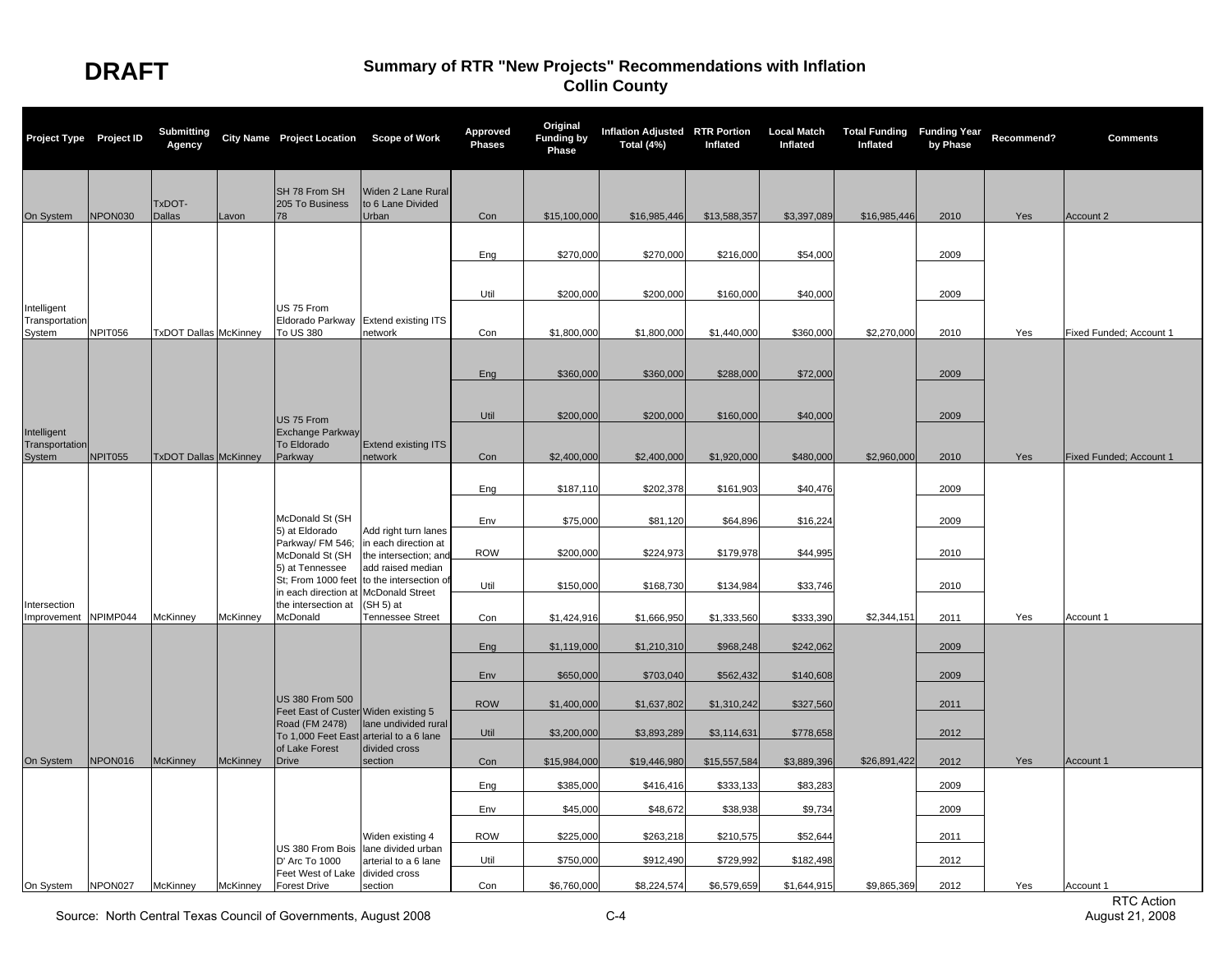| Reconstruct from 4<br>US 75 From Spur<br>to 8 lanes:<br>399 (SH 121<br>Reconstruct<br>TxDOT-<br>South) To Wilson<br>frontage roads from                                                                                                                                                                                 | Yes | Account 1                                                                                                                  |
|-------------------------------------------------------------------------------------------------------------------------------------------------------------------------------------------------------------------------------------------------------------------------------------------------------------------------|-----|----------------------------------------------------------------------------------------------------------------------------|
|                                                                                                                                                                                                                                                                                                                         |     |                                                                                                                            |
| On System<br>NPON081<br><b>Dallas</b><br><b>McKinney</b><br>Creek<br>2 to 3 lanes each<br>Con<br>\$55,540,631<br>\$62,475,656<br>\$49,980,525<br>\$12,495,131<br>\$62,475,656<br>2010                                                                                                                                   |     |                                                                                                                            |
| Reconstruct from 4<br><b>ROW</b><br>\$10,900,000<br>\$11,789,440<br>\$9,431,552<br>\$2,357,888<br>2009<br>to 8 lanes;<br>US 75 From US<br>Reconstruct                                                                                                                                                                   |     |                                                                                                                            |
| TxDOT-<br>380 To Telephone<br>frontage roads from                                                                                                                                                                                                                                                                       |     |                                                                                                                            |
| NPON085<br>Dallas<br>McKinney<br>Rd (CR 275)<br>2 to 3 lanes<br>Con<br>\$108,796,846<br>\$127,276,922<br>\$101,821,537<br>\$25,455,384<br>\$139,066,362<br>2011<br>On System                                                                                                                                            | Yes | Account 1                                                                                                                  |
| Reconstruct from 4<br>to 8 lanes;<br>US 75 From<br>Reconstruct<br>TxDOT-<br>Wilson Creek To<br>frontage roads from<br>NPON083<br>On System<br><b>Dallas</b><br><b>McKinney</b><br><b>US 380</b><br>2 to 3 lanes<br>Con<br>\$47,814,436<br>\$53,784,738<br>\$43,027,790<br>\$10,756,948<br>\$53,784,738<br>2010          | Yes | Account 1                                                                                                                  |
| SH 121 From SH 5 Widen 2 lane rural<br>TxDOT-<br>Melissa,<br>To Fannin County<br>highway to 4 lane<br>NPON092<br>Dallas<br>Line FM 455<br>divided roadway<br>\$29,375,660<br>\$29,375,660<br>\$23,500,528<br>\$5,875,132<br>\$29,375,660<br>2010<br>On System<br>Anna<br>Con                                            | Yes | Partial Funding for Reduced<br>Limits; SH 121 from US 75 to<br>SH 5 will be widened with<br>construction of US 75; Account |
|                                                                                                                                                                                                                                                                                                                         |     |                                                                                                                            |
| Engineering only for<br>widening of 2 lane<br>SH 121 From SH 5 rural highway to 4<br>TxDOT-<br>FM 455 To Fannin<br>lane divided<br>Melissa,<br>NPON092<br><b>Dallas</b><br>\$6,250,000<br>\$6,250,000<br>\$5,000,000<br>\$1,250,000<br>\$6,250,000<br>On System<br>Anna<br><b>County Line</b><br>roadwav<br>Ena<br>2010 | Yes | Fund Phase 1 Only (Partial<br>Fund \$5M); Fixed Funded;<br>Account 1                                                       |
| FM 2551 (Murphy<br>Reconstruct and<br>TxDOT-<br>Rd) From FM 544<br>widen 2 lane rural to<br>COON051<br>To FM 2514<br>\$15,377,288<br>\$6,197,603<br>\$21,574,892<br>2010<br>On System<br>Dallas<br>Murphy<br>6 lane urban<br>Con<br>\$19,180,000<br>\$21,574,892                                                        | Yes | Account 1                                                                                                                  |
| Widen 2 lane rural<br>to 4 lane (ultimate 6<br>TxDOT-<br>lane) urban<br>FM 2514 From FM<br>NPON097<br>2551 To FM 1378<br>On System<br><b>Dallas</b><br>Parker<br>roadway<br>Con<br>\$15,930,000<br>\$22,673,357<br>\$18,138,686<br>\$4,534,671<br>\$22,673,357<br>2016                                                  | Yes | Account 2                                                                                                                  |
|                                                                                                                                                                                                                                                                                                                         |     |                                                                                                                            |
| Eng<br>\$150,000<br>\$162,240<br>\$129,792<br>\$32,448<br>2009                                                                                                                                                                                                                                                          |     |                                                                                                                            |
| Realign traffic lanes<br><b>ROW</b><br>\$500,000<br>\$432,640<br>to increase traffic<br>\$540,800<br>\$108,160<br>2009<br>Independence                                                                                                                                                                                  |     |                                                                                                                            |
| Pkwy from 15th<br>flow, optimize signa<br><b>Street to Parker</b><br>timing, add right<br>Intersection                                                                                                                                                                                                                  |     |                                                                                                                            |
| NPIMP010<br>Plano<br>\$1,771,661<br>Plano<br>Road<br>lanes<br>Con<br>\$950,000<br>\$1,068,621<br>\$854,897<br>\$213,724<br>2010<br>Improvement                                                                                                                                                                          | Yes | Account 1                                                                                                                  |
| \$130,000<br>\$146,232<br>\$116,986<br>\$29,246<br>2010<br>Eng                                                                                                                                                                                                                                                          |     |                                                                                                                            |
| <b>ROW</b><br>\$50,000<br>\$44,995<br>\$11,249<br>2010<br>\$56,243                                                                                                                                                                                                                                                      |     |                                                                                                                            |
| Legacy Dr from<br>Add right turn lanes<br>and dual left turn<br>Custer Road to K<br>Intersection<br>Improvement NPIMP011<br>\$1,070,000<br>\$1,251,749<br>\$1,001,399<br>\$250,350<br>\$1,454,224<br>Plano<br>Plano<br>Avenue<br>lanes<br>Con<br>2011                                                                   | Yes | Account 1                                                                                                                  |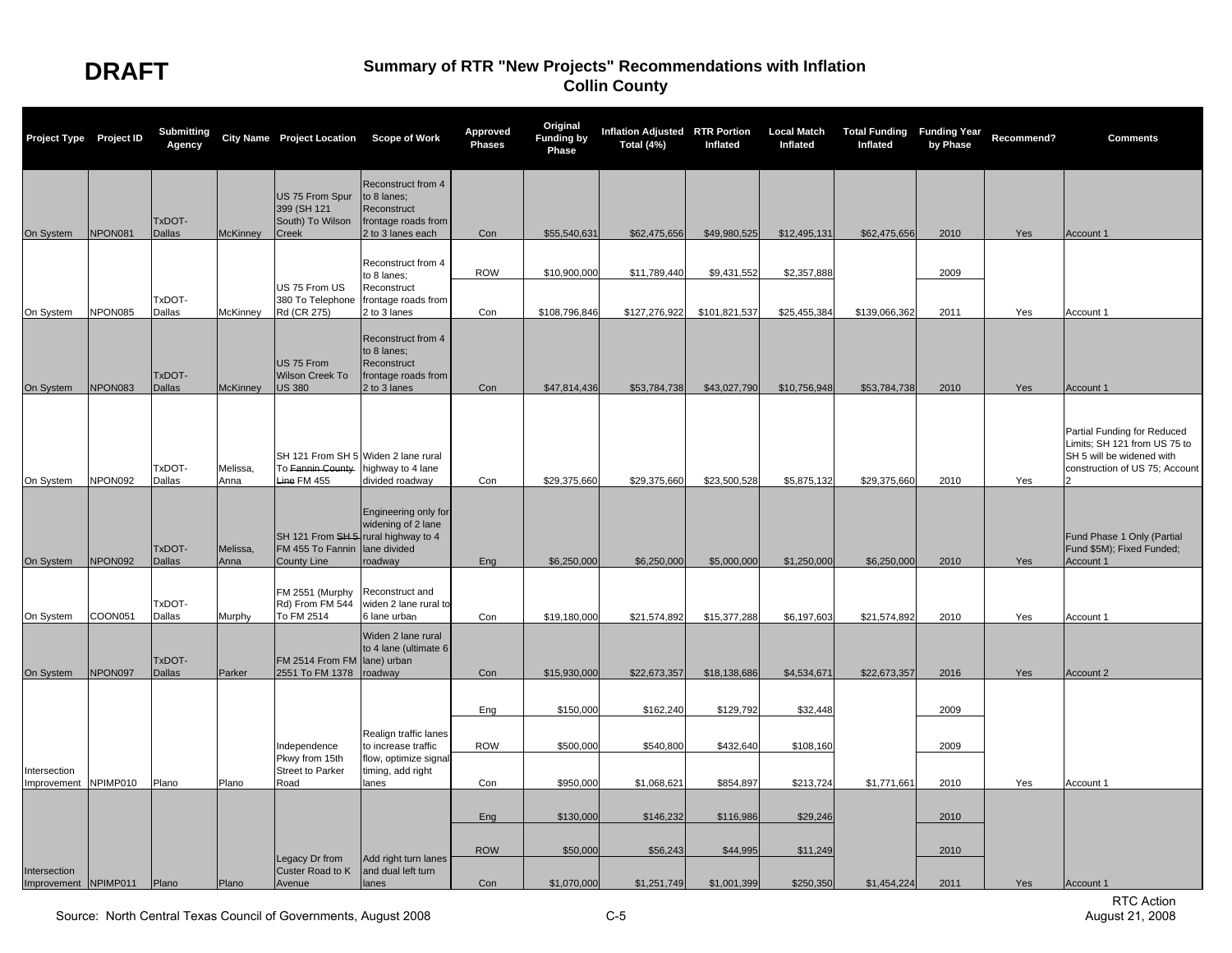| Project Type Project ID              |          | <b>Submitting</b><br>Agency |       | City Name Project Location Scope of Work                                                       |                                                                                                             | <b>Approved</b><br><b>Phases</b> | Original<br><b>Funding by</b><br>Phase | Inflation Adjusted RTR Portion<br>Total (4%) | Inflated    | <b>Local Match</b><br>Inflated | <b>Total Funding Funding Year</b><br>Inflated | by Phase             | Recommend? | <b>Comments</b>                                                                                                             |
|--------------------------------------|----------|-----------------------------|-------|------------------------------------------------------------------------------------------------|-------------------------------------------------------------------------------------------------------------|----------------------------------|----------------------------------------|----------------------------------------------|-------------|--------------------------------|-----------------------------------------------|----------------------|------------|-----------------------------------------------------------------------------------------------------------------------------|
|                                      |          |                             |       |                                                                                                |                                                                                                             | Eng                              | \$200,000                              | \$224,973                                    | \$179,978   | \$44,995                       |                                               | 2010                 |            |                                                                                                                             |
|                                      |          |                             |       |                                                                                                | Add dual left lanes.<br>right lanes, remove                                                                 |                                  |                                        |                                              |             |                                |                                               |                      |            |                                                                                                                             |
|                                      |          |                             |       | Park Boulevard                                                                                 | road hump,                                                                                                  | <b>ROW</b>                       | \$150,000                              | \$175,479                                    | \$140,383   | \$35,096                       |                                               | 2011                 |            |                                                                                                                             |
| Intersection<br>Improvement          | NPIMP012 | Plano                       | Plano | from Coit Road to<br>Jupiter Road                                                              | maximize left lane<br>lengths                                                                               | Con                              | \$1,600,000                            | \$1,946,645                                  | \$1,557,316 | \$389,329                      | \$2,347,096                                   | 2012                 | Yes        | Account 1                                                                                                                   |
|                                      |          |                             |       |                                                                                                |                                                                                                             |                                  |                                        |                                              |             |                                |                                               |                      |            |                                                                                                                             |
|                                      |          |                             |       |                                                                                                |                                                                                                             | Eng                              | \$175,000                              | \$189,280                                    | \$151,424   | \$37,856                       |                                               | 2009                 |            |                                                                                                                             |
|                                      |          |                             |       | Parker Road at<br>Preston Road Coit                                                            |                                                                                                             | <b>ROW</b>                       | \$100,000                              | \$112,486                                    | \$89,989    | \$22,497                       |                                               | 2010                 |            | City of Plano wishes to<br>implement all Preston Road                                                                       |
| Intersection                         |          |                             |       | Road,<br>Independence<br>Pkwy and Alma                                                         |                                                                                                             |                                  |                                        |                                              |             |                                |                                               |                      |            | intersection improvements<br>together under NPIMP015;                                                                       |
| Improvement NPIMP013                 |          | Plano                       | Plano | Road                                                                                           | Add dual left lanes                                                                                         | Con                              | \$1,225,000                            | \$1,433,077                                  | \$1,146,461 | \$286,615                      | \$1,734,843                                   | 2011                 | Yes        | Account 1                                                                                                                   |
|                                      |          |                             |       | Preston Road from<br>Headquarters to                                                           |                                                                                                             | Eng                              | \$200,000                              | \$216,320                                    | \$173,056   | \$43,264                       |                                               | 2009                 |            |                                                                                                                             |
| Intersection<br>Improvement NPIMP015 |          | Plano                       | Plano | Hedgcoxe at<br>Headquarters<br>Road, Hedgcoxe<br>Road, Spring<br>Creek Pkwy and<br>Parker Road | Add dual left lanes<br>and Ded right lanes                                                                  | Con                              | \$2,600,000                            | \$3,041,632                                  | \$2,433,306 | \$608,326                      | \$3,257,952                                   | 2011                 | Yes        | City of Plano wishes to<br>implement all Preston Road<br>intersection improvements<br>together under NPIMP015;<br>Account 1 |
|                                      |          |                             |       | <b>Spring Creek</b><br>Parkway from-                                                           |                                                                                                             |                                  |                                        |                                              |             |                                |                                               |                      |            |                                                                                                                             |
|                                      |          |                             |       | Preston Road to                                                                                | Dual left lanes, Ded                                                                                        | Eng                              | \$260,000                              | \$292,465                                    | \$233,972   | \$58,493                       |                                               | 2010                 |            |                                                                                                                             |
| Intersection                         |          |                             |       | US 75 at<br>Independence<br>and US 75                                                          | right lanes,<br>consolidate split<br>Pkwy, Custer Road intersections into a<br>normalized                   |                                  |                                        |                                              |             |                                |                                               |                      |            | City of Plano wishes to<br>implement all Preston Road<br>intersection improvements<br>together under NPIMP015;              |
| Improvement NPIMP016                 |          | Plano                       | Plano | (Service Road)                                                                                 | intersection                                                                                                | Con                              | \$2,340,000                            | \$2,737,469                                  | \$2,189,975 | \$547,494                      | \$3,029,934                                   | 2011                 | Yes        | Account 1                                                                                                                   |
|                                      |          |                             |       |                                                                                                |                                                                                                             | Eng                              | \$0                                    | \$0                                          | \$0         | \$0                            |                                               | Completed by<br>City |            |                                                                                                                             |
|                                      |          |                             |       |                                                                                                |                                                                                                             | <b>ROW</b>                       | \$100,000                              | \$108,160                                    | \$86,528    | \$21,632                       |                                               | 2009                 |            |                                                                                                                             |
|                                      |          |                             |       | Avenue To                                                                                      | Reconstruct existing<br>14th Street From K 4 lane divided and 6<br>lane divided road                        |                                  |                                        |                                              |             |                                |                                               |                      |            |                                                                                                                             |
| Off System                           | NPOFF052 | Plano                       | Plano | Ridgewood Drive                                                                                | sections                                                                                                    | Con                              | \$6,700,000                            | \$7,246,720                                  | \$5,797,376 | \$1,449,344                    | \$7,354,880                                   | 2009                 | Yes        | Account 1                                                                                                                   |
|                                      |          |                             |       |                                                                                                | Widen existing 2<br>lane sections to 6                                                                      | Eng                              | \$0                                    | \$0                                          | \$0         | \$0                            |                                               | Completed by<br>City |            |                                                                                                                             |
| Off System                           | NPOFF076 | Plano                       | Plano | Rasor Road From<br>Ohio Drive To SH<br>121                                                     | lanes and construct<br><b>East and West</b><br>sides to complete<br>the 6 lane divided<br>thoroughfare road | Con                              | \$5,000,000                            | \$5,408,000                                  | \$4,326,400 | \$1,081,600                    | \$5,408,000                                   | 2009                 | Yes        | Account 2                                                                                                                   |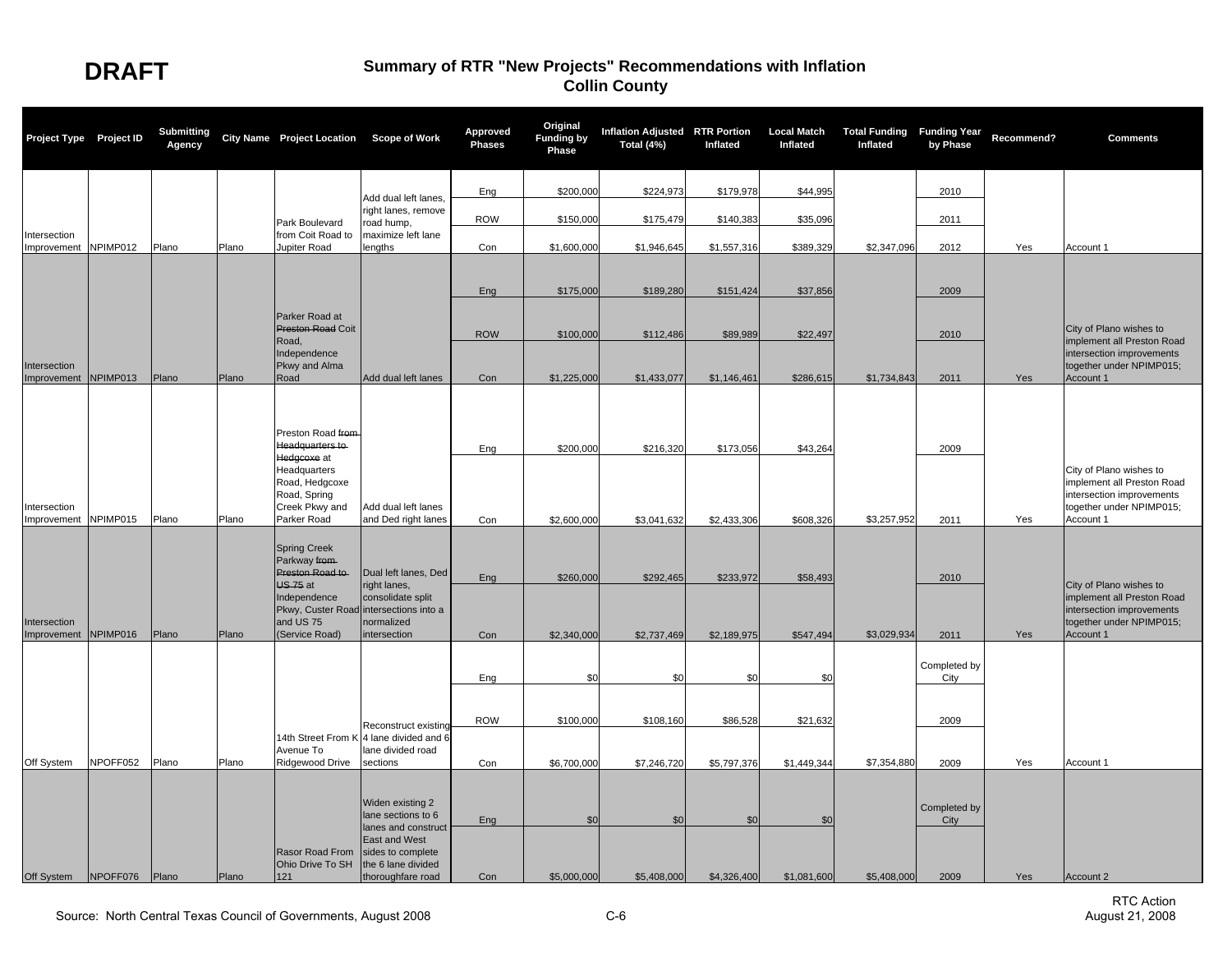| Project Type Project ID     |                     | <b>Submitting</b><br>Agency |                | City Name Project Location Scope of Work                                                                |                                                  | Approved<br><b>Phases</b> | Original<br><b>Funding by</b><br>Phase | Inflation Adjusted RTR Portion<br>Total (4%) | Inflated    | <b>Local Match</b><br>Inflated | <b>Total Funding Funding Year</b><br>Inflated | by Phase | Recommend? | <b>Comments</b>                                                                                                                                                                |
|-----------------------------|---------------------|-----------------------------|----------------|---------------------------------------------------------------------------------------------------------|--------------------------------------------------|---------------------------|----------------------------------------|----------------------------------------------|-------------|--------------------------------|-----------------------------------------------|----------|------------|--------------------------------------------------------------------------------------------------------------------------------------------------------------------------------|
|                             |                     |                             |                |                                                                                                         |                                                  |                           |                                        |                                              |             |                                |                                               |          |            |                                                                                                                                                                                |
|                             |                     |                             |                |                                                                                                         | Widen Preston Rd<br>bridge over PGBT             | Eng                       | \$300,000                              | \$324,480                                    | \$259,584   | \$64,896                       |                                               | 2009     |            |                                                                                                                                                                                |
|                             |                     |                             |                |                                                                                                         | to provide 2 left                                | <b>ROW</b>                | \$250,000                              | \$281,216                                    | \$224.973   | \$56,243                       |                                               | 2010     |            |                                                                                                                                                                                |
| On System                   | NPON <sub>121</sub> | Plano                       | Plano          | Preston Road at<br>PGBT                                                                                 | turns for PGBT<br>entrance ramps                 | Con                       | \$2,450,000                            | \$2,866,153                                  | \$2.292.923 | \$573,231                      | \$3,471,849                                   | 2011     | Yes        | Account 1                                                                                                                                                                      |
|                             |                     |                             |                |                                                                                                         |                                                  |                           |                                        |                                              |             |                                |                                               |          |            |                                                                                                                                                                                |
|                             |                     |                             |                | <b>Cotton Belt</b><br>Passenger Rail                                                                    | The Cotton Belt<br>Corridor would                | Imp                       | \$416,667                              | \$416,667                                    | \$333,334   | \$83,333                       |                                               | 2009     |            |                                                                                                                                                                                |
|                             |                     |                             |                | <b>Corridor From</b><br><b>DFWIA To North</b>                                                           | provide a key East-<br>West passenger rail       |                           |                                        |                                              |             |                                |                                               |          |            |                                                                                                                                                                                |
|                             |                     |                             |                | Central/Red Line                                                                                        | link across the                                  | Imp                       | \$416,666                              | \$416,666                                    | \$333,333   | \$83,333                       |                                               | 2010     |            |                                                                                                                                                                                |
| Transit                     | NPTT014             | <b>NCTCOG</b>               | <b>Various</b> | (Collin County<br>Section)                                                                              | Northern part of the<br><b>DART Service Area</b> | Imp                       | \$416,666                              | \$416,666                                    | \$333,333   | \$83,333                       | \$1,249,999                                   | 2011     | Yes        | Fund Phase 1 (\$1M); Fixed<br>Funded; Account 1                                                                                                                                |
| Transit                     | NPTT026             | <b>NCTCOG</b>               | McKinney       | DART LRT (Red<br>Line) from Parker<br>Plano, Allen, Road Station to<br>McKinney                         | Phase 1                                          | Eng                       | \$625,000                              | \$625,000                                    | \$500,000   | \$125,000                      | \$625,000                                     | 2009     | Yes        | Fund Phase 1; Fixed Funded;<br>planning work for DART's red<br>line from City of McKinney to<br>City of Anna to be funded<br>under regular UPWP planning<br>studies; Account 2 |
| Bicycle/<br>Pedestrian      | COBP005             | Richardson                  | Richardson     | US 75 From Alma<br>Road and SH 190<br><b>To Spring Creek</b><br>Nature Area and<br><b>Prairie Creek</b> | Construct 10 to 12<br>foot wide trail            | Con                       | \$421,800                              | \$456,219                                    | \$364,975   | \$91,244                       | \$456,219                                     | 2009     | Yes        | If project is funded by Collin<br>County Open Space Bond<br>Program; RTR funds will be<br>returned to Collin County RTR<br>Pool; Account 1                                     |
|                             |                     |                             |                |                                                                                                         |                                                  |                           |                                        |                                              |             |                                |                                               |          |            |                                                                                                                                                                                |
|                             |                     |                             |                | US 75 at Renner                                                                                         |                                                  | Eng                       | \$158,000                              | \$170,893                                    | \$136,714   | \$34,179                       |                                               | 2009     |            | If project is funded by Collin                                                                                                                                                 |
|                             |                     |                             |                | Road From US 75                                                                                         |                                                  | Env                       | \$3,000                                | \$3,245                                      | \$2,596     | \$649                          |                                               | 2009     |            | County Open Space Bond                                                                                                                                                         |
| Bicycle/                    |                     |                             |                | along Prairie Creek Construction of a<br>To DART Bush                                                   | new 12 foot wide                                 |                           |                                        |                                              |             |                                |                                               |          |            | Program; RTR funds will be<br>returned to Collin County RTR                                                                                                                    |
| Pedestrian                  | NPBP041             | Richardson                  | Richardson     | <b>Turnpike Station</b>                                                                                 | concrete trail                                   | Con                       | \$2,009,500                            | \$2,260,414                                  | \$1,808,331 | \$452,083                      | \$2,434,552                                   | 2010     | Yes        | Pool; Account 1                                                                                                                                                                |
|                             |                     |                             |                | Renner Road at                                                                                          |                                                  | Eng                       | \$100,000                              | \$108,160                                    | \$86,528    | \$21,632                       |                                               | 2009     |            |                                                                                                                                                                                |
|                             |                     |                             |                | Alma (Renner at<br>Jupiter) from Alma                                                                   |                                                  |                           |                                        |                                              |             |                                |                                               |          |            |                                                                                                                                                                                |
|                             |                     |                             |                | Drive (Renner at                                                                                        | Additional left turn                             | <b>ROW</b>                | \$100,000                              | \$112,486                                    | \$89,989    | \$22,497                       |                                               | 2010     |            |                                                                                                                                                                                |
| Intersection<br>Improvement | NPIMP021            | Richardson                  | Richardson     | SH 190) to Jupiter<br>at SH 190/PGBT                                                                    | lanes and/or a right<br>turn bay                 | Con                       | \$800,000                              | \$935,887                                    | \$748,709   | \$187,177                      | \$1,156,533                                   | 2011     | Yes        | Account 1                                                                                                                                                                      |
|                             |                     |                             |                |                                                                                                         |                                                  |                           |                                        |                                              |             |                                |                                               |          |            |                                                                                                                                                                                |
|                             |                     |                             |                | <b>BNSF Passenger</b>                                                                                   |                                                  | Imp                       | \$625,000                              | \$625,000                                    | \$500,000   | \$125,000                      |                                               | 2009     |            |                                                                                                                                                                                |
|                             |                     |                             |                | Rail from                                                                                               |                                                  |                           | \$625,000                              | \$625,000                                    | \$500,000   | \$125,000                      |                                               | 2010     |            |                                                                                                                                                                                |
|                             |                     |                             |                | Denton/Collin<br>County line to                                                                         |                                                  | Imp                       |                                        |                                              |             |                                |                                               |          |            |                                                                                                                                                                                |
| Transit                     | NPTT022             | <b>NCTCOG</b>               | Various        | North Frisco (Collin<br>County Section)                                                                 | Phase 1                                          | Imp                       | \$625,000                              | \$625,000                                    | \$500,000   | \$125,000                      | \$1,875,000                                   | 2011     | Yes        | Fixed Funded; Account 1                                                                                                                                                        |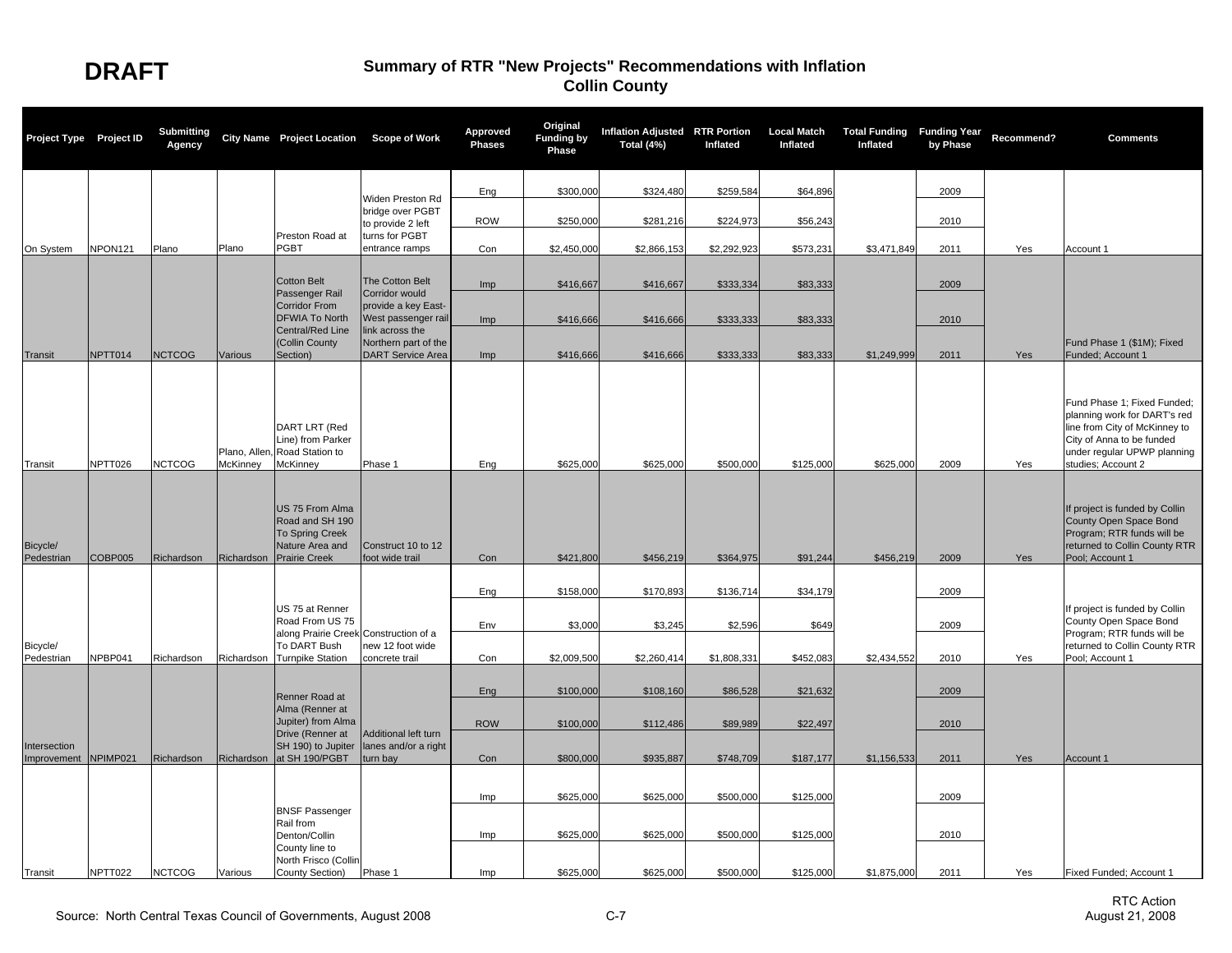| Project Type Project ID |         | <b>Submitting</b><br>Agency |                  | City Name Project Location Scope of Work                                       |                                               | Approved<br><b>Phases</b> | Original<br><b>Funding by</b><br>Phase | Inflation Adjusted RTR Portion<br>Total (4%) | Inflated     | <b>Local Match</b><br>Inflated | <b>Total Funding Funding Year</b><br>Inflated | by Phase | Recommend? | <b>Comments</b>                                                                                                                                                                                                                                                                                                                                                                                                                                               |
|-------------------------|---------|-----------------------------|------------------|--------------------------------------------------------------------------------|-----------------------------------------------|---------------------------|----------------------------------------|----------------------------------------------|--------------|--------------------------------|-----------------------------------------------|----------|------------|---------------------------------------------------------------------------------------------------------------------------------------------------------------------------------------------------------------------------------------------------------------------------------------------------------------------------------------------------------------------------------------------------------------------------------------------------------------|
| On System               | NPON090 | TxDOT-<br><b>Dallas</b>     | Wylie            | SH 78 From Spring Reconstruct and<br>Creek Pkwy To SH widen 2 to 6 lane<br>205 | urban                                         | Con                       | \$19,997,270                           | \$21,629,047                                 | \$17,303,238 | \$4,325,809                    | \$21,629,047                                  | 2009     | Yes        | Account 1                                                                                                                                                                                                                                                                                                                                                                                                                                                     |
| On System               | COON033 | Collin County Wylie         |                  | FM 1378 From FM lane to 6 lane<br>544 To FM 3412                               | Widen existing 2<br>divided and realign       | Con                       | \$8,626,000                            | \$9,329,882                                  | \$7,463,905  | \$1,865,976                    | \$9,329,882                                   | 2009     | Yes        | Account 1                                                                                                                                                                                                                                                                                                                                                                                                                                                     |
| Local<br>Contribution*  |         | Plano                       | Plano            | To Be Determined                                                               | Remaining SH 121<br>Local Contribution        |                           | \$1,890,927                            | \$1,890,927                                  | \$1,890,927  | \$0                            | \$1,890,927                                   |          | Yes        | \$9.3M reserved for SH 121<br>Local Contribution Credit; Once<br>project(s) are identified, RTR<br>funds will be credited via TIP<br>modification process; Fixed<br>Funded out of Account 1;<br>Credit previously applied to the<br>US 75/Parker Road<br>Interchange Project (\$4.4M<br>applied towards the local<br>match) and to the US 75/PGBT<br>Interchange Project (\$3.0M<br>applied towards local match),<br>leaving a remianing balance of<br>\$1.8M |
| Local<br>Contribution*  |         | Allen                       | Allen            | To Be Determined Contribution                                                  | SH 121 Local                                  |                           | \$150,000                              | \$150,000                                    | \$150,000    | \$0                            | \$150,000                                     |          | Yes        | Reserved for SH 121 Local<br>Contribution Credit; Fixed<br>Funded; Once project is<br>identified, RTR funds will be<br>credited via TIP modification<br>process out of Account 1                                                                                                                                                                                                                                                                              |
| Local<br>Contribution*  |         | <b>Collin County</b>        | Collin<br>County | To Be Determined                                                               | Remaining SH 121<br><b>Local Contribution</b> |                           | \$21,992,159                           | \$21,992,159                                 | \$21,992,159 | \$0                            | \$21,992,159                                  |          | Yes        | \$25.3M reserved for SH 121<br>Local Contribution Credit; Fixed<br>Funded; Once projects are<br>identified, RTR funds will be<br>credited via TIP modification<br>process out of Account 1;<br>Credit previously applied to the<br>US 75/Parker Road<br>Interchange Project (\$3.3M<br>applied towards the local<br>match), leaving a balance of<br>\$21.9M                                                                                                   |
| Local<br>Contribution*  |         | Frisco                      | Frisco           | To Be Determined Contribution                                                  | SH 121 Local                                  |                           | \$14,257,471                           | \$14,257,471                                 | \$14,257,471 | \$0                            | \$14,257,471                                  |          | Yes        | Reserved for SH 121 Local<br>Contribution Credit; Once<br>project(s) are identified, RTR<br>funds will be credited via TIP<br>modification process; Fixed<br>Funded out of Account 1                                                                                                                                                                                                                                                                          |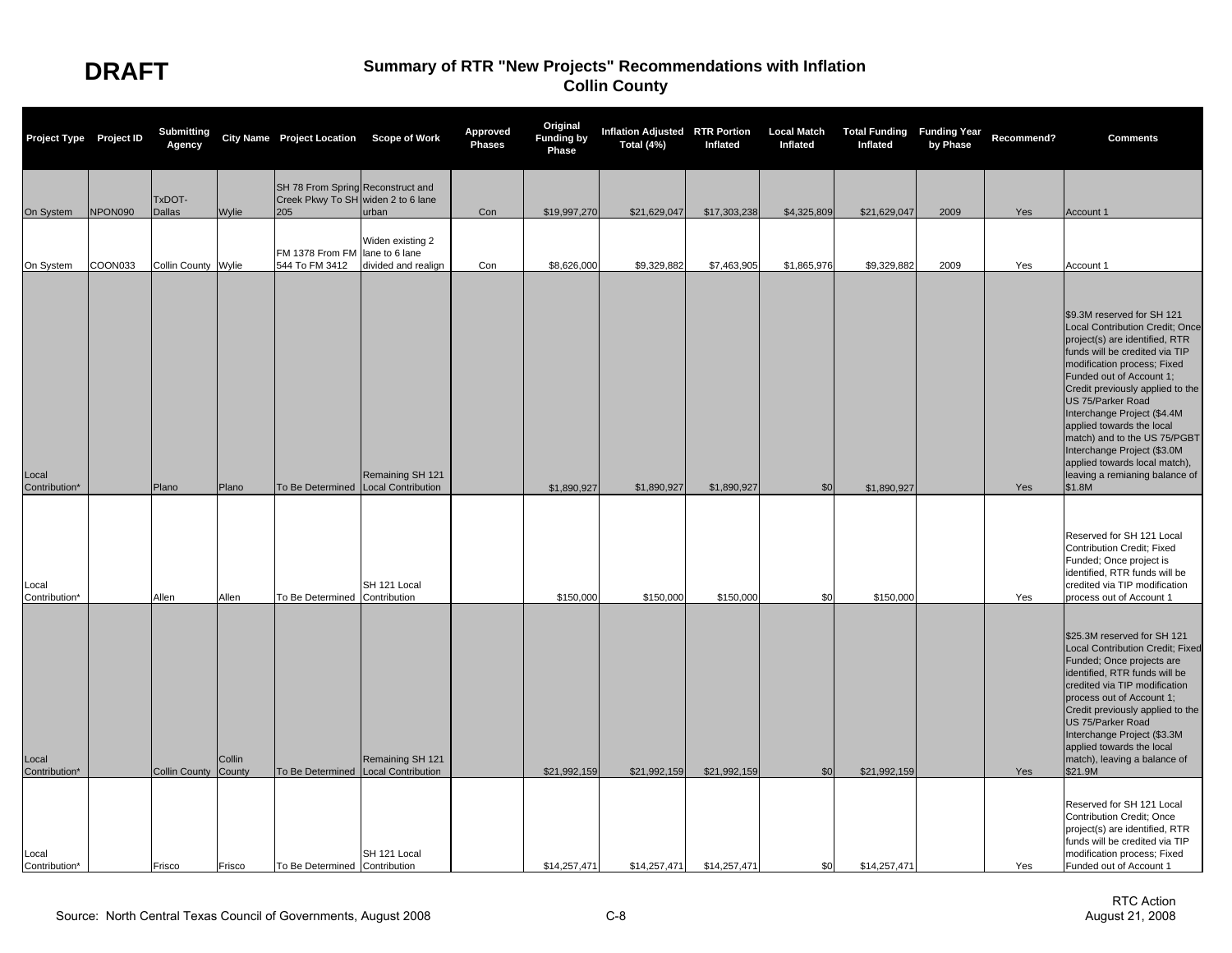| Project Type Project ID | Submitting<br>Agency |          | City Name Project Location Scope of Work |                      | Approved<br><b>Phases</b> | Original<br><b>Funding by</b><br>Phase | Inflation Adjusted RTR Portion Local Match Total Funding Funding Year<br>Total (4%) | Inflated      | Inflated      | Inflated      | by Phase | Recommend? | <b>Comments</b>                                                                                                                                                                             |
|-------------------------|----------------------|----------|------------------------------------------|----------------------|---------------------------|----------------------------------------|-------------------------------------------------------------------------------------|---------------|---------------|---------------|----------|------------|---------------------------------------------------------------------------------------------------------------------------------------------------------------------------------------------|
| Local<br>Contribution*  | <b>McKinney</b>      | McKinney | To Be Determined Contribution            | SH 121 Local         |                           | \$876,390                              | \$876,390                                                                           | \$876,390     |               | \$876,390     |          | Yes        | Reserved for SH 121 Local<br><b>Contribution Credit: Once</b><br>project(s) are identified, RTR<br>funds will be credited via TIP<br>modification process; Fixed<br>Funded out of Account 1 |
|                         |                      |          |                                          | <b>Total Funding</b> |                           | \$855,142,931                          | \$995,799,045                                                                       | \$802,590,000 | \$193,209,045 | \$995,799,045 |          |            |                                                                                                                                                                                             |

\* Revenue will be used to account for local contribution credits for agencies along SH Awaiting feedback from those entities regarding allocation of credits.

|                                     | <b>Original Total</b><br>Cost | <b>Inflation Adjusted</b><br><b>Total Cost</b> | <b>RTR Portion</b> | <b>RTR Balance</b> |
|-------------------------------------|-------------------------------|------------------------------------------------|--------------------|--------------------|
| <b>ACCOUNT 1</b>                    | \$549,784,727                 | \$633.299.044                                  | \$512,590,000      | \$0                |
| <b>ACCOUNT 2</b>                    | \$305,358,204                 | \$362,500,001                                  | \$290,000,000      | \$0                |
| <b>PROJECTED</b><br><b>INTEREST</b> | \$51,259,000                  | \$51,259,000                                   | \$51,259,000       | \$51,259,000       |

Per STTC's request, the Northwest Plano Park and Ride project (NPPR003) has been added to the Collin County listing and funded from Collin County's Projected Interest **thereby reducing the Cost Overrun Pool. This project was originally funded in 2001 and later deleted per the Dallas Area Rapid Transit's (DART) request and the RTC's TIP modification policy. Approval of this project represents an exception to RTC policies.**

| Project Type Project ID |  | <b>Submitting</b><br><b>Agency</b> |                          | City Name Project Location Scope of Work                                                                                                                                     |                                                      | Approved<br><b>Phases</b> | Approved<br><b>Funding by</b><br>Phase | Inflation Adjusted RTR Portion<br>(4%) | Inflated      | Inflated      | Local Match Total Funding Funding Year<br>Inflated | by Phase | Recommend? | <b>Comments</b>                                                       |
|-------------------------|--|------------------------------------|--------------------------|------------------------------------------------------------------------------------------------------------------------------------------------------------------------------|------------------------------------------------------|---------------------------|----------------------------------------|----------------------------------------|---------------|---------------|----------------------------------------------------|----------|------------|-----------------------------------------------------------------------|
|                         |  |                                    | <b>AVAILABLE FUNDING</b> |                                                                                                                                                                              |                                                      |                           |                                        |                                        |               |               |                                                    |          |            |                                                                       |
| Park and Ride NPPR003   |  | <b>DART</b>                        | Plano                    | Northwest Plano<br><b>Park and Ride Lot</b><br>From West Side of<br>the North Dallas<br>Tollway To<br>(Between)<br>Tennyson Pkwy<br>and Spring Creek Space DART Park<br>Pkwy | Provide 544<br>(ultimately 716)<br>and Ride facility | Con                       | \$8,500,000                            | \$9,193,600                            | \$4,688,736   | \$4,504,864   | \$9,193,600                                        | 2009     | Yes        | 51/49 split between RTR and<br>Local; Fund with Projected<br>Interest |
|                         |  |                                    |                          |                                                                                                                                                                              | <b>Total Funding</b>                                 |                           | \$863,642,931                          | \$1,004,992,645                        | \$807,278,736 | \$197,713,909 | \$1,004,992,645                                    |          |            |                                                                       |

|                                     | <b>Original Total</b><br>Cost | <b>Inflation Adjusted</b><br><b>Total Cost</b> | <b>RTR Portion</b> | <b>RTR Balance</b> |
|-------------------------------------|-------------------------------|------------------------------------------------|--------------------|--------------------|
| <b>ACCOUNT 1</b>                    | \$549,784,727                 | \$633,299,044                                  | \$512,590,000      | \$0                |
| <b>ACCOUNT 2</b>                    | \$305,358,204                 | \$362,500,001                                  | \$290,000,000      | \$0                |
| <b>PROJECTED</b><br><b>INTEREST</b> | \$8,500,000                   | \$9,193,600                                    | \$4,688,736        | \$46,570,264       |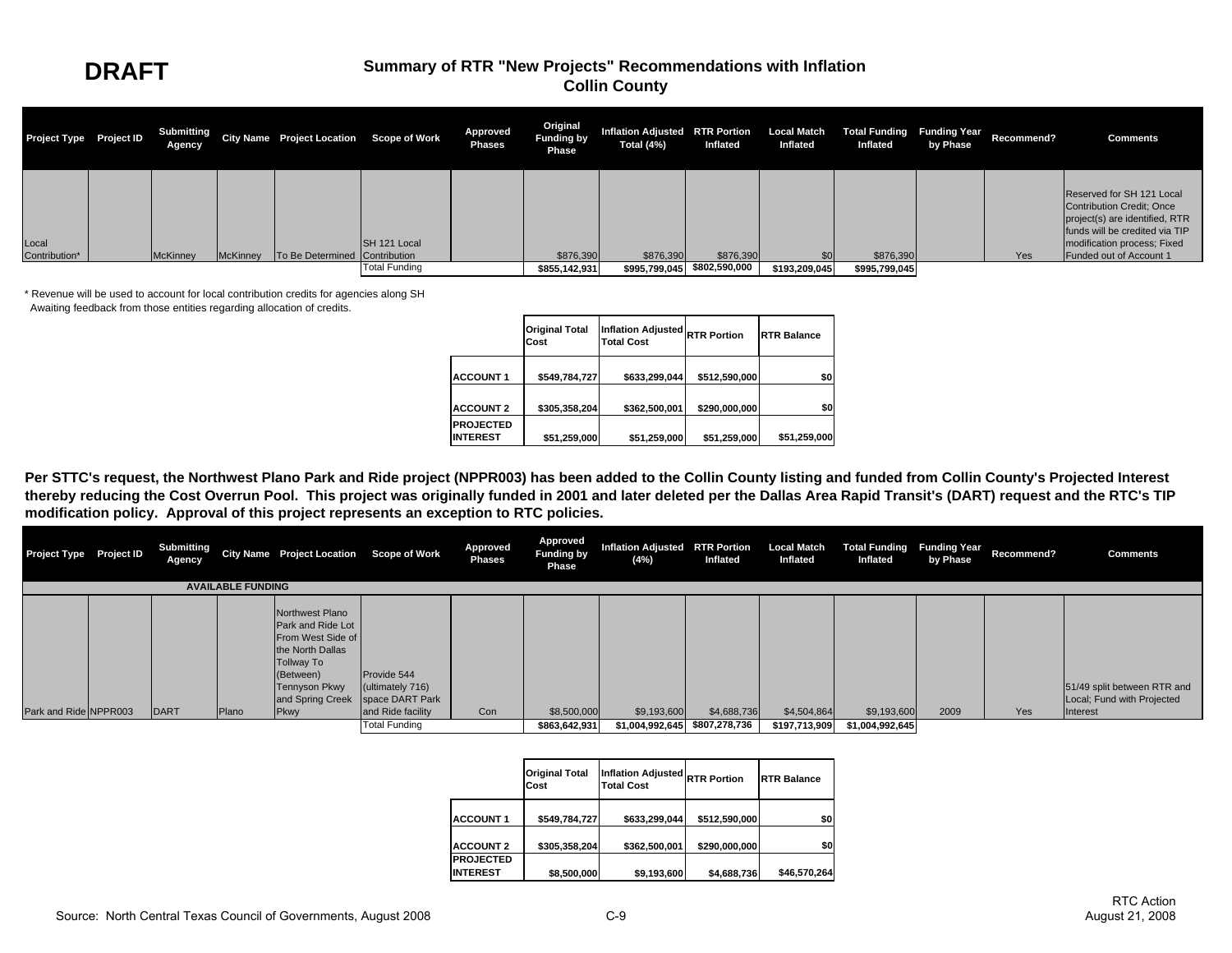| Project Type Project ID     |                 | Submitting<br>Agency                                | <b>City Name</b>         | Project<br>Location                                                    | <b>Scope of Work</b>                                                                                                                                                                     | Approved<br><b>Phases</b> | Original<br><b>Funding by</b><br>Phase | Inflation Adjusted RTR Portion<br>Total (4%) | Inflated                   | <b>Local Match</b><br>Inflated | <b>Total Funding</b><br>Inflated | Approved<br>Funding Year by Recommend?<br>Phase |            | <b>Comments</b>                                                                                                                                               |
|-----------------------------|-----------------|-----------------------------------------------------|--------------------------|------------------------------------------------------------------------|------------------------------------------------------------------------------------------------------------------------------------------------------------------------------------------|---------------------------|----------------------------------------|----------------------------------------------|----------------------------|--------------------------------|----------------------------------|-------------------------------------------------|------------|---------------------------------------------------------------------------------------------------------------------------------------------------------------|
|                             |                 |                                                     | <b>AVAILABLE FUNDING</b> |                                                                        |                                                                                                                                                                                          | Account 1: \$47,290,000   |                                        | Account 2: 303,530,000                       |                            |                                |                                  |                                                 |            |                                                                                                                                                               |
| Reserve Pool                | Reserve<br>Pool | N/A                                                 | N/A                      | To Be<br>Determined                                                    | Set aside for cost<br>overruns or RTC-<br>Approved scope<br>changes that result<br>in higher costs                                                                                       | N/A                       | \$7,093,500                            | \$7,093,500                                  | \$7,093,500                | \$0                            | \$7,093,500                      | N/A                                             | Yes        | Staff recommends<br>maintaining a<br>reserve pool of<br>15% of Account 1<br>revenues; Fund<br>from Account 2                                                  |
|                             |                 |                                                     |                          | <b>FM 1382 From</b><br>New Clark To                                    | Widen from 4 lanes<br>to 6 lanes and                                                                                                                                                     | Eng                       | \$200,000                              | \$224,973                                    | \$179,978                  | \$44,995                       |                                  | 2010                                            |            |                                                                                                                                                               |
| On System                   |                 | COON064   TxDOT- Dallas   Cedar Hill                |                          | <b>West of Straus</b><br>Road                                          | upgrade traffic<br>signals                                                                                                                                                               | Con                       | \$2,376,300                            | \$2,891,132                                  | \$2,312,906                | \$578,226                      | \$3,116,105                      | 2012                                            | Yes        | Account 2                                                                                                                                                     |
|                             |                 |                                                     |                          |                                                                        |                                                                                                                                                                                          | Eng                       | \$5,000                                | \$5,408                                      | \$4,326                    | \$1,082                        |                                  | 2009                                            |            |                                                                                                                                                               |
|                             |                 |                                                     |                          | <b>Trinity Strand</b>                                                  |                                                                                                                                                                                          | Env                       | \$9,000                                | \$9,734                                      | \$7,788                    | \$1,947                        |                                  | 2009                                            |            |                                                                                                                                                               |
|                             |                 |                                                     |                          | <b>Trail From West</b><br>of IH 35E (in<br>between Oak                 |                                                                                                                                                                                          | <b>ROW</b>                | \$1,000                                | \$1,082                                      | \$865                      | \$216                          |                                  | 2009                                            |            |                                                                                                                                                               |
| Bicycle/<br>Pedestrian      | NPBP023         | Dallas                                              | Dallas                   | To Motor Street                                                        | Lawn and Motor) Construct 12-foot<br>multi-use trail                                                                                                                                     | Con                       | \$5,026,230                            | \$5,653,825                                  | \$4,523,060                | \$1,130,765                    | \$5,670,049                      | 2010                                            | Yes        | Account 1                                                                                                                                                     |
|                             |                 |                                                     |                          |                                                                        | Improve existing                                                                                                                                                                         | Eng                       | \$335,000                              | \$362,336                                    | \$289,869                  | \$72,467                       |                                  | 2009                                            |            |                                                                                                                                                               |
|                             |                 |                                                     |                          |                                                                        | approach, expand<br>bridge from 5 to 7<br>lanes and replace                                                                                                                              | <b>ROW</b>                | \$200,000                              | \$224,973                                    | \$179,978                  | \$44,995                       |                                  | 2010                                            |            | Reduced funding<br>per revised cost                                                                                                                           |
| Intersection<br>Improvement | NPIMP027 Dallas |                                                     | Dallas                   | IH 20 at Bonnie<br>View                                                | traffic signal<br>system                                                                                                                                                                 | Con                       | \$1,821,875                            | \$2,131,336                                  | \$1,705,069                | \$426,267                      | \$2,718,645                      | 2011                                            | Yes        | estimate from City;<br>Account 1                                                                                                                              |
| On System                   | NPON110         | <b>TxDOT-Dallas Dallas</b>                          |                          | IH 20 From<br>Haymarket Rd<br>To West of US<br>175                     | Construct frontage<br>roads and ramps; 0<br>lanes to 4 lanes<br>(both directions)                                                                                                        | Con                       | \$0                                    | \$0                                          | \$0                        | \$0                            | \$0                              | 2009                                            | No         | Propose funding<br>NPON109 in lieu of<br>NPON110                                                                                                              |
| On System<br>On System      | NPON109         | TxDOT-Dallas Springs<br>COON060 TxDOT-Dallas Dallas | Balch                    | IH 20 From<br>Kleburg Rd To<br>Shepherd<br>Roads From<br>Crown Road To | Construct 2 new<br>ramps<br><b>Construct South</b><br>bound frontage<br>IH 35E Frontage road and entrance<br>and exit ramps; 6<br>lanes to 6 lanes<br>Joe Field Road and 0 to 2 frontage | Con<br>Con                | \$5,713,400<br>\$2,700,000             | \$6,179,613<br>\$2,920,320                   | \$4,943,691<br>\$2,336,256 | \$1,235,923<br>\$584,064       | \$6,179,613<br>\$2,920,320       | 2009<br>2009                                    | Yes<br>Yes | Propose funding<br>NPON109 in lieu of<br>NPON110; Account<br>1; RTC may<br>consider future<br>partnerships<br>through future<br>funding programs<br>Account 1 |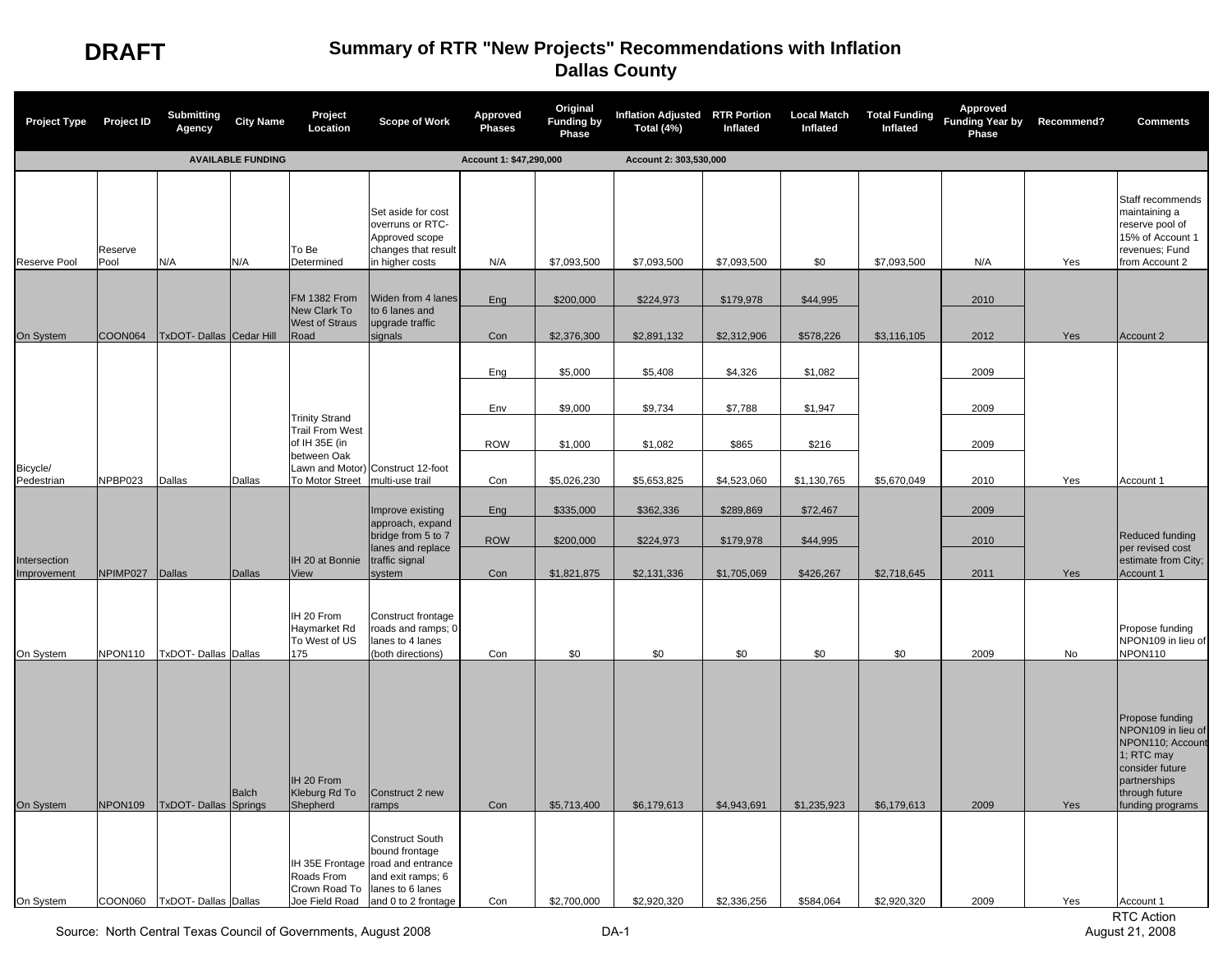| <b>Project Type</b>                     | <b>Project ID</b> | <b>Submitting</b><br>Agency | <b>City Name</b> | Project<br>Location                                                                                                                                                                                                            | <b>Scope of Work</b>                                                                                                                                                                                     | <b>Approved</b><br><b>Phases</b> | Original<br><b>Funding by</b><br>Phase | Inflation Adjusted RTR Portion<br>Total (4%) | Inflated    | <b>Local Match</b><br>Inflated | Inflated     | Approved<br>Total Funding Funding Year by Recommend?<br>Phase |     | <b>Comments</b>                                                                               |
|-----------------------------------------|-------------------|-----------------------------|------------------|--------------------------------------------------------------------------------------------------------------------------------------------------------------------------------------------------------------------------------|----------------------------------------------------------------------------------------------------------------------------------------------------------------------------------------------------------|----------------------------------|----------------------------------------|----------------------------------------------|-------------|--------------------------------|--------------|---------------------------------------------------------------|-----|-----------------------------------------------------------------------------------------------|
| Regional/<br>Innovative                 | <b>NPRI025</b>    | <b>Dallas</b>               | <b>Dallas</b>    | <b>SM Wright Blvd</b><br>from Budd St to<br>IH 45/Julius<br><b>Schepps</b>                                                                                                                                                     | Reconstruction to<br>an arterial<br>boulevard,<br>including<br>demolition of<br>bridges, retaining<br>walls and freeway<br>mainlanes                                                                     | Imp                              | \$6,250,000                            | \$6,250,000                                  | \$5,000,000 | \$1,250,000                    | \$6,250,000  | 2009                                                          | Yes | \$5M for Phase I<br>Implementation<br>from Account 2<br>(Fixed Funded)                        |
| <b>Traffic Signal</b>                   | NPTS002           | Dallas                      | Dallas           | Various<br>Locations<br>around Oak Cliff<br>Corridor                                                                                                                                                                           | All traffic signals<br>will be retimed,<br>including; traffic<br>counts; intersection<br>data collection;<br>computer<br>modeling;<br>implementation;<br>fine tuning; and<br>before and after<br>studies | Imp                              | \$0                                    | \$0                                          | \$0         | \$0                            | \$0          |                                                               | No  | City of Dallas<br>requested deletion<br>of this project and<br>addition of<br>NPIT034 instead |
|                                         |                   |                             |                  |                                                                                                                                                                                                                                |                                                                                                                                                                                                          |                                  |                                        |                                              |             |                                |              |                                                               |     |                                                                                               |
|                                         |                   |                             |                  |                                                                                                                                                                                                                                | Design, testing,                                                                                                                                                                                         | Eng                              | \$532,000                              | \$532,000                                    | \$425,600   | \$106,400                      |              | 2009                                                          |     | Added per City of                                                                             |
|                                         |                   |                             |                  | <b>ATMS</b>                                                                                                                                                                                                                    | and<br>Communications implementation of                                                                                                                                                                  | Con                              | \$1,500,000                            | \$1,500,000                                  | \$1,200,000 | \$300,000                      |              | 2010                                                          |     | Dallas request;<br>offset by deletion of                                                      |
| Intelligent<br>Transportation<br>System | NPIT034           | Dallas                      | <b>Dallas</b>    | Network at<br>various citywide<br>locations                                                                                                                                                                                    | new<br>communication<br>technologies                                                                                                                                                                     | Imp                              | \$1,000,000                            | \$1,000,000                                  | \$800,000   | \$200,000                      | \$3,032,000  | 2011                                                          | Yes | NPTS002; Approve<br><b>Partial Fixed</b><br>Funds; Account 1                                  |
| Transit                                 | NPTT001           | Dallas                      | Dallas           | Dallas CBD<br>Streetcar<br>Circulator<br><b>Expansion From</b><br>Bus lane<br>reconstruction<br>Elm &<br>Commerce<br>(Houston to<br>Central<br>Expressway) To<br><b>Streetcar Phase</b><br>IB (Main/Elm &<br>Commerce<br>Loop) | Expansion of<br>existing streetcar<br>line in Dallas CBD                                                                                                                                                 | Eng                              | \$10,000,000                           | \$10,000,000                                 | \$8,000,000 | \$2,000,000                    | \$10,000,000 | 2011                                                          | Yes | Fund Phase 1 \$8M<br>(Fixed Funded);<br>Account 2                                             |
|                                         |                   |                             |                  | East Cotton Belt Construct a key                                                                                                                                                                                               |                                                                                                                                                                                                          |                                  |                                        |                                              |             |                                |              |                                                               |     |                                                                                               |
|                                         |                   |                             |                  | Passenger Rail<br>Corridor From<br><b>DFWIA To North</b><br>(Dallas County                                                                                                                                                     | East-West<br>passenger rail link<br>across the<br>Central Red Line Northern part of the<br><b>DART Service</b>                                                                                           | Imp                              | \$1,562,500                            | \$1,562,500                                  | \$1,250,000 | \$312,500                      |              | 2009                                                          |     | Fund Phase 1<br>(Fixed Funded);                                                               |
| Transit                                 | NPTT012           | <b>NCTCOG</b>               | Various          | Section)                                                                                                                                                                                                                       | Area                                                                                                                                                                                                     | <b>Imp</b>                       | \$1,562,500                            | \$1,562,500                                  | \$1,250,000 | \$312,500                      | \$3,125,000  | 2010                                                          | Yes | Account 1                                                                                     |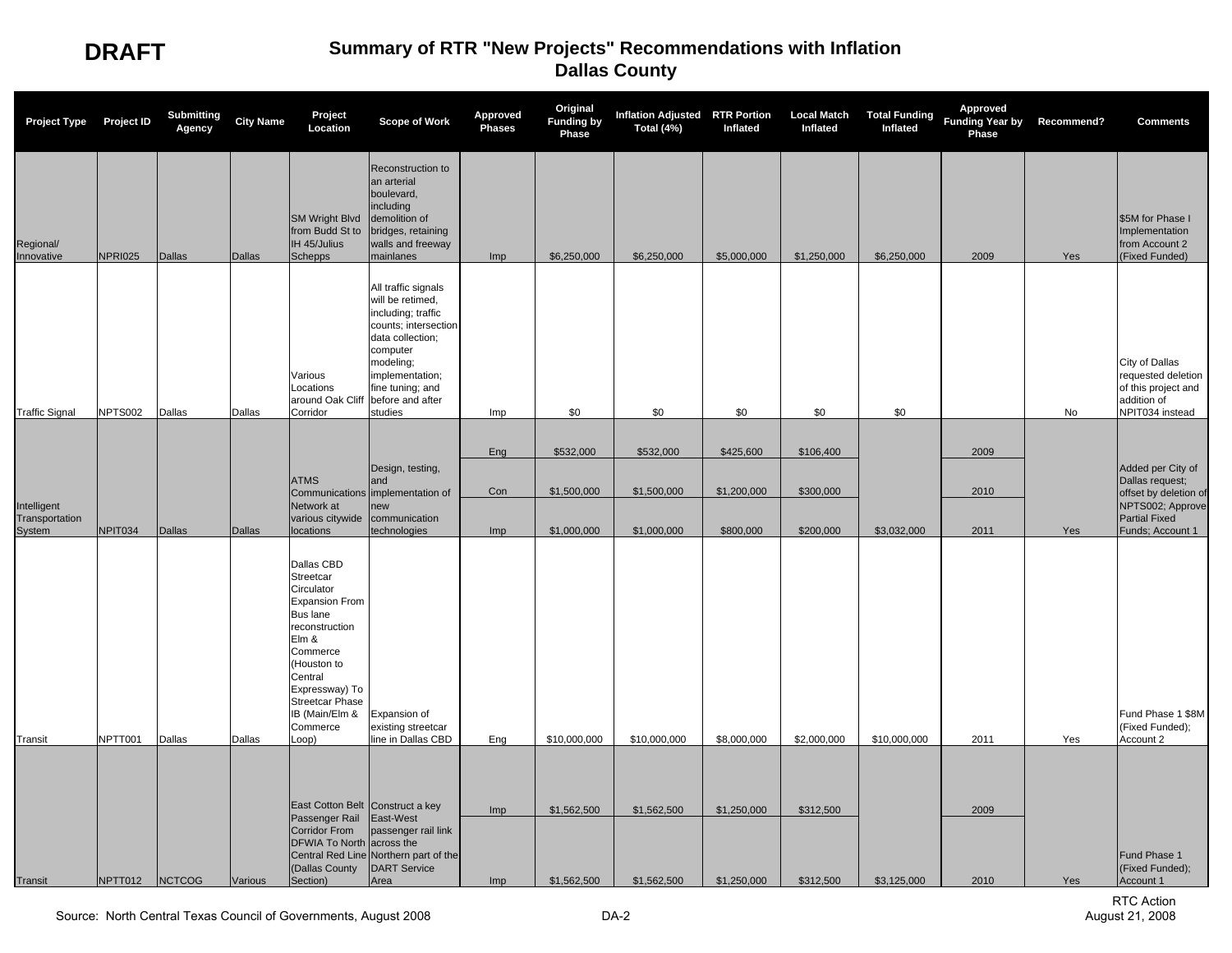| <b>Project Type</b>    | <b>Project ID</b> | <b>Submitting</b><br>Agency   | <b>City Name</b>         | Project<br>Location                                                                                                        | <b>Scope of Work</b>                                                                                                                                                            | <b>Approved</b><br><b>Phases</b> | Original<br><b>Funding by</b><br>Phase | Inflation Adjusted RTR Portion<br>Total (4%) | Inflated     | <b>Local Match</b><br>Inflated | <b>Total Funding</b><br>Inflated | Approved<br>Funding Year by Recommend?<br>Phase |     | <b>Comments</b>                                                  |
|------------------------|-------------------|-------------------------------|--------------------------|----------------------------------------------------------------------------------------------------------------------------|---------------------------------------------------------------------------------------------------------------------------------------------------------------------------------|----------------------------------|----------------------------------------|----------------------------------------------|--------------|--------------------------------|----------------------------------|-------------------------------------------------|-----|------------------------------------------------------------------|
| Bicycle/<br>Pedestrian | NPBP029           | Farmers<br><b>Branch</b>      | Farmers<br><b>Branch</b> | <b>Station Area</b><br><b>Trails Along</b><br>Denton Drive at<br><b>Valley View</b><br>Lane (Near<br>DART rail<br>station) | Pedestrian trail<br>connecting the<br>DART rail transit<br>station to<br>esidential<br>neighborhoods and<br>businesses to the<br>north and the City's<br><b>Historical Park</b> | Con                              | \$300,000                              | \$324,480                                    | \$259,584    | \$64,896                       | \$324,480                        | 2009                                            | Yes | Account 1                                                        |
|                        |                   |                               |                          |                                                                                                                            |                                                                                                                                                                                 | Eng                              | \$1,200,000                            | \$1,403,830                                  | \$1,123,064  | \$280,766                      |                                  | 2011                                            |     |                                                                  |
|                        |                   |                               |                          |                                                                                                                            |                                                                                                                                                                                 |                                  |                                        |                                              |              |                                |                                  |                                                 |     |                                                                  |
|                        |                   |                               |                          | <b>Miller Road</b>                                                                                                         |                                                                                                                                                                                 | Env                              | \$500,000                              | \$562,432                                    | \$449,946    | \$112,486                      |                                  | 2010                                            |     |                                                                  |
|                        |                   |                               | Garland,                 | From Garland<br>East city limits                                                                                           | 2 lane asphalt<br>section to 4 lane                                                                                                                                             | <b>ROW</b>                       | \$50,000                               | \$58,493                                     | \$46,794     | \$11,699                       |                                  | 2011                                            |     | Advances PGBT                                                    |
| Off System             |                   | NPOFF003 Dallas County        | Dallas.<br>Rowlett       | <b>To Rowlett West</b><br>city limits                                                                                      | divided concrete<br>section                                                                                                                                                     | Con                              | \$8,558,000                            | \$10,412,116                                 | \$8,329,692  | \$2,082,423                    | \$12,436,871                     | 2012                                            | Yes | <b>EE Near Neighbor</b><br>Project; Account 1                    |
|                        |                   |                               |                          |                                                                                                                            |                                                                                                                                                                                 | Eng                              | \$0                                    | \$0                                          | \$0          | \$0                            |                                  |                                                 |     |                                                                  |
|                        |                   |                               |                          | <b>Merritt Road</b>                                                                                                        |                                                                                                                                                                                 | Env                              | \$0                                    | \$0                                          | \$0          | \$0                            |                                  |                                                 |     |                                                                  |
|                        |                   |                               |                          | From PGBT To<br>Chiesa Road<br>and Liberty                                                                                 | Widen the existing<br>2 lane asphalt road<br>into a six-lane                                                                                                                    | <b>ROW</b>                       | \$0                                    | \$0                                          | \$0          | \$0                            |                                  | 2010                                            |     | <b>Advances PGBT</b><br><b>EE Near Neighbor</b><br>Project; Fund |
| Off System             | NPOFF001 Rowlett  |                               | Rowlett                  | <b>Grove Road</b><br>ntersection                                                                                           | divided major<br>thoroughfare                                                                                                                                                   | Con                              | \$12,000,000                           | \$14,038,303                                 | \$11,230,642 | \$2,807,661                    | \$14,038,303                     | 2011                                            | Yes | Partial Amount:<br>Account 2                                     |
|                        |                   |                               |                          |                                                                                                                            |                                                                                                                                                                                 | Eng                              | \$3,250,000                            | \$3,515,200                                  | \$2,812,160  | \$703,040                      |                                  | 2009                                            |     |                                                                  |
|                        |                   |                               |                          | <b>Pleasant Valley</b>                                                                                                     |                                                                                                                                                                                 | Env                              | \$400,000                              | \$449,946                                    | \$359,956    | \$89,989                       |                                  | 2010                                            |     | Advances PGBT<br><b>EE Near Neighbor</b>                         |
|                        |                   |                               |                          | Road From<br><b>Richfield Drive &amp;</b>                                                                                  |                                                                                                                                                                                 | <b>ROW</b>                       | \$408,000                              | \$458,945                                    | \$367,156    | \$91,789                       |                                  | 2010                                            |     | Project; Account 1<br>(Eng, Env, ROW                             |
| Off System             | NPOFF047 Garland  |                               | Garland                  | <b>Creek Meadow</b><br>Lane To Miles<br>ane                                                                                | Construct a 4 lane<br>divided roadway<br>and bridge                                                                                                                             | Con                              | \$18,428,380                           | \$22,420,942                                 | \$17,936,754 | \$4,484,188                    | \$26,845,032                     | 2012                                            | Yes | up to \$3.5M) and<br>Account 2 (Const<br>up to \$17.9M)          |
|                        |                   |                               |                          | IH 45 at<br>Fulghum Rd                                                                                                     | Upgrade<br>interchange; 6                                                                                                                                                       |                                  |                                        |                                              |              |                                |                                  |                                                 |     |                                                                  |
| On System              | COON034           | <b>TxDOT- Dallas Hutchins</b> |                          | ntersection                                                                                                                | lanes to 6 lanes                                                                                                                                                                | Con                              | \$4,290,169                            | \$5,018,891                                  | \$1,421,350  | \$3,597,541                    | \$5,018,891                      | 2011                                            | Yes | Account 1                                                        |
|                        |                   |                               |                          | Mesquite Hike &<br><b>Bike Trail -</b>                                                                                     |                                                                                                                                                                                 |                                  |                                        |                                              |              |                                |                                  |                                                 |     |                                                                  |
|                        |                   |                               |                          | Phase 1;<br>Northeast                                                                                                      |                                                                                                                                                                                 | Eng                              | \$165,000                              | \$178,464                                    | \$142,771    | \$35,693                       |                                  | 2009                                            |     |                                                                  |
|                        |                   |                               |                          | <b>Mesquite City</b><br>Limit - IH 30 -<br>Northwest Drive - section of City's                                             | <b>Construct first</b>                                                                                                                                                          | Env                              | \$50,000                               | \$56,243                                     | \$44,995     | \$11,249                       |                                  | 2010                                            |     |                                                                  |
|                        |                   |                               |                          | TXU/Oncor<br>easement -<br><b>Towne Centre</b>                                                                             | main hike and bike<br>trail to connect to<br><b>Regional Veloweb</b>                                                                                                            |                                  |                                        |                                              |              |                                |                                  |                                                 |     |                                                                  |
| Bicycle/<br>Pedestrian | NPBP032           | Mesquite                      | Mesquite                 | Drive - IH 635                                                                                                             | in Garland                                                                                                                                                                      | Con                              | \$3,067,000                            | \$3,587,956                                  | \$2,870,365  | \$717,591                      | \$3,822,663                      | 2011                                            | Yes | Account 1                                                        |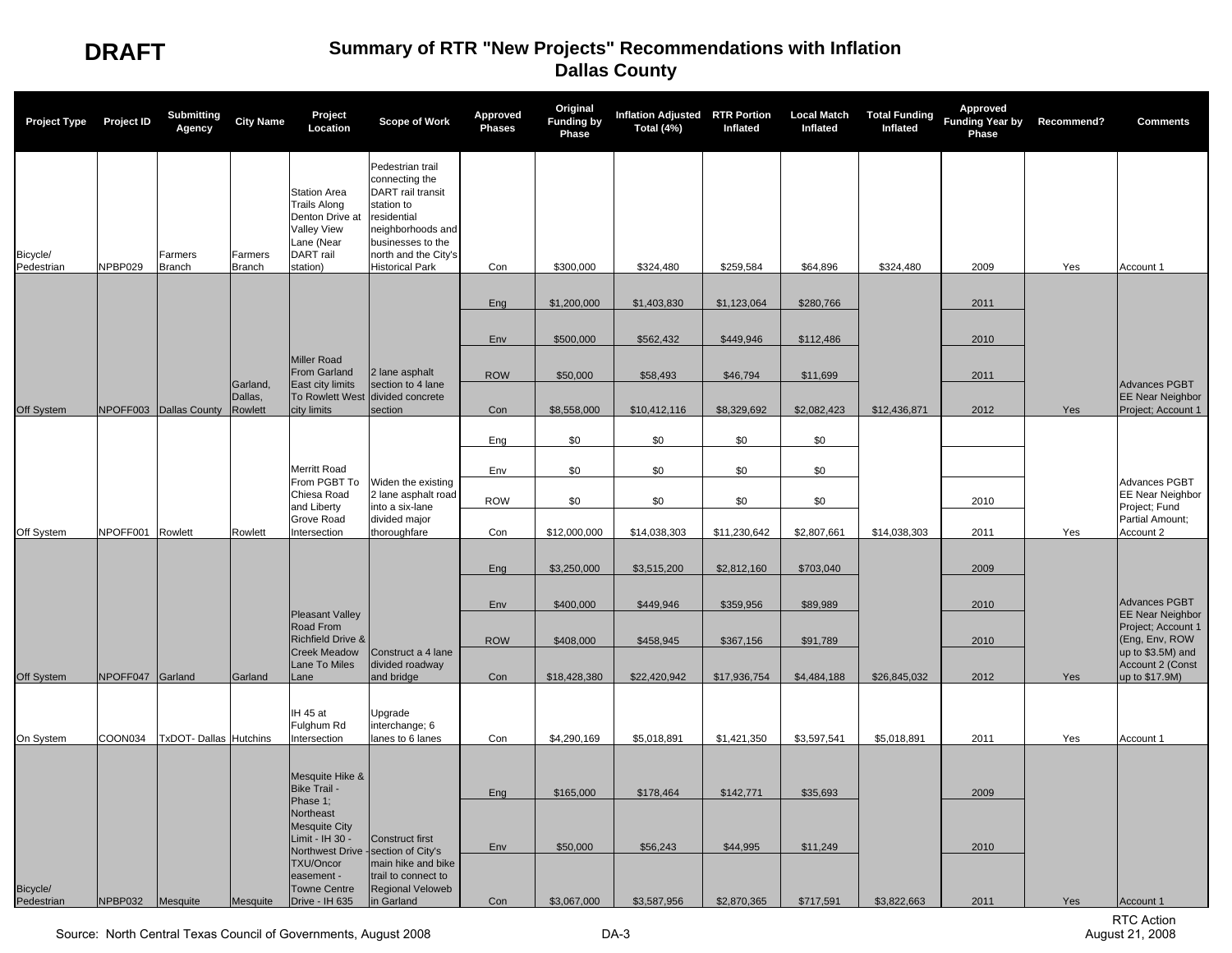| <b>Project Type</b>                     | <b>Project ID</b> | <b>Submitting</b><br>Agency | <b>City Name</b> | Project<br>Location                                                                                                             | Scope of Work                                                                                                | Approved<br><b>Phases</b> | Original<br><b>Funding by</b><br>Phase | Inflation Adjusted RTR Portion<br>Total (4%) | Inflated    | <b>Local Match</b><br>Inflated | <b>Total Funding</b><br>Inflated | Approved<br>Funding Year by Recommend?<br>Phase |     | <b>Comments</b>                                                                                                                                                                                                                               |
|-----------------------------------------|-------------------|-----------------------------|------------------|---------------------------------------------------------------------------------------------------------------------------------|--------------------------------------------------------------------------------------------------------------|---------------------------|----------------------------------------|----------------------------------------------|-------------|--------------------------------|----------------------------------|-------------------------------------------------|-----|-----------------------------------------------------------------------------------------------------------------------------------------------------------------------------------------------------------------------------------------------|
| Off System                              | NPOFF114 Sachse   |                             | Sachse           | Sachse Road<br>From SH 78 To<br><b>Muddy Creek</b>                                                                              | 2 lane rural road<br>with a 4 lane<br>divided roadway                                                        | Con                       | \$0                                    | \$0                                          | \$0         | \$0                            | \$0                              | 2009                                            | No  | City of Sachse<br>requested deletion<br>of this project and<br>addition of<br>NPOFF113                                                                                                                                                        |
| Off System                              | NPOFF113 Sachse   |                             | Sachse           | From SH 78 To                                                                                                                   | Replace an<br>Bunker Hill Road existing 2 lane rural<br>road with a 4 lane<br>New Miles Road divided roadway | Con                       | \$8,800,000                            | \$9,518,080                                  | \$7,614,464 | \$1,903,616                    | \$9,518,080                      | 2009                                            | Yes | Advances PGBT<br><b>EE Near Neighbor</b><br>Project; added per<br>City of Sachse<br>request; offset by<br>removal of<br>NPOFF114; City<br>must commit to<br>constructing<br>Sachse Rd with<br>funds freed up by<br>this project;<br>Account 1 |
| Transit                                 | NPTT024           | <b>NCTCOG</b>               | Various          | <b>BNSF</b><br>Passenger Rail<br>from<br>Josey/Keller<br>Springs to<br>Denton County<br>Line (Dallas<br>County Section) Phase 1 |                                                                                                              | Imp                       | \$100,000                              | \$100,000                                    | \$80,000    | \$20,000                       | \$100,000                        | 2009                                            | Yes | Fund Phase 1<br>(Fixed Amount);<br>Account 1                                                                                                                                                                                                  |
| <b>Transit</b>                          | NPTT025           | <b>NCTCOG</b>               | Various          | <b>DART South</b><br>Oakcliff Light<br>Rail Extension<br>from Ledbetter to<br>the UNT campus Phase 1                            |                                                                                                              | Imp                       | \$100,000                              | \$100,000                                    | \$80,000    | \$20,000                       | \$100,000                        | 2009                                            | Yes | Fund Phase 1<br>(Fixed Amount);<br>Account 1                                                                                                                                                                                                  |
| Intelligent<br>Transportation<br>System | NPIT039           | TxDOT Dallas Hutchins       | Wilmer and       | IH 45 ITS<br>Implementation<br>From IH 20 To<br>Dallas & Ellis<br>County Line                                                   | Installation of<br>wireless incident<br>detection and<br>esponse system                                      | Con                       | \$550,000                              | \$594,880                                    | \$475,904   | \$118,976                      | \$594,880                        | 2009                                            | Yes | Account 1                                                                                                                                                                                                                                     |
| Local<br>Contribution*                  |                   | Coppell                     | Coppell          | N/A                                                                                                                             | SH 121 Local<br>Contribution Credit                                                                          |                           | \$0                                    | \$0                                          | \$0         | \$0                            | \$0                              |                                                 | No  | Cost previously<br>reimbursed                                                                                                                                                                                                                 |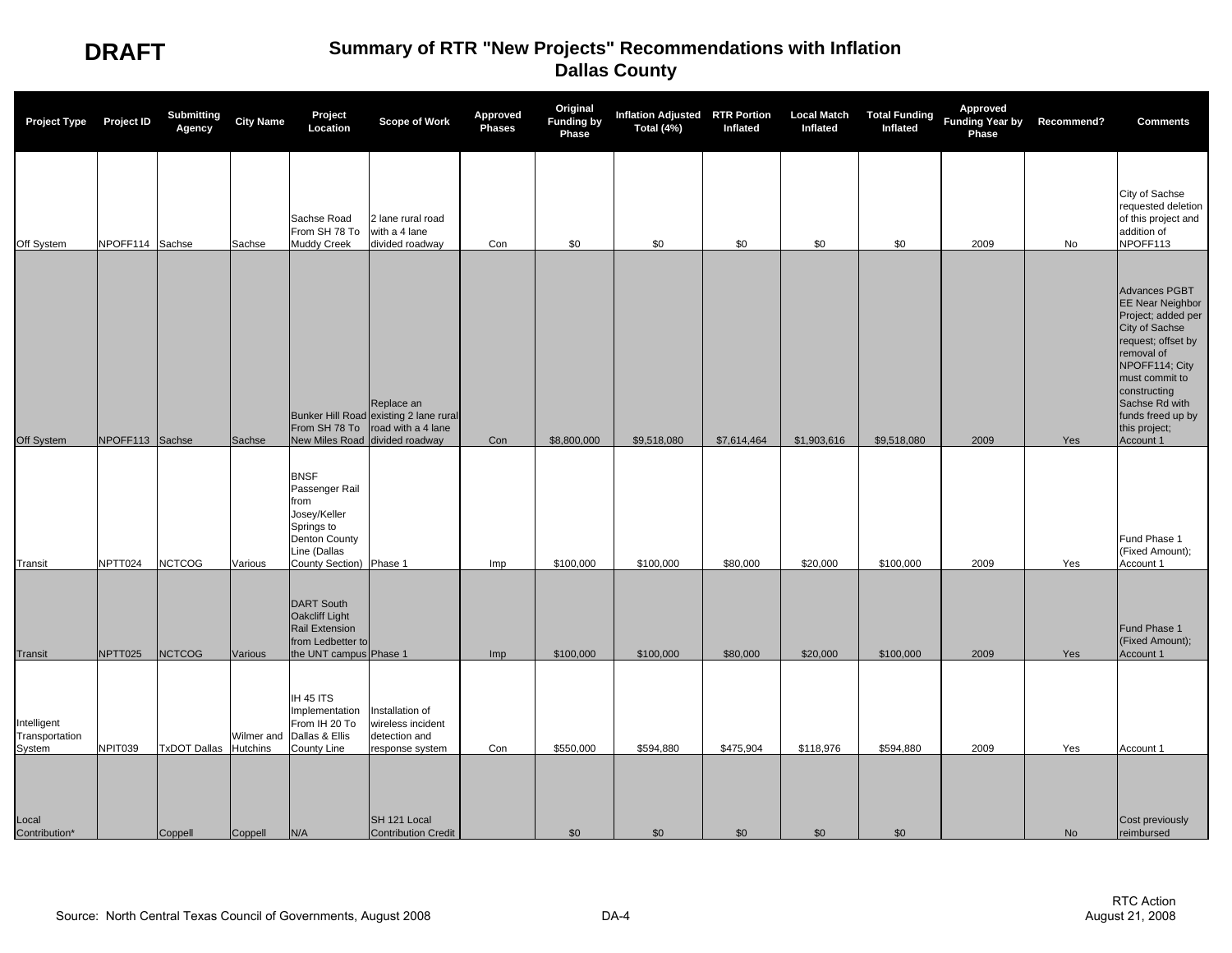

| <b>Project Type</b>    | Project ID | Submitting<br>Agency | <b>City Name</b> | Project<br>Location | Scope of Work                              | Approved<br><b>Phases</b> | Original<br><b>Funding by</b><br>Phase | Inflation Adjusted RTR Portion<br>Total (4%) | Inflated     | <b>Local Match</b><br>Inflated | Inflated      | Approved<br>Total Funding Funding Year by<br><b>Phase</b> | Recommend? | <b>Comments</b>                                                                                                                                                                            |
|------------------------|------------|----------------------|------------------|---------------------|--------------------------------------------|---------------------------|----------------------------------------|----------------------------------------------|--------------|--------------------------------|---------------|-----------------------------------------------------------|------------|--------------------------------------------------------------------------------------------------------------------------------------------------------------------------------------------|
| Local<br>Contribution* |            | Dallas County        | Dallas<br>County | To Be<br>Determined | SH 121 Local<br><b>Contribution Credit</b> |                           | \$850,000                              | \$850,000                                    | \$850,000    | \$0                            | \$850,000     |                                                           | Yes        | Reserved for SH<br>121 Local<br>Contribution; Fixed<br>Funded from<br>Account 1; Once<br>project(s) are<br>identified, RTR<br>funds will be<br>credited via TIP<br>modification<br>process |
|                        |            |                      |                  |                     | <b>Total Funding</b>                       |                           | \$110,954,854                          | \$123,754,432                                | \$97,998,483 | \$25,755,949                   | \$123,754,432 |                                                           |            |                                                                                                                                                                                            |
|                        |            |                      |                  |                     |                                            |                           |                                        | the contract of the contract of the          |              |                                |               |                                                           |            |                                                                                                                                                                                            |

 SH 121 corridor. Awaiting feedback from those entities regarding allocation of credits. \* Revenue will be used to account for local contribution credits for agencies along

|                  | <b>Original Total</b> | <b>Inflation Adjusted</b><br>Total | <b>RTR Portion</b> |
|------------------|-----------------------|------------------------------------|--------------------|
| <b>ACCOUNT 1</b> | \$54,606,674          | \$60,835,583                       | \$46,244,703       |
| <b>ACCOUNT 2</b> | \$56,348,180          | \$62,918,850                       | \$51,753,780       |
|                  | \$110.954.854         | \$123,754,432                      | \$97.998.483       |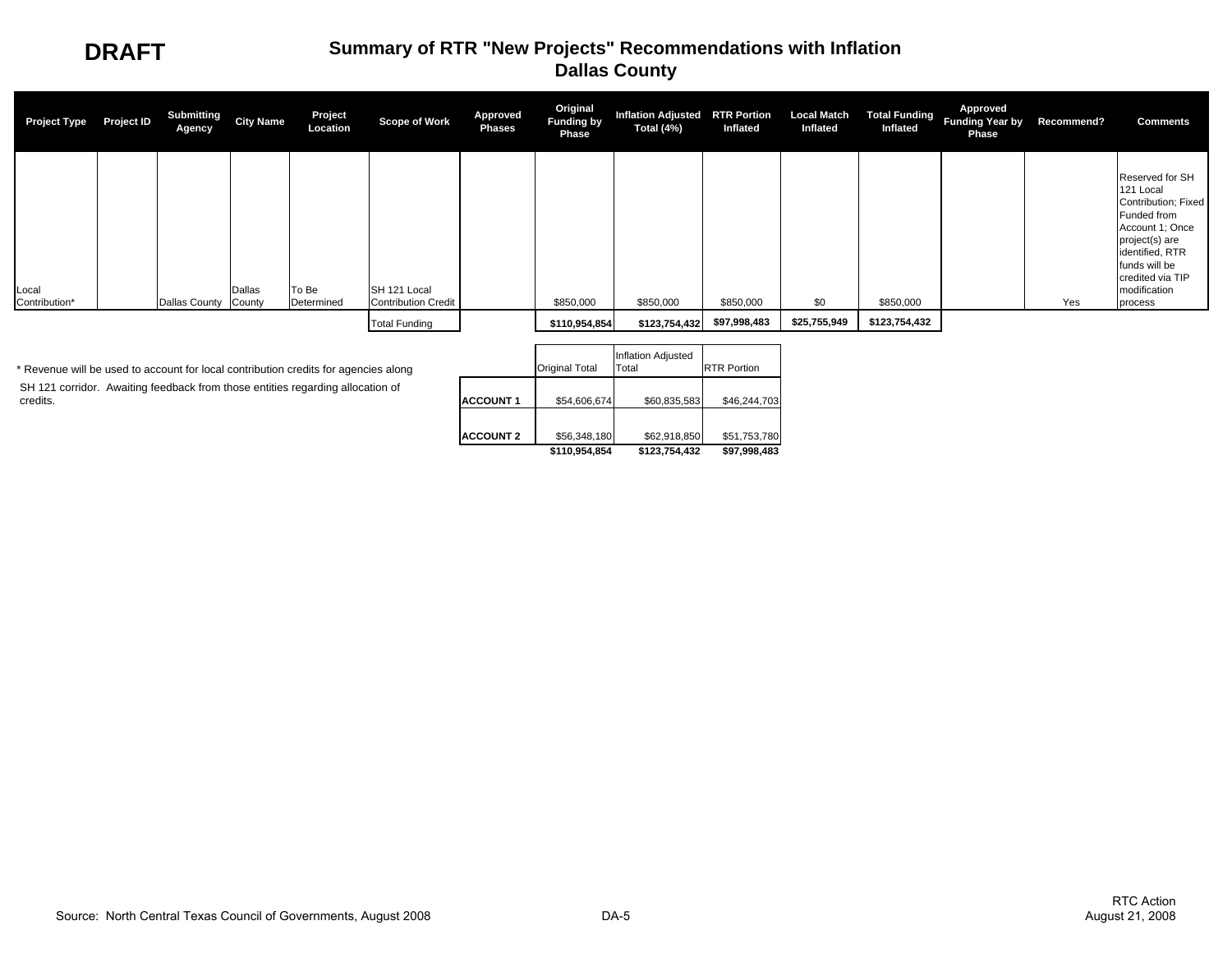| Project Type Project ID                  |          | <b>Submitting</b><br>Agency | <b>City Name</b>         | <b>Project Location</b>                                                                                                                       | Scope of Work                                                                                                                   | <b>Approved Phases</b>   | <b>Original Funding</b><br>by Phase | Inflation<br>Adjusted Total (4%) | <b>RTR Portion</b><br>Inflated | <b>Local Match</b><br>Inflated   | <b>Total Funding</b><br>Inflated | <b>Funding Year by</b><br><b>Phase</b> | Recommend? | <b>Comments</b>                                                                                                                                                                                                                                                                                                                                                                                           |
|------------------------------------------|----------|-----------------------------|--------------------------|-----------------------------------------------------------------------------------------------------------------------------------------------|---------------------------------------------------------------------------------------------------------------------------------|--------------------------|-------------------------------------|----------------------------------|--------------------------------|----------------------------------|----------------------------------|----------------------------------------|------------|-----------------------------------------------------------------------------------------------------------------------------------------------------------------------------------------------------------------------------------------------------------------------------------------------------------------------------------------------------------------------------------------------------------|
|                                          |          |                             | <b>AVAILABLE FUNDING</b> |                                                                                                                                               |                                                                                                                                 | Account 1: \$735,890,000 |                                     | Account 2: \$89,630,000          |                                | Projected Interest: \$73,589,000 |                                  |                                        |            |                                                                                                                                                                                                                                                                                                                                                                                                           |
| Reserve Pool                             | N/A      | N/A                         | N/A                      | To Be Determined                                                                                                                              | Set aside for cost overruns<br>or RTC-Approved scope<br>changes that result in<br>higher costs                                  |                          |                                     |                                  | \$73,589,000                   |                                  | \$73,589,000                     |                                        | Yes        | Staff recommends using<br>the accrued interest to<br>maintain a reserve pool<br>for cost overruns; Fund<br>from Projected Interest<br>Acct Staff recommends<br>maintaining a reserve<br>pool of 10% of revenues.<br>Fund from Account 2.                                                                                                                                                                  |
| Park-and-Ride                            | NPPR002  | DART                        | Carrollton               | North Carrollton LRT Station LRT station area, end of<br>Parking Lot Expansion near<br>IH 35 East and Frankford<br>Road                       | Expansion of surface<br>parking at North Carrollton<br>line station along<br>Northwest Corridor 4 (763)<br>spaces) (450 spaces) | Const.                   | \$6,669,000                         | \$6,669,000                      | \$4,701,000                    | \$1,968,435                      | \$6,669,435                      | 2009                                   | Yes        | DART to fund spaces<br>identified in the FEIS:<br>COG to fund balance of<br>spaces up to 450 spaces<br>and potentially additional<br>spaces. Fund from Acct<br>RTC will participate at<br>\$5,000/space cost: Fund<br>as part of pilot program.<br>All DART previously<br>funded spaces are free,<br>all RTC funded spaces<br>are tolled (using toll tags)<br><b>RTC paid back using toll</b><br>revenues |
|                                          |          |                             |                          |                                                                                                                                               |                                                                                                                                 | Eng.                     | \$10,000,000                        | \$10,000,000                     | \$8,000,000                    | \$2,000,000                      |                                  | 2009                                   |            |                                                                                                                                                                                                                                                                                                                                                                                                           |
|                                          |          |                             |                          |                                                                                                                                               |                                                                                                                                 | Env.                     | \$10,700,000                        | \$10,700,000                     | \$8,560,000                    | \$2,140,000                      |                                  | 2009                                   |            |                                                                                                                                                                                                                                                                                                                                                                                                           |
|                                          |          |                             |                          | MKT Rail Corridor From                                                                                                                        | Construct passenger rail<br>line using light rail new<br>technology linking the                                                 | <b>ROW</b>               | \$23,000,000                        | \$23,000,000                     | \$18,400,000                   | \$4,600,000                      |                                  | 2009                                   |            | Fixed Funded; Fund from<br>Acct 1                                                                                                                                                                                                                                                                                                                                                                         |
|                                          |          |                             |                          | Denton CBD just South of<br>intersection of Hickory and                                                                                       | cities of Denton and<br>ewisville to the DART                                                                                   | Util.                    | \$7,500,000                         | \$7,500,000                      | \$6,000,000                    | \$1,500,000                      |                                  | 2010                                   |            |                                                                                                                                                                                                                                                                                                                                                                                                           |
| Transit                                  | NPTT006  | <b>DCTA</b>                 | Various                  | railroad To DART Trinity Mills LRT line at Trinity Mills in<br>light rail station                                                             | Carrollton                                                                                                                      | Const.                   | \$190,250,000                       | \$190,250,000                    | \$152,200,000                  | \$38,050,000                     | \$241,450,000                    | 2010                                   | Yes        |                                                                                                                                                                                                                                                                                                                                                                                                           |
| Local<br>Contribution                    |          | <b>Denton County</b>        | <b>Denton County</b>     |                                                                                                                                               | SH 121 Local Contribution<br>Credit                                                                                             |                          | \$2,479,975                         | \$2,479,975                      | \$2,479,975                    | \$0                              | \$2,479,975                      |                                        | Yes        | Reserved for SH 121<br><b>Local Contribution Credit</b><br>Fixed Funded; Once<br>project is identified, RTR<br>funds will be credited via<br>TIP modification process<br>out of Acct 1                                                                                                                                                                                                                    |
|                                          |          |                             |                          |                                                                                                                                               |                                                                                                                                 | Eng.                     | \$173,000                           | \$187,117                        | \$149,693                      | \$37,423                         |                                  | 2009                                   |            |                                                                                                                                                                                                                                                                                                                                                                                                           |
| Bicycle/                                 |          |                             |                          | Rail Trail Bridge; Pecan<br>Creek near Prairie Street and 2 pedestrian bridges, 110<br>Loop 288 in Denton at [rail<br>mile markers 722 (Pecan | linear feet and 530 linear<br>feet on the Denton Branch                                                                         | Env.                     | \$10,000                            | \$10,816                         | \$8,653                        | \$2,163                          |                                  | 2009                                   |            | Must coordinate with<br>DCTA on the rail corridor<br>project (NPTT006); Fund<br>from Acct 1                                                                                                                                                                                                                                                                                                               |
| Pedestrian                               | NPBP028  | Denton                      | Denton                   | Creek) and 724 [Loop 288)]                                                                                                                    | Rail Trail                                                                                                                      | Const.                   | \$1,118,800                         | \$1,258,498                      | \$1,006,798                    | \$251,700                        | \$1,456,431                      | 2010                                   | Yes        | Recommend reduced                                                                                                                                                                                                                                                                                                                                                                                         |
|                                          |          |                             |                          |                                                                                                                                               |                                                                                                                                 | Eng.<br><b>ROW</b>       | \$96,000<br>\$14,000                | \$96,000<br>\$14,000             | \$76,800<br>\$11,200           | \$19,200<br>\$2,800              |                                  | 2009<br>2009                           |            | scope (to remove arterial<br>improvements) and<br>funding; Fiber runs along                                                                                                                                                                                                                                                                                                                               |
|                                          |          |                             |                          |                                                                                                                                               |                                                                                                                                 | Util.                    | \$150,000                           | \$150,000                        | \$120,000                      | \$30,000                         |                                  | 2010                                   |            | IH 35 (partial), US 380,<br>and US 377, and various                                                                                                                                                                                                                                                                                                                                                       |
| Intelligent<br>Transportation<br>Systems | NPIT036  | Denton                      | Denton                   | Fiber Optic Trunk Lines at<br>various locations in the City                                                                                   | Installation of fiber optic                                                                                                     | Const.                   | \$1,704,500                         | \$1,704,500                      | \$1,363,600                    | \$340.900                        | \$1,964,500                      | 2010                                   |            | maior arterials: Fixed<br>Funded; Fund from Acct                                                                                                                                                                                                                                                                                                                                                          |
|                                          |          |                             |                          | of Denton                                                                                                                                     | communication lines                                                                                                             | Eng.                     | \$5,200,000                         | \$5,849,293                      | \$4,679,434                    | \$1,169,859                      |                                  | 2010                                   | Yes        |                                                                                                                                                                                                                                                                                                                                                                                                           |
|                                          |          |                             |                          |                                                                                                                                               |                                                                                                                                 | Env.                     | \$533,479                           | \$600,091                        | \$480,073                      | \$120,018                        |                                  | 2010                                   |            | Staff recommends<br>funding this project unless                                                                                                                                                                                                                                                                                                                                                           |
|                                          |          |                             |                          |                                                                                                                                               |                                                                                                                                 | <b>ROW</b>               | \$1,200,000                         | \$1,403,830                      | \$1,123,064                    | \$280,766                        |                                  | 2011                                   |            | additional funding is<br>needed for IH 35E                                                                                                                                                                                                                                                                                                                                                                |
|                                          |          |                             |                          |                                                                                                                                               |                                                                                                                                 | Util.                    | \$1,000,000                         | \$1,169,859                      | \$935,887                      | \$233,972                        |                                  | 2011                                   |            | reconstruction project;<br>Fund from Acct 1                                                                                                                                                                                                                                                                                                                                                               |
| Off System                               | NPOFF004 | Denton                      | Denton                   | Bonnie Brae Road From IH<br>35 East To US 377                                                                                                 | Widening 2 to 4 lane<br>arterial                                                                                                | Const.                   | \$40,000,000                        | \$48,666,116                     | \$38,932,893                   | \$9,733,223                      | \$57,689,189                     | 2012                                   | Yes        |                                                                                                                                                                                                                                                                                                                                                                                                           |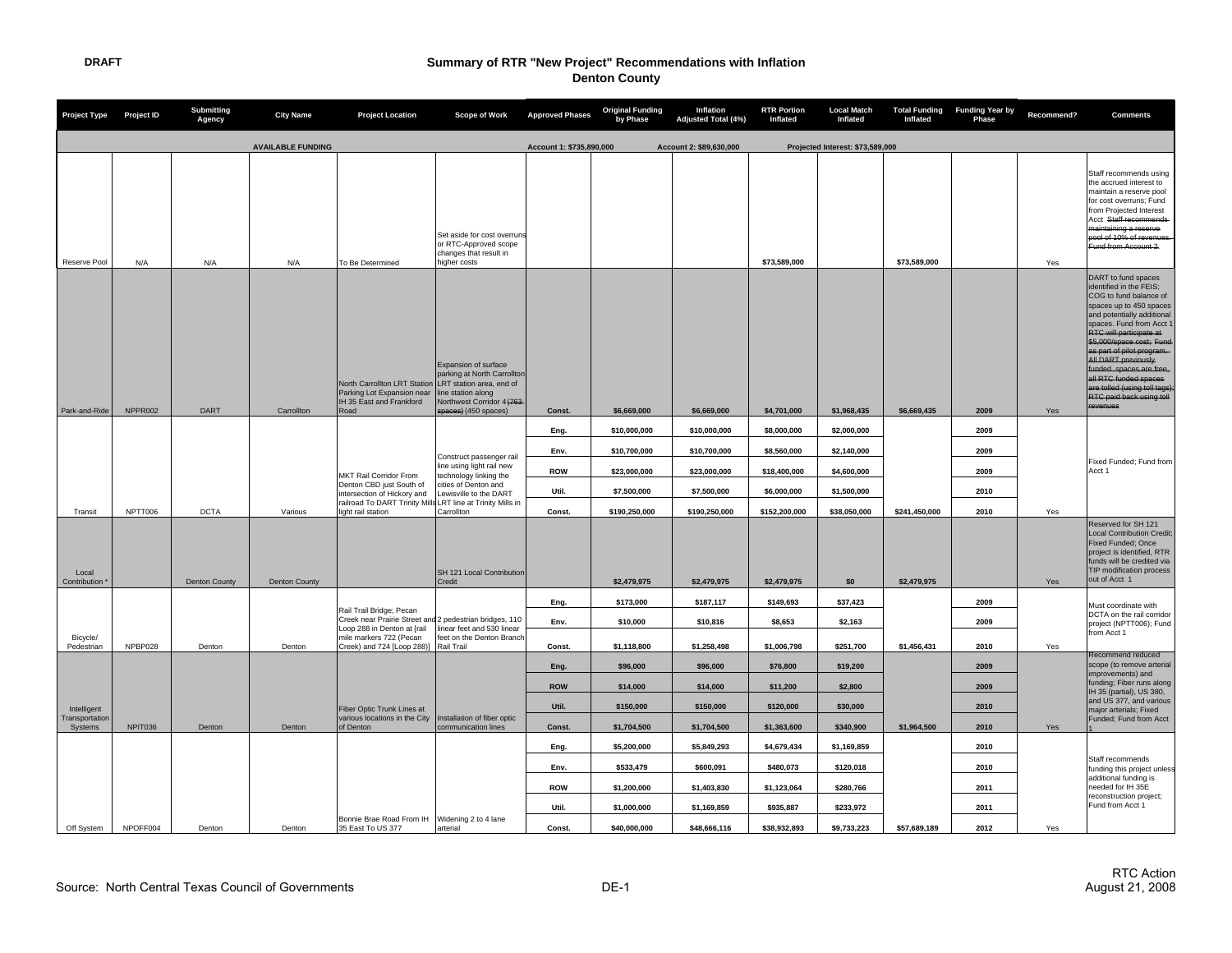| <b>Project Type</b>     | <b>Project ID</b> | <b>Submitting</b><br>Agency       | <b>City Name</b>    | <b>Project Location</b>                                                                | <b>Scope of Work</b>                                                       | <b>Approved Phases</b> | <b>Original Funding</b><br>by Phase | Inflation<br><b>Adjusted Total (4%)</b> | <b>RTR Portion</b><br>Inflated | <b>Local Match</b><br>Inflated | <b>Total Funding</b><br>Inflated | <b>Funding Year by</b><br>Phase | Recommend? | <b>Comments</b>                                                          |
|-------------------------|-------------------|-----------------------------------|---------------------|----------------------------------------------------------------------------------------|----------------------------------------------------------------------------|------------------------|-------------------------------------|-----------------------------------------|--------------------------------|--------------------------------|----------------------------------|---------------------------------|------------|--------------------------------------------------------------------------|
|                         |                   |                                   |                     |                                                                                        |                                                                            | Eng.                   | \$4,420,000                         | \$4,971,899                             | \$3,977,519                    | \$994,380                      |                                  | 2010                            |            |                                                                          |
|                         |                   |                                   |                     |                                                                                        |                                                                            | Env.                   | \$428,727                           | \$482,260                               | \$385,808                      | \$96,452                       |                                  | 2010                            |            | Connects a national                                                      |
|                         |                   |                                   |                     |                                                                                        | Expand 2 lane rural road                                                   | <b>ROW</b>             | \$10,000,000                        | \$11,698,586                            | \$9,358,868                    | \$2,339,717                    |                                  | 2011                            |            | highway with a Texas<br>Trunk System highway;                            |
|                         |                   |                                   |                     | Mayhill Road From IH 35                                                                | to a 4 lane divided urban<br>arterial (ultimate 6 lane                     | Util.                  | \$500,000                           | \$584,929                               | \$467,943                      | \$116,986                      |                                  | 2011                            |            | Fund from Acct 1                                                         |
| Off System              | NPOFF005          | Denton                            | Denton              | East To US 380 (Extension<br>of FM 2499)                                               | divided urban); extension<br>of FM 2499                                    | Const.                 | \$32,000,000                        | \$38,932,893                            | \$31,146,314                   | \$7,786,579                    | \$56,670,566                     | 2012                            | Yes        |                                                                          |
|                         |                   |                                   |                     |                                                                                        | Widen 2 lane rural road to                                                 | Eng.                   | \$0                                 | \$0                                     | \$0                            |                                |                                  | 0                               |            | Design work completed;                                                   |
| Off System              | NPOFF020          | Flower Mound                      | Flower Mound        | Flower Mound Road From<br>FM 1171 To FM 2499                                           | 4 lane divided urban<br>arterial                                           | Const.                 | \$4,600,000                         | \$5,174,374                             | \$4,139,500                    | \$1,034,875                    | \$5,174,374                      | 2010                            | Yes        | Fund from Acct 1                                                         |
|                         |                   |                                   |                     |                                                                                        |                                                                            | Eng.                   | \$44.500                            | \$48,131                                | \$38,505                       | \$9.626                        |                                  | 2009                            |            |                                                                          |
|                         |                   |                                   |                     | Garden Ridge Boulevard                                                                 |                                                                            | <b>ROW</b>             | \$300,000                           | \$324,480                               | \$259,584                      | \$64,896                       |                                  | 2009                            |            | Fund from Acct 1                                                         |
| Off System              | NPOFF019          | Flower Mound                      | Flower Mound        | From FM 3040 To Spinks<br>Road                                                         | New 4 lane divided urban<br>arterial                                       | Const.                 | \$2,955,500                         | \$3,196,669                             | \$2,557,335                    | \$639,334                      | \$3,569,280                      | 2009                            | Yes        |                                                                          |
|                         |                   |                                   |                     |                                                                                        | <b>Niden and reconstruct 4</b><br>lane divided urban arteria               | Eng.                   | \$780,000                           | \$843,648                               | \$674,918                      | \$168,730                      |                                  | 2009                            |            | Fund from Acct 1                                                         |
| Off System              | NPOFF041          | Flower Mound                      | Flower Mound        | Gerault/Morriss From FM<br>2499 To FM 407                                              | to 6 lane divided urban<br>arterial                                        | Const.                 | \$11,220,000                        | \$12,620,974                            | \$10,096,779                   | \$2,524,195                    | \$13,464,622                     | 2010                            | Yes        |                                                                          |
|                         |                   |                                   |                     | Spinks Road From Garden                                                                |                                                                            | Eng.                   | \$0                                 | \$0                                     | \$0                            | \$0                            |                                  | $\bf{0}$                        |            | Design work completed;                                                   |
| Off System              | NPOFF039          | <b>Flower Mound</b>               | <b>Flower Mound</b> | Ridge Boulevard To Duncan New 4 lane divided urban<br>Lane                             | arterial                                                                   | Const.                 | \$4,650,000                         | \$5.029.440                             | \$4.023.552                    | \$1,005,888                    | \$5.029.440                      | 2009                            | Yes        | Fund from Acct 1                                                         |
|                         |                   |                                   |                     |                                                                                        |                                                                            | Env.                   | \$150,000                           | \$150,000                               | \$120,000                      | \$30,000                       |                                  | 2009                            |            |                                                                          |
|                         |                   |                                   |                     |                                                                                        |                                                                            | <b>ROW</b>             | \$500,000                           | \$500,000                               | \$400,000                      | \$100,000                      |                                  | 2009                            |            | Denton County already<br>funding bridge; Fixed                           |
|                         |                   |                                   |                     | Litsey Road From<br>Independence Parkway To                                            | Widen Roadway <del>Constru</del><br>bridge to replace widen                | Util.                  | \$250,000                           | \$250,000                               | \$200,000                      | \$50,000                       |                                  | 2010                            |            | Funded; Fund from Acct                                                   |
| Off System              | NPOFF151          | Fort Worth                        | Fort Worth          | West of Henrietta Creek<br>(Cleveland Gibbs Rd)                                        | enfunctional bridgefrom<br>2 to 4 lanes                                    | Const.                 | \$7,100,000                         | \$7,100,000                             | \$5,680,000                    | \$1,420,000                    | \$8,000,000                      | 2011                            | Yes        |                                                                          |
|                         |                   |                                   |                     |                                                                                        | Relocation of the BNSF<br>Railway track and<br>relocation of FM 156 to the |                        |                                     |                                         |                                |                                |                                  |                                 |            | For only railroad<br>relocation; involves 100%<br>FAA payback; Fund from |
| Regional/<br>Innovative | <b>CORI002</b>    | Fort Worth/ Haslet/<br>TxDOT/BNSF | Denton              | Multimodal Transportation<br>Improvements                                              | West of the current FM<br>156                                              | Const.                 | \$100,000,000                       | \$100,000,000                           | \$80,000,000                   | \$20,000,000                   | \$100,000,000                    | 2009                            | Yes        | Acct 1                                                                   |
|                         |                   |                                   |                     |                                                                                        |                                                                            | Eng.                   | \$612,600                           | \$662,588                               | \$530,071                      | \$132,518                      |                                  | 2009                            |            |                                                                          |
|                         |                   |                                   |                     |                                                                                        |                                                                            | <b>ROW</b>             | \$510,500                           | \$574,243                               | \$459,394                      | \$114,849                      |                                  | 2010                            |            | Fund from Acct 1                                                         |
| Off System              | NPOFF109          | Lewisville                        | Lewisville          | Corporate Drive at Elm Fork Construct four lane divided<br><b>Trinity River Bridge</b> | roadway                                                                    | Const.                 | \$3,981,900                         | \$4,658,260                             | \$3,726,608                    | \$931,652                      | \$5,895,091                      | 2011                            | Yes        |                                                                          |
|                         |                   |                                   |                     |                                                                                        |                                                                            | Eng.                   | \$474,000                           | \$512,678                               | \$410,143                      | \$102,536                      |                                  | 2009                            |            |                                                                          |
|                         |                   |                                   |                     | Corporate Drive From DGNO<br>RR To Elm Fork Trinity River Construct four lane divided  |                                                                            |                        |                                     |                                         |                                |                                |                                  |                                 |            | Fund from Acct 1                                                         |
| Off System              | NPOFF108          | Lewisville                        | Lewisville          | <b>Bridge</b>                                                                          | roadway                                                                    | Const.                 | \$5,522,000                         | \$6,211,499                             | \$4,969,199                    | \$1,242,300                    | \$6,724,177                      | 2010                            | Yes        |                                                                          |
|                         |                   |                                   |                     |                                                                                        |                                                                            | Eng.                   | \$593,000                           | \$641,389                               | \$513,111                      | \$128,278                      |                                  | 2009                            |            |                                                                          |
|                         |                   |                                   |                     | Corporate Drive From Elm                                                               |                                                                            | <b>ROW</b>             | \$1,139,000                         | \$1,281,220                             | \$1,024,976                    | \$256,244                      |                                  | 2010                            |            | Fund from Acct 1                                                         |
| Off System              | NPOFF107          | Lewisville                        | Lewisville          | Fork Trinity River Bridge To<br>Holford's Prairie Road                                 | Construct four lane divided<br>roadway                                     | Const.                 | \$7,082,000                         | \$8,284,938                             | \$6,627,951                    | \$1,656,988                    | \$10,207,547                     | 2011                            | Yes        |                                                                          |
|                         |                   |                                   |                     |                                                                                        |                                                                            | Eng.                   | \$989,000                           | \$1,069,702                             | \$855,762                      | \$213,940                      |                                  | 2009                            |            |                                                                          |
|                         |                   |                                   |                     |                                                                                        |                                                                            | <b>ROW</b>             | \$2,526,000                         | \$2,841,406                             | \$2,273,125                    | \$568,281                      |                                  | 2010                            |            | Fund from Acct 1                                                         |
| Off System              | NPOFF106          | Lewisville                        | Lewisville          | Corporate Drive From FM<br>544 To Josey Lane                                           | Construct four lane divided<br>roadway                                     | Const.                 | \$11,901,000                        | \$13,922,487                            | \$11,137,989                   | \$2,784,497                    | \$17,833,596                     | 2011                            | Yes        |                                                                          |
|                         |                   |                                   |                     | Corporate Drive From                                                                   |                                                                            | Eng.                   | \$318,000                           | \$343,949                               | \$275,159                      | \$68,790                       |                                  | 2009                            |            | Fund from Acct 1                                                         |
| Off System              | NPOFF110          | Lewisville                        | Lewisville          | Holford's Prairie Road To FM Construct four lane divide<br>2281                        | roadway                                                                    | Const.                 | \$3,705,000                         | \$4,167,621                             | \$3,334,097                    | \$833,524                      | \$4,511,570                      | 2010                            | Yes        |                                                                          |
|                         |                   |                                   |                     |                                                                                        |                                                                            | Eng.                   | \$270,000                           | \$292,032                               | \$233,626                      | \$58,406                       |                                  | 2009                            |            |                                                                          |
|                         |                   |                                   |                     | Corporate Drive From Josey Construct four lane divided                                 |                                                                            |                        |                                     |                                         |                                |                                |                                  |                                 |            | Fund from Acct 1                                                         |
| Off System              | NPOFF111          | Lewisville                        | Lewisville          | Lane To Trinity Drive                                                                  | roadway                                                                    | Const.                 | \$3.146.000                         | \$3,538,822                             | \$2,831,058                    | \$707.764                      | \$3,830,854                      | 2010                            | Yes        | RTC: Action                                                              |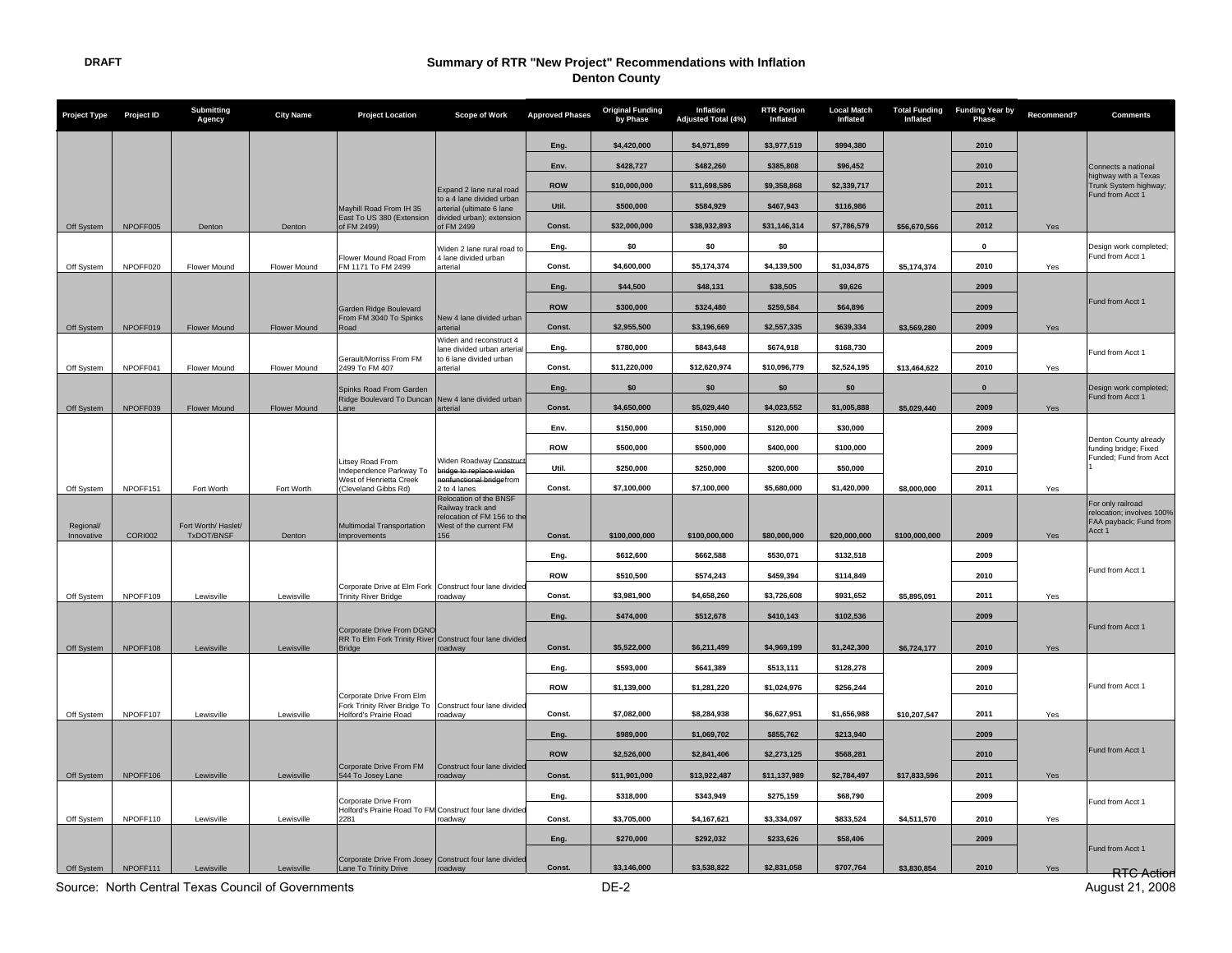| Project Type                | Project ID | Submitting<br>Agency | <b>City Name</b> | <b>Project Location</b>                                                       | Scope of Work                                                             | <b>Approved Phases</b> | <b>Original Funding</b><br>by Phase | Inflation<br>Adjusted Total (4%) | <b>RTR Portion</b><br>Inflated | <b>Local Match</b><br>Inflated | Inflated    | Total Funding Funding Year by<br>Phase | Recommend?    | <b>Comments</b>                                                                                                                                                                                                            |
|-----------------------------|------------|----------------------|------------------|-------------------------------------------------------------------------------|---------------------------------------------------------------------------|------------------------|-------------------------------------|----------------------------------|--------------------------------|--------------------------------|-------------|----------------------------------------|---------------|----------------------------------------------------------------------------------------------------------------------------------------------------------------------------------------------------------------------------|
|                             |            |                      |                  |                                                                               |                                                                           | Eng.                   | \$140,000                           | \$151,424                        | \$121,139                      | \$30,285                       |             | 2009                                   |               |                                                                                                                                                                                                                            |
|                             |            |                      |                  | Corporate Drive From<br>Waters Ridge Drive To                                 | Construct four lane divided                                               |                        |                                     |                                  |                                |                                |             |                                        |               | Fund from Acct 1                                                                                                                                                                                                           |
| Off System                  | NPOFF112   | Lewisville           | Lewisville       | <b>DGNO RR</b>                                                                | roadway                                                                   | Const.                 | \$1,631,000                         | \$1,834,653                      | \$1,467,723                    | \$366,931                      | \$1,986,077 | 2010                                   | Yes           |                                                                                                                                                                                                                            |
|                             |            |                      |                  |                                                                               |                                                                           | Eng.                   | \$0                                 | \$0                              | \$0                            | \$0                            |             | 2009                                   |               | Project deleted per Town                                                                                                                                                                                                   |
|                             |            |                      |                  |                                                                               |                                                                           | Env.                   | \$0                                 | \$0                              | \$0                            | \$0                            |             | 2009                                   |               | of Little Elm Priority                                                                                                                                                                                                     |
| Intersection<br>Improvement | NPIMP054   | Little Elm           | Little Elm       | Woodlake Parkway (at FM<br>720) From Witt Road To<br>Woodlake Parkway         | Realignment of the existing<br>Woodlake Parkway at FM<br>720 intersection | Const.                 | \$0                                 | \$0                              | \$0                            | \$0                            | \$0         | 2009                                   | $\mathsf{No}$ | Project (NPOFF73)                                                                                                                                                                                                          |
|                             |            |                      |                  |                                                                               |                                                                           | Eng.                   | \$498,000                           | \$538,637                        | \$430,909                      | \$107,727                      |             | 2009                                   |               |                                                                                                                                                                                                                            |
|                             |            |                      |                  | Witt Road crossing<br>Cottonwood Creek                                        |                                                                           | Env.                   | \$50.000                            | \$56,243                         | \$44.995                       | \$11,249                       |             | 2010                                   |               | Project added per Town<br>of Little Elm priority in lieu                                                                                                                                                                   |
|                             |            |                      |                  | (approximately 0.8 miles<br>South of FM 720) From 500                         |                                                                           |                        |                                     |                                  |                                |                                |             |                                        |               | of NPIMP054; Fund from<br>Acct 1                                                                                                                                                                                           |
|                             |            |                      |                  | feet North of Cottonwood<br>Creek to 500 feet South of                        | Reconstruct bridge 2 to 4                                                 | Util.                  | \$400,000                           | \$449,946                        | \$359,956                      | \$89,989                       |             | 2010                                   |               |                                                                                                                                                                                                                            |
| Off System                  | NPOFF73    | Little Elm           | Little Elm       | Cottonwood Creek                                                              | lanes divided urban                                                       | Const.                 | \$3,860,000                         | \$4,515,654                      | \$3,612,523                    | \$903,131                      |             | 2011                                   | Yes           |                                                                                                                                                                                                                            |
|                             |            |                      |                  |                                                                               | Dallas/Denton County Line                                                 |                        |                                     |                                  |                                |                                |             |                                        |               | Fixed Funded; Fund from<br>Acct 1                                                                                                                                                                                          |
| Transit                     | NPTT023    | <b>NCTCOG</b>        | Various          | <b>BNSF Passenger Rail</b>                                                    | to Denton/Collin County<br>Line                                           | Imp.                   | \$500,000                           | \$500,000                        | \$400,000                      | \$100,000                      | \$500,000   | 2009                                   | Yes           |                                                                                                                                                                                                                            |
|                             |            |                      |                  |                                                                               |                                                                           | Eng.                   | \$0                                 | \$0                              | \$0                            | \$0                            |             | 2010                                   |               | Project removed from<br>RTR per City's request.                                                                                                                                                                            |
|                             |            |                      |                  |                                                                               |                                                                           | <b>ROW</b>             | \$0                                 | \$0                              | \$0                            | \$0                            |             | 2010                                   |               | City would like to fund<br>Marsh Lane project<br>(NPOFF084) in lieu of                                                                                                                                                     |
|                             |            |                      |                  | <b>Headquarters Drive From</b><br>East of Spring Creek                        | Construct north 3 lanes to<br>complete the 6 lane                         |                        |                                     |                                  |                                |                                |             |                                        |               | Headquarters project<br>(NPOFF054) at the same                                                                                                                                                                             |
| Off System                  | NPOFF054   | Plano                | Plano            | Parkway To Legacy Dr                                                          | divided thoroughfare                                                      | Const.                 | \$0                                 | \$O                              | \$0                            | \$0                            | \$O         | 2011                                   | No            | funding level.<br>City requested                                                                                                                                                                                           |
|                             |            |                      |                  | Marsh Lane From Park Blvd Widen existing 2 lane                               |                                                                           | Eng.                   | \$200,000                           | \$216,320                        | \$173,056                      | \$43.264                       |             | 2009                                   |               | NPOFF084 in lieu of<br>NPOFF054 at \$800,000                                                                                                                                                                               |
| Off System                  | NPOFF084   | Plano                | Plano            | To Parker Blvd                                                                | section                                                                   | Const.                 | \$600,000                           | \$674,918                        | \$539,935                      | \$134,984                      | \$891,238   | 2010                                   | Yes           | total; Fund from Acct 1<br>City to fund engineering                                                                                                                                                                        |
| Off System                  | NPOFF086   | Plano                | Plano            | Plano Parkway From Midway Widen 4 lanes to 6 lane<br>Road To West city limits | divide thoroughfare                                                       | Const.                 | \$1,200,000                         | \$1,297,920                      | \$1,038,336                    | \$259,584                      | \$1,297,920 | 2009                                   | Yes           | phase; Denton County<br>intends to fund project in<br>TRIP-08 Bond Program;<br>if approved in bond<br>program, RTR funds will<br>be removed from project<br>and returned to Denton<br>County RTR pool; Fund<br>from Acct 1 |
|                             |            |                      |                  |                                                                               |                                                                           |                        |                                     |                                  |                                |                                |             |                                        |               |                                                                                                                                                                                                                            |
|                             |            |                      |                  |                                                                               |                                                                           | Eng.                   | \$750,000                           | \$811,200                        | \$648,960                      | \$162,240                      |             | 2009                                   |               |                                                                                                                                                                                                                            |
|                             |            |                      |                  |                                                                               |                                                                           | Env.                   | \$50,000                            | \$54,080                         | \$43,264                       | \$10,816                       |             | 2009                                   |               | Fund from Acct 1                                                                                                                                                                                                           |
|                             |            |                      |                  | North Colony Boulevard                                                        |                                                                           | <b>ROW</b>             | \$1,000,000                         | \$1,081,600                      | \$865.280                      | \$216,320                      |             | 2009                                   |               |                                                                                                                                                                                                                            |
|                             |            |                      |                  | From Curry Drive (0.1 Mile<br>West of Main Street) To                         | Widen and reconstruct                                                     | Util.                  | \$500,000                           | \$540,800                        | \$432,640                      | \$108,160                      |             | 2009                                   |               |                                                                                                                                                                                                                            |
| Off System                  | NPOFF120   | The Colony           | The Colony       | Paige Road                                                                    | from 4 to 6 lanes                                                         | Const.                 | \$4,200,000                         | \$4,913,406                      | \$3,930,725                    | \$982,681                      | \$7,401,086 | 2011                                   | Yes           |                                                                                                                                                                                                                            |
|                             |            |                      |                  |                                                                               |                                                                           | Eng.                   | \$650,000                           | \$731,162                        | \$584,929                      | \$146,232                      |             | 2010                                   |               |                                                                                                                                                                                                                            |
|                             |            |                      |                  |                                                                               |                                                                           | Env.                   | \$50,000                            | \$56,243                         | \$44,995                       | \$11,249                       |             | 2010                                   |               |                                                                                                                                                                                                                            |
|                             |            |                      |                  | Plano Parkway widening                                                        |                                                                           | <b>ROW</b>             | \$250,000                           | \$281,216                        | \$224,973                      | \$56,243                       |             | 2010                                   |               | Fund from Acct 1                                                                                                                                                                                                           |
|                             |            |                      |                  | From intersection of SH 121<br>and Plano Parkway To 0.4                       |                                                                           | Util.                  | \$300,000                           | \$337,459                        | \$269,967                      | \$67,492                       |             | 2010                                   |               |                                                                                                                                                                                                                            |
| Off System                  | NPOFF119   | The Colony           | The Colony       | miles South of Windhaven<br>Parkway                                           | Widen 4 lane rural road to<br>a 6 lane divided roadway                    | Const.                 | \$5,000,000                         | \$5,849,293                      | \$4,679,434                    | \$1,169,859                    | \$7,255,373 | 2011                                   | Yes           |                                                                                                                                                                                                                            |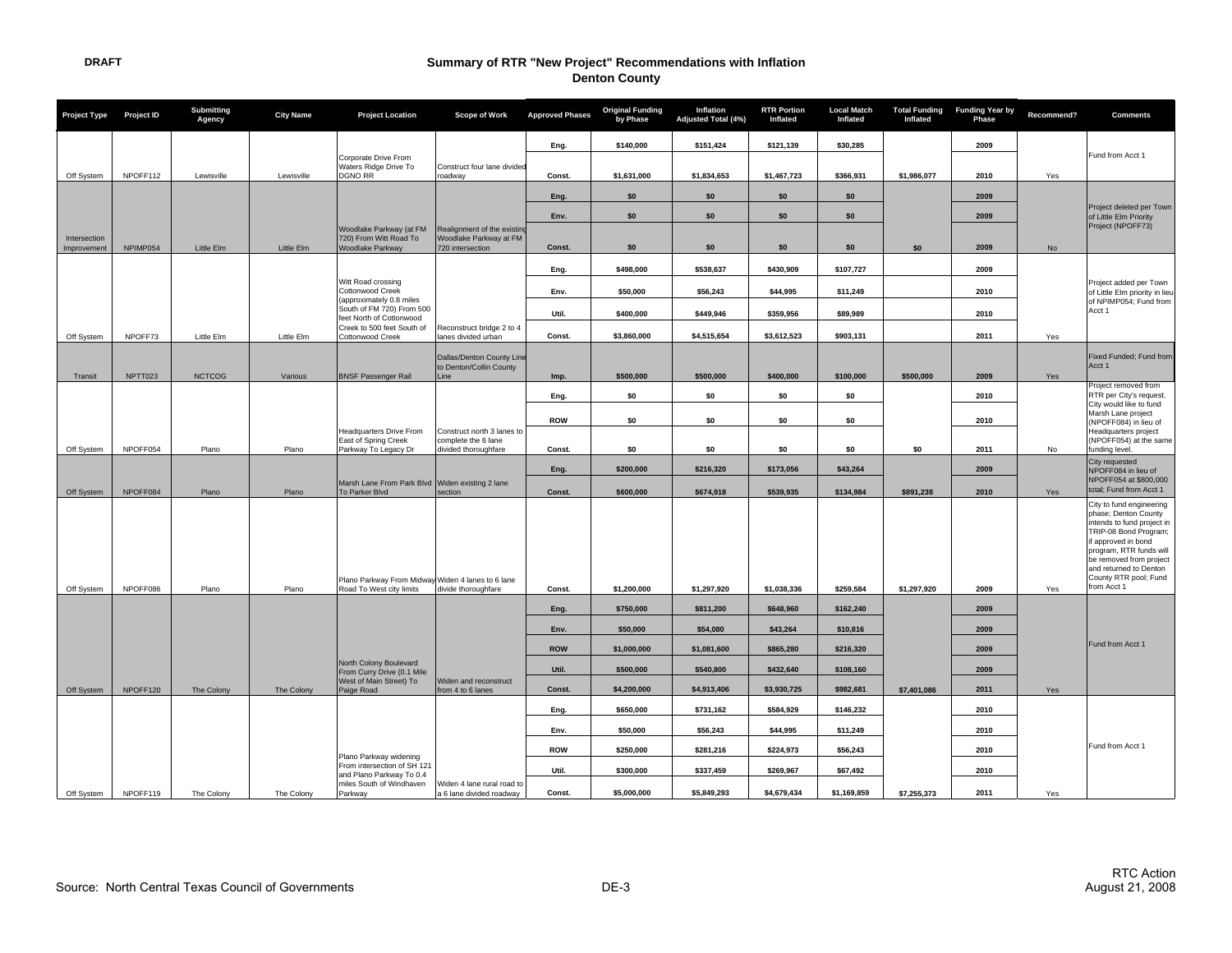| <b>Project Type</b>   | Project ID         | <b>Submitting</b><br>Agency | <b>City Name</b>                           | <b>Project Location</b>                                                                                 | <b>Scope of Work</b>                                 | <b>Approved Phases</b> | <b>Original Funding</b><br>by Phase | Inflation<br>Adjusted Total (4%) | <b>RTR Portion</b><br>Inflated | <b>Local Match</b><br>Inflated | <b>Total Funding</b><br>Inflated | <b>Funding Year by</b><br>Phase | Recommend? | <b>Comments</b>                          |
|-----------------------|--------------------|-----------------------------|--------------------------------------------|---------------------------------------------------------------------------------------------------------|------------------------------------------------------|------------------------|-------------------------------------|----------------------------------|--------------------------------|--------------------------------|----------------------------------|---------------------------------|------------|------------------------------------------|
|                       |                    |                             |                                            |                                                                                                         |                                                      | Eng.                   | \$0                                 | \$0                              | \$0                            | \$0                            |                                  | 2009                            |            |                                          |
|                       |                    |                             |                                            |                                                                                                         |                                                      | Env.                   | \$0                                 | \$0                              | \$0                            | \$0                            |                                  | 2009                            |            |                                          |
|                       |                    |                             |                                            |                                                                                                         |                                                      | <b>ROW</b>             | \$0                                 | \$0                              | \$0                            | \$0                            |                                  | 2011                            |            |                                          |
| On System             | NPON004            | TxDOT-Dallas                | Argyle                                     | FM 407 From FM 1830 to IH Widen from 2 to a 4 lane<br>35 West                                           | divided roadway                                      | Const.                 | \$0                                 | \$0                              | \$0                            | \$0                            | \$0                              | 2012                            | No         |                                          |
|                       |                    |                             |                                            |                                                                                                         |                                                      | Eng.                   | \$50,000                            | \$50,000                         | \$40,000                       | \$10,000                       |                                  | 2009                            |            | Fixed Funded. Timing is                  |
|                       |                    |                             |                                            | Memorial Drive From<br>Morning Star To Standridge                                                       | Design, installation, &<br>retiming of 3 new traffic |                        |                                     |                                  |                                |                                |                                  |                                 |            | included in project; Fund<br>from Acct 1 |
| <b>Traffic Signal</b> | NPTS008            | The Colony                  | The Colony                                 | Drive                                                                                                   | signals                                              | Const.                 | \$450,000                           | \$450,000                        | \$360,000                      | \$90,000                       | \$500.000                        | 2010                            | Yes        |                                          |
|                       |                    |                             |                                            | FM 407 From 1830 To Jeter Widen from 2 lane rural to                                                    |                                                      |                        |                                     |                                  |                                |                                |                                  |                                 |            | SH 121 MOU project;<br>Fund from Acct 1  |
| On System             | NPON137            | <b>TxDOT-Dallas</b>         | Bartonville                                | Road                                                                                                    | 4 lane urban                                         | Const.                 | \$9,857,657                         | \$11,532,064                     | \$9,225,652                    | \$2,306,413                    | \$11,532,064                     | 2011                            | Yes        |                                          |
|                       |                    |                             |                                            | FM 2499 From FM 2181                                                                                    | Construct 6 lane divided                             |                        |                                     |                                  |                                |                                |                                  |                                 |            | Fund from Acct 1                         |
| On System             | NPON138            | <b>TxDOT-Dallas</b>         | Corinth and Denton                         | North To IH 35 East                                                                                     | urban facility, new location                         | Const.                 | \$23,310,000                        | \$28,360,179                     | \$22,688,143                   | \$5,672,036                    | \$28,360,179                     | 2012                            | Yes        |                                          |
|                       |                    |                             |                                            |                                                                                                         |                                                      | Eng.                   | \$500,000                           | \$540,800                        | \$432,640                      | \$108,160                      |                                  | 2009                            |            |                                          |
|                       |                    |                             |                                            |                                                                                                         |                                                      |                        |                                     |                                  |                                |                                |                                  |                                 |            |                                          |
|                       |                    |                             |                                            |                                                                                                         |                                                      | Env.                   | \$130,000                           | \$140,608                        | \$112,486                      | \$28,122                       |                                  | 2009                            |            |                                          |
|                       |                    |                             |                                            |                                                                                                         |                                                      |                        |                                     |                                  |                                |                                |                                  |                                 |            | Fund from Acct 1                         |
|                       |                    |                             |                                            |                                                                                                         |                                                      | <b>ROW</b>             | \$820,000                           | \$922,388                        | \$737,910                      | \$184,478                      |                                  | 2010                            |            |                                          |
|                       |                    |                             |                                            |                                                                                                         | Roadway improvements at<br>various locations         |                        |                                     |                                  |                                |                                |                                  |                                 |            |                                          |
| On System             | NPON001            | TxDOT-Dallas                | Aubrey, and Pilot Point Denton County Line | Cross Roads, Krugerville, US 377 From US 380 To                                                         | throughout the limits of the<br>roadway.             | Const.                 | \$8,550,000                         | \$10,002,291                     | \$8,001,833                    | \$2,000,458                    | \$11,606,087                     | 2011                            | Yes        |                                          |
|                       |                    |                             |                                            |                                                                                                         |                                                      | Eng.                   | \$990,000                           | \$1,113,615                      | \$890,892                      | \$222,723                      |                                  | 2010                            |            |                                          |
|                       |                    |                             |                                            |                                                                                                         | Construct 2 lane rural                               | Env.                   | \$247,500                           | \$267,696                        | \$214,157                      | \$53,539                       |                                  | 2009                            |            | Changed Loop 288<br>segment per Denton's |
|                       |                    |                             |                                            | LP 288 From US 380 West-<br>of Denton To IH 35 West IH                                                  | roadway on new location<br>with interchange at IH 35 | ROW                    | \$1,650,000                         | \$1,930,267                      | \$1,544,213                    | \$386,053                      |                                  | 2011                            |            | priority; Fund from Acct 1               |
| On System             | NPON100<br>COON052 | <b>TxDOT-Dallas</b>         | Denton                                     | 35 to US 380 - NW Quadrant Phase 1: extension of<br>& Interchange                                       | Loop 288:                                            | Const.                 | \$16,500,000                        | \$22,581,389                     | \$18,065,111                   | \$4,516,278                    | \$25.892.967                     | 2015                            | Yes        |                                          |
|                       |                    |                             |                                            |                                                                                                         |                                                      |                        |                                     |                                  |                                |                                |                                  |                                 |            |                                          |
| On System             | NPON034            | <b>TxDOT-Dallas</b>         | Denton                                     | US 377 From IH 35 East To Widen 2 lane to 6 lane<br>0.26 miles South of FM 1830 urban section           |                                                      | Const.                 | \$11,626,140                        | \$13,600,939                     | \$10,880,752                   | \$2,720,188                    | \$13,600,939                     | 2011                            | Yes        | <b>Fund from Acct 1</b>                  |
|                       |                    |                             |                                            |                                                                                                         |                                                      |                        |                                     |                                  |                                |                                |                                  |                                 |            |                                          |
|                       | NPON139            | <b>TxDOT-Dallas</b>         | Flower Mound                               | FM 1171 From West of US Widen 2 lane rural to 6<br>377 To West of Shiloh Road lane divided urban highwa |                                                      | Const.                 | \$30,207,500                        | \$35,338,502                     | \$28,270,802                   | \$7,067,700                    | \$35,338,502                     | 2011                            | Yes        | Fund from Acct 1                         |
| On System             |                    |                             |                                            |                                                                                                         | Widen 2 lane rural to 4                              |                        |                                     |                                  |                                |                                |                                  |                                 |            |                                          |
| On System             | NPON141            | <b>TxDOT-Dallas</b>         | Lake                                       | Flower Mound and North FM 1171 From IH 35 West<br>To US 377                                             | lane of ultimate 6 lane<br>divided urban highway     | Const.                 | \$12,210,001                        | \$14,283,974                     | \$11,427,179                   | \$2,856,795                    | \$14,283,974                     | 2011                            | Yes        | Fund from Acct 1                         |
|                       |                    |                             |                                            |                                                                                                         |                                                      |                        |                                     |                                  |                                |                                |                                  |                                 |            |                                          |
|                       | NPON038            | TxDOT-Dallas                |                                            | US 377 From South of FM<br>1171 To Crawford Road                                                        | Widen 2 lane rural to 4<br>lane divided urban        | Const.                 |                                     |                                  |                                |                                |                                  | 2014                            | Yes        | Fund from Acct 1                         |
| On System             |                    |                             | Flower Mound, Argyle                       | FM 407 From C/L of                                                                                      |                                                      |                        | \$27,742,435                        | \$36,507,152                     | \$29,205,721                   | \$7,301,430                    | \$36,507,152                     |                                 |            |                                          |
| On System             | NPON144            | <b>TxDOT-Dallas</b>         | Oak, Bartonville                           | Flower Mound, Double   Bartonville To West of Chinn   Widen from 2 lane rural to<br>Chapel              | 4 lane urban                                         | Const.                 | \$10,677,603                        | \$12,491,285                     | \$9,993,028                    | \$2,498,257                    | \$12,491,285                     | 2011                            | Yes        | Fund from Acct 1                         |
|                       |                    |                             |                                            |                                                                                                         | Construct interchange; 2                             |                        |                                     |                                  |                                |                                |                                  |                                 |            | Fund from Acct 1                         |
| On System             | COON057            | <b>TxDOT-Dallas</b>         | Fort Worth                                 | SH 114 at FM 156                                                                                        | lanes to 4 lanes urban                               | Const.                 | \$23,230,000                        | \$27,175,814                     | \$21,740,651                   | \$5,435,163                    | \$27,175,814                     | 2011                            | Yes        |                                          |
|                       |                    |                             |                                            |                                                                                                         |                                                      | Eng.                   | \$1,590,000                         | \$1,719,744                      | \$1,375,795                    | \$343,949                      |                                  | 2009                            |            |                                          |
|                       |                    |                             |                                            | FM 156 From SH 114 To                                                                                   | Widen from 2 to a 4 lane                             | Env.                   | \$397,500                           | \$429,936                        | \$343,949                      | \$85,987                       |                                  | 2009                            |            | Fund from Acct 1                         |
| On System             | NPON008            | <b>TxDOT-Dallas</b>         | Justin                                     | North Justin City Limit (1100 divided urban cross<br>feet North of FM 407)                              | section                                              | Const.                 | \$26,500,000                        | \$32,241,302                     | \$25,793,042                   | \$6,448,260                    | \$34,390,982                     | 2012                            | Yes        |                                          |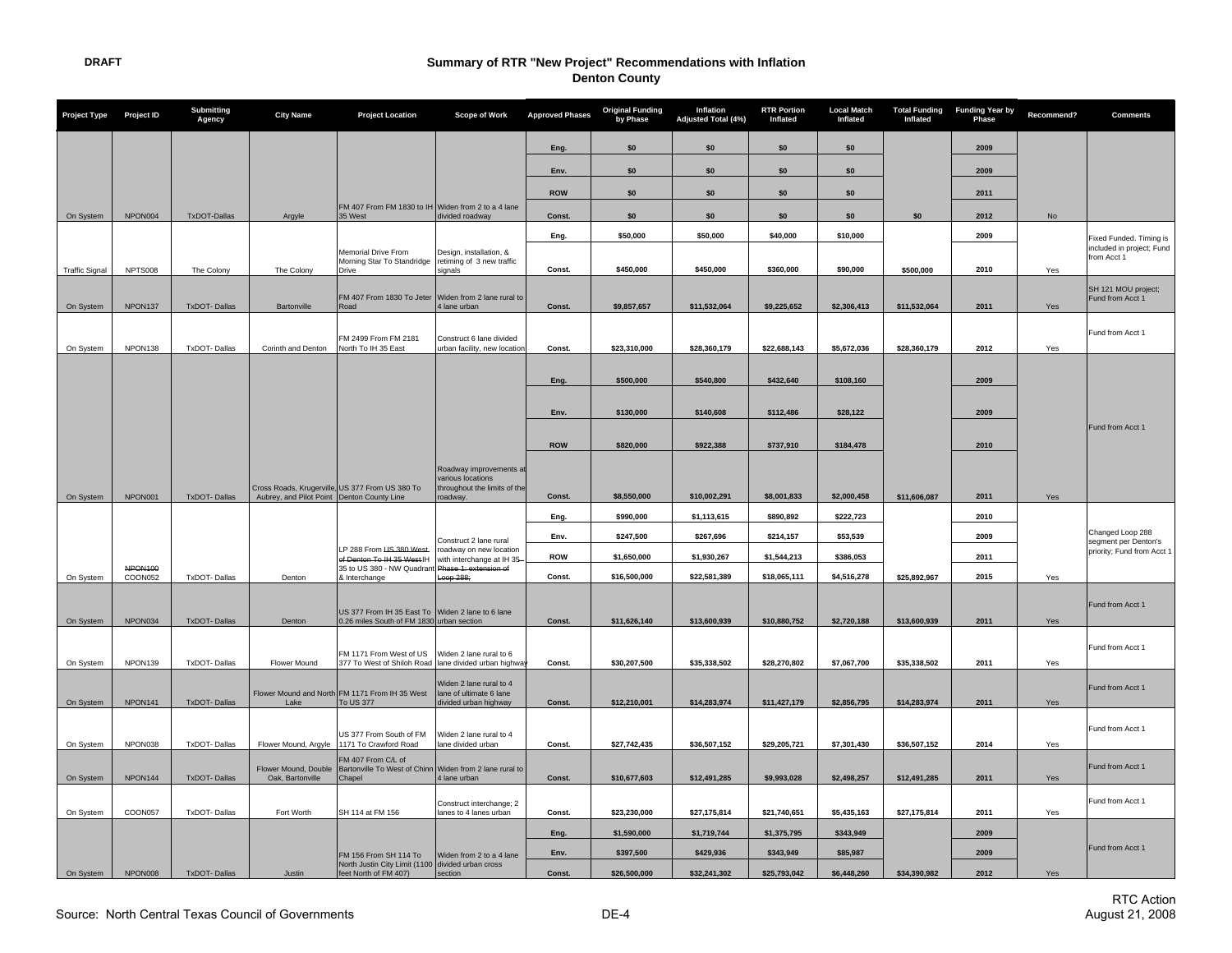| <b>Project Type</b>   | Project ID | Submitting<br>Agency | <b>City Name</b>                       | <b>Project Location</b>                                                                                               | <b>Scope of Work</b>                                                                                                              | <b>Approved Phases</b> | <b>Original Funding</b><br>by Phase | Inflation<br>Adjusted Total (4%) | <b>RTR Portion</b><br>Inflated | <b>Local Match</b><br>Inflated | Inflated      | <b>Total Funding Funding Year by</b><br>Phase | Recommend? | <b>Comments</b>                                                                                                                                                    |
|-----------------------|------------|----------------------|----------------------------------------|-----------------------------------------------------------------------------------------------------------------------|-----------------------------------------------------------------------------------------------------------------------------------|------------------------|-------------------------------------|----------------------------------|--------------------------------|--------------------------------|---------------|-----------------------------------------------|------------|--------------------------------------------------------------------------------------------------------------------------------------------------------------------|
|                       |            |                      | Little Elm and Cross                   | FM 720 From US 380 To                                                                                                 | Widen 2 lane rural<br>roadway to a 4 lane<br>divided urban cross                                                                  | <b>ROW</b>             | \$3,454,300                         | \$3,736,171                      | \$2,988,937                    | \$747.234                      |               | 2009                                          |            | Fund from Acct 1                                                                                                                                                   |
| On System             | NPON002    | TxDOT-Dallas         | Roads                                  | Garza Lane                                                                                                            | section                                                                                                                           | Const.                 | \$34,543,000                        | \$40,410,424                     | \$32,328,339                   | \$8,082,085                    | \$44.146.595  | 2011                                          | Yes        |                                                                                                                                                                    |
| On System             | COON014    | TxDOT-Dallas         | Oak Point                              | Little Elm, Lincoln Park, & FM 720 from Eldorado Pkwy Widen 2 lane rural to 6<br>(FM 720) to US 380                   | lanes urban divided                                                                                                               | Const.                 | \$0                                 | \$0                              | \$0                            | \$0                            | \$0           | 2011                                          | No         |                                                                                                                                                                    |
|                       |            |                      |                                        |                                                                                                                       |                                                                                                                                   | Eng.                   | \$1,260,000                         | \$1,362,816                      | \$1,090,253                    | \$272.563                      |               | 2009                                          |            |                                                                                                                                                                    |
|                       |            |                      |                                        |                                                                                                                       |                                                                                                                                   | Env.                   | \$315,000                           | \$340,704                        | \$272,563                      | \$68,141                       |               | 2009                                          |            |                                                                                                                                                                    |
|                       |            |                      |                                        |                                                                                                                       |                                                                                                                                   | <b>ROW</b>             | \$3,500,000                         | \$3,785,600                      | \$3,028,480                    | \$757,120                      |               | 2009                                          |            | Fund from Acct 1                                                                                                                                                   |
|                       |            |                      |                                        | FM 544 From FM 2281                                                                                                   |                                                                                                                                   | Util.                  | \$2.100.000                         | \$2.271.360                      | \$1,817,088                    | \$454.272                      |               | 2009                                          |            |                                                                                                                                                                    |
| On System             | NPON007    | <b>TxDOT-Dallas</b>  | Lewisville                             | North Carrollton and West (Denton Drive) To 0.17 miles Widen from 2 to a 6 lane<br>West of Josey Lane                 | divided urban facility                                                                                                            | Const.                 | \$21.000.000                        | \$23.622.144                     | \$18,897,715                   | \$4.724.429                    | \$31,382,624  | 2010                                          | Yes        |                                                                                                                                                                    |
| On System             | NPON036    | <b>TxDOT-Dallas</b>  | Roanoke                                | US 377 From Tarrant County Widen 2 lane roadway to 4<br>Line To SH 114                                                | lane divided urban                                                                                                                | Const.                 | \$10.889.136                        | \$12,738,749                     | \$10,190,999                   | \$2,547,750                    | \$12,738,749  | 2011                                          | Yes        | Fund from Acct 1                                                                                                                                                   |
| On System             | NPON037    | <b>TxDOT-Dallas</b>  | Roanoke, Flower Mound South of FM 1171 | US 377 From SH 114 To                                                                                                 | Widen 2 lane roadway to 4<br>lane divided urban                                                                                   | Const.                 | \$24.835.940                        | \$33.989.699                     | \$27,191,759                   | \$6,797.940                    | \$33.989.699  | 2015                                          | Yes        | Fund from Acct 2                                                                                                                                                   |
|                       |            |                      |                                        |                                                                                                                       |                                                                                                                                   | Eng.                   | \$84,000                            | \$84,000                         | \$67,200                       | \$16,800                       |               | 2009                                          |            | Fixed Funded; Fund from                                                                                                                                            |
| <b>Traffic Signal</b> | NPTS007    | TxDOT-Dallas         | Roanoke                                | US 377 & SH 114 at various   Installation of traffic signals<br>locations signal construction and subsequent retiming |                                                                                                                                   | Const.                 | \$826,000                           | \$826,000                        | \$660,800                      | \$165,200                      | \$910,000     | 2010                                          | Yes        | Acct 1                                                                                                                                                             |
| On System             | NPON040    | TxDOT-Dallas         | Various                                | US 380 From Loop 288 To-<br>Collin County LineUS 380<br>From FM 423 To<br>Denton/Collin County Line                   | Rural to Urban: add<br>median, right turn lanes<br>Widen 4 to 6 lane divided<br>urban with intersection<br>improvements at FM 423 | Const.                 | \$13,200,000                        | \$14,277,120                     | \$11,421,696                   | \$2,855,424                    | \$14,277,120  | 2009                                          | Yes        | Project added to<br>recommendations per<br>request of the City of<br>Frisco in order to meet up<br>with companion project in<br>Collin County; Fund from<br>Acct 2 |
|                       |            |                      |                                        |                                                                                                                       |                                                                                                                                   |                        | \$869,540,193                       | \$966,637,121                    | \$773,171,492                  | \$193,466,064                  | \$961,077,076 |                                               |            |                                                                                                                                                                    |

**\* Revenue will be used to account for local contribution credits for agencies along SH 121 corridor.**

|                           | <b>Original Total</b> | <b>Inflation Adiusted</b><br>Total | <b>RTR Portion</b> | <b>RTR Balance</b> |
|---------------------------|-----------------------|------------------------------------|--------------------|--------------------|
| <b>Account 1</b>          | \$831.504.253         | \$918.370.302                      | \$734.558.037      | \$1,331,963        |
| Account 2                 | \$38.035.940          | \$48,266,819                       | \$38.613.455       | \$51,016,545       |
| <b>Projected Interest</b> | \$73,589,000          | \$73,589,000                       | \$73,589,000       | \$73,589,000       |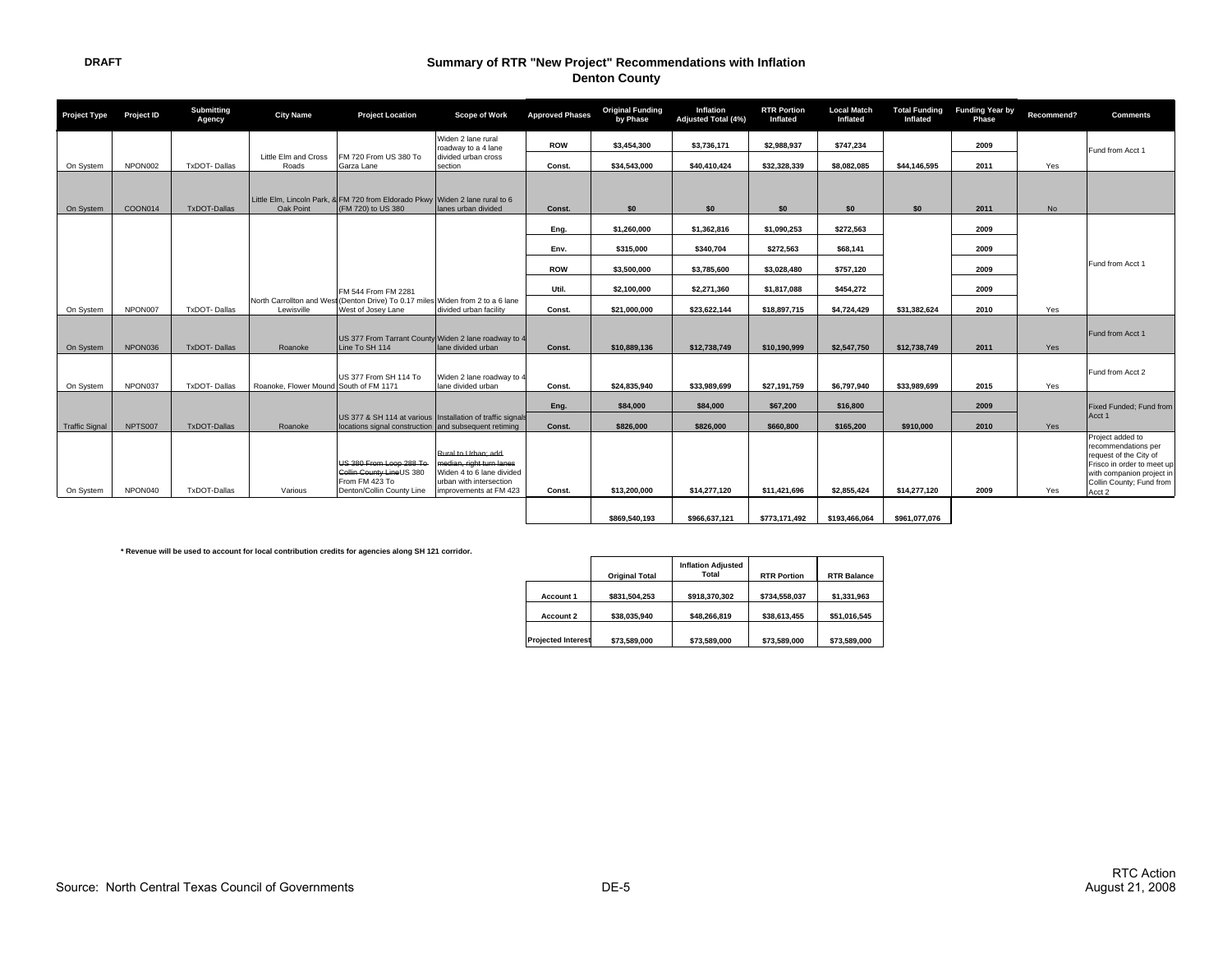| Project Type Project ID                   |                        | Submitting<br>Agency | <b>City Name</b> | <b>Project Location</b>                                                                                                     | <b>Scope of Work</b>                                                                                                                                                             | Approved<br><b>Phases</b> | Original<br>Phase        | Inflation<br>Funding by Adjusted Total<br>(4%) | <b>RTR Portion Local Match</b><br>Inflated | Inflated              | Total<br><b>Funding</b><br>Inflated | <b>Funding</b><br>Year by<br>Phase | Recommend? | <b>Comments</b>                                                                                                                                           |
|-------------------------------------------|------------------------|----------------------|------------------|-----------------------------------------------------------------------------------------------------------------------------|----------------------------------------------------------------------------------------------------------------------------------------------------------------------------------|---------------------------|--------------------------|------------------------------------------------|--------------------------------------------|-----------------------|-------------------------------------|------------------------------------|------------|-----------------------------------------------------------------------------------------------------------------------------------------------------------|
|                                           | <b>AVAILABLE FUNDS</b> |                      |                  |                                                                                                                             |                                                                                                                                                                                  | Account 1: \$33,710,000   |                          |                                                | Account 2: \$33,060,000                    |                       |                                     |                                    |            |                                                                                                                                                           |
| Reserve Pool                              | N/A                    | N/A                  | N/A              | To Be Determined                                                                                                            | Set aside for cost<br>overruns or RTC-<br>Approved scope<br>changes that result<br>in higher costs                                                                               |                           | \$5,056,500              | \$5,056,500                                    | \$5,056,500                                | \$0                   |                                     |                                    | Yes        | Staff recommends<br>maintaining a reserve<br>pool of 15% of Account 1<br>revenues; Fund from Acct                                                         |
| Intelligent<br>Transportatio<br>n Systems | NPIT013                | Arlington            | Arlington        | Arlington<br><b>Entertainment District</b><br>From Collins & Lamar<br><b>Blvd To SH 360 &amp;</b><br><b>Division Street</b> | Design and<br>construct ITS field<br>devices                                                                                                                                     | Eng.<br>Const.            | \$69,617<br>\$510,527    | \$69,617<br>\$510,527                          | \$55,694<br>\$408,421                      | \$13,923<br>\$102,105 | \$580,144                           | 2009<br>2009                       | Yes        | Recommend partial<br>funding of higher<br>Arlington Priority NPIT014<br>& NPIT013 in lieu of<br>NPIT002 and NPIT003.<br>Fixed Funded; Fund from           |
| Intelligent<br>Transportatio<br>n Systems | NPIT002                | Arlington            | Arlington        | Arlington<br><b>Entertainment District</b>                                                                                  | Installation and<br>implementation of<br>interactive kiosks<br>and a Highway<br><b>Advisory Radio</b><br>(HAR) system                                                            | N/A                       | \$0                      | \$0                                            | \$0                                        | \$0                   | \$0                                 | N/A                                | No         | Recommend partial<br>funding of higher<br>Arlington priorities<br>NPIT014 & NPIT013<br>instead.                                                           |
| Intelligent<br>Transportatio<br>n Systems | NPIT003                | Arlington            | Arlington        | Arlington<br><b>Entertainment District</b>                                                                                  | Design and<br>construct<br>Arlington's traffic<br>management<br>center                                                                                                           | N/A                       | \$0                      | \$0                                            | \$0                                        | \$0                   | \$0                                 | N/A                                | No         | Recommend partial<br>funding of higher<br>Arlington priorities<br>NPIT014 & NPIT013<br>instead.                                                           |
| Intelligent<br>Transportatio<br>n Systems | NPIT014                | Arlington            | Arlington        | Reversible and<br>Changeable Lanes<br>for Special Events                                                                    | Design and<br>construction of 5<br>reversible lane<br>systems (Division,<br>Collins, Rogers,<br>Baird Farm, and<br>Road to Six Flags)                                            | Eng.<br>Const.            | \$75,032<br>\$550,233    | \$75,032<br>\$550,233                          | \$60,025<br>\$440,187                      | \$15,006<br>\$110,047 | \$625,265                           | 2009<br>2009                       | Yes        | Recommend partial<br>funding of higher<br>Arlington Priority NPIT014<br>& NPIT013 in lieu of<br>NPIT002 and NPIT003.<br>Fixed Funded; Fund from<br>Acct 1 |
| Regional/<br>Innovative                   | <b>NPRI015</b>         | Colleyville          | Colleyville      | Railroad Crossings -<br>SH 26 at Pleasant<br>Run Road; SH 26 at<br>John McCain Road:<br>SH 26 at LD Lockett<br>Road         | Add quad gates at<br>3 crossings                                                                                                                                                 | Eng.<br>Const.            | \$140,900<br>\$1,654,100 | \$140,900<br>\$1,654,100                       | \$112,720<br>\$1,323,280                   | \$28,180<br>\$330,820 | \$1,795,000                         | 2010<br>2011                       | Yes        | Fixed Funded; Fund from<br>Acct 1                                                                                                                         |
| Off system                                | NPOFF155               | Fort Worth           | Fort Worth       | Dirks Road From<br>Bryant Irvin To SH<br>121                                                                                | Reconstruct<br>existing 2 lane<br>roadway as 6 lane<br>divided arterial with<br>sidewalks on both<br>sides for safety and<br>capacity. Grade<br>crossing safety<br>improvements. | Const.                    | \$762,000                | \$762,000                                      | \$762,000                                  | \$7,247,400           | \$8,009,400                         | 2009                               | Yes        | Fixed Funded; Fund from<br>Acct1                                                                                                                          |
| Transit                                   |                        | Fort Worth           | Fort Worth       | Fort Worth Modern<br>Streetcar                                                                                              | Phase I                                                                                                                                                                          | Eng.                      | \$2,000,000              | \$2,000,000                                    | \$1,600,000                                | \$400,000             | \$2,000,000                         | 2009                               | Yes        | Fund Phase 1 (\$1.6M);<br>Fixed Funded; Fund from<br>Acct 1                                                                                               |
| Bicycle/<br>Pedestrian                    | COBP002                | Fort Worth           | Fort Worth       | East Rosedale From<br>IH 35 West To US<br>287                                                                               | Pedestrian and<br>bicycle facility<br>improvements                                                                                                                               | Const.                    | \$5,000,000              | \$5,000,000                                    | \$4,000,000                                | \$1,000,000           | \$5,000,000                         | 2011                               | Yes        | Approve Partial Funding;<br>\$4M; Fund from Acct 2;<br>Fixed Funded split<br>original funding with West<br>Rosedale project; City to<br>fund engineering  |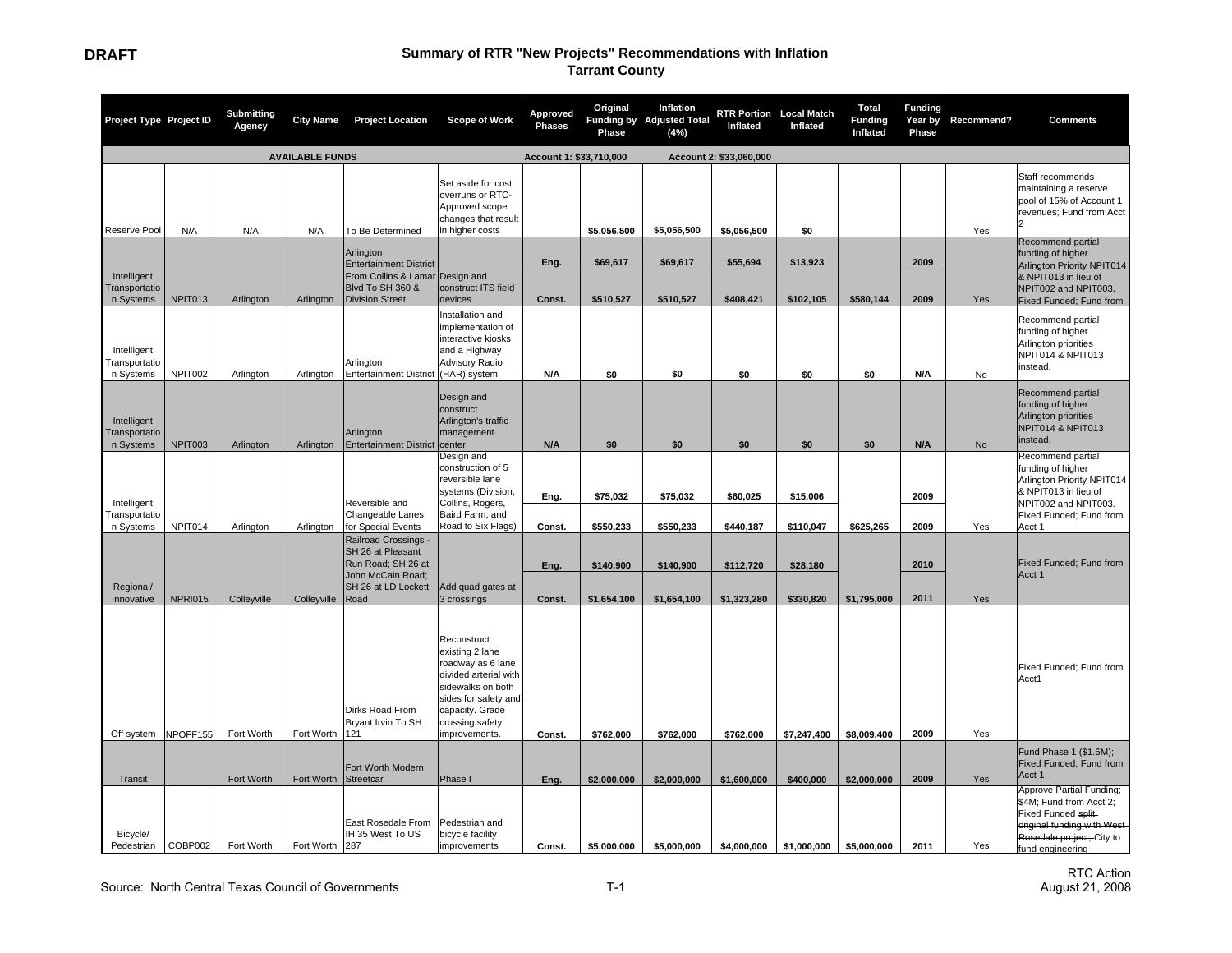| Project Type Project ID              |              | <b>Submitting</b><br>Agency | <b>City Name</b>        | <b>Project Location</b>                                        | Scope of Work                                                   | <b>Approved</b><br><b>Phases</b> | Original<br>Phase         | Inflation<br>Funding by Adjusted Total<br>(4% ) | <b>RTR Portion</b> Local Match<br>Inflated | Inflated           | Total<br><b>Funding</b><br>Inflated | <b>Funding</b><br>Year by<br>Phase | Recommend? | <b>Comments</b>                                                                                                                                                                                   |
|--------------------------------------|--------------|-----------------------------|-------------------------|----------------------------------------------------------------|-----------------------------------------------------------------|----------------------------------|---------------------------|-------------------------------------------------|--------------------------------------------|--------------------|-------------------------------------|------------------------------------|------------|---------------------------------------------------------------------------------------------------------------------------------------------------------------------------------------------------|
| Bicycle/<br>Pedestrian               | COBP004      | Fort Worth                  | Fort Worth              | West Rosedale From<br>Forest Park To IH<br>35W                 | Pedestrian and<br>bicycle facility<br>improvements              | Const.                           | \$2,500,000               | \$2,500,000                                     | \$2,000,000                                | \$500,000          | \$2,500,000                         | 2011                               |            | <b>Approve Partial Funding</b><br>\$2M; Funding split with<br>East Rosedale project:<br>City to fund engineering;<br>Fund from Acct 1; Fixed<br>Funded                                            |
|                                      |              |                             |                         |                                                                |                                                                 | Eng.                             | \$200,000                 | \$216,320                                       | \$173,056                                  | \$43,264           |                                     | 2009                               |            |                                                                                                                                                                                                   |
|                                      |              |                             |                         |                                                                | Extension of the                                                | Env.                             | \$30,000                  | \$32,448                                        | \$25,958                                   | \$6,490            |                                     | 2009                               |            | Includes management<br>and operations                                                                                                                                                             |
|                                      |              |                             |                         |                                                                | US 287 South<br>bound frontage                                  | <b>ROW</b>                       | \$15,000                  | \$16,224                                        | \$12,979                                   | \$3,245            |                                     | 2009                               |            | improvements near<br>intersection; Fund from                                                                                                                                                      |
|                                      |              |                             |                         | US 287 South bound                                             | road to the existing<br>Berry Street &                          | Util.                            | \$15,000                  | \$16,224                                        | \$12,979                                   | \$3,245            |                                     | 2009                               |            | Acct 1                                                                                                                                                                                            |
| Intersection<br>Improvement COIMP003 |              | Fort Worth                  | Fort Worth              | frontage road from<br>Berry to Vaughn                          | Vaughn Blvd<br>intersection                                     | Const.                           | \$1,140,000               | \$1,282,345                                     | \$1,025,876                                | \$256,469          | \$1,563,561                         | 2010                               | Yes        |                                                                                                                                                                                                   |
|                                      |              |                             |                         | <b>Trinity Boulevard</b><br><b>From Trinity</b>                |                                                                 | Eng.                             | \$288,000                 | \$323,961                                       | \$259,169                                  | \$64,792           |                                     | 2010                               |            |                                                                                                                                                                                                   |
|                                      |              |                             |                         | Boulevard (400 feet<br>East) To Precinct                       | Left turn lanes on<br><b>Trinity Boulevard at</b>               | <b>ROW</b>                       | \$30.555                  | \$34,370                                        | \$27,496                                   | \$6,874            |                                     | 2010                               |            | Fund from Acct 1                                                                                                                                                                                  |
| Intersection<br>Improvement COIMP004 |              | Fort Worth                  | Fort Worth              | Line Road (400 feet<br>West)                                   | Precinct Line Road<br>are proposed                              | Const.                           | \$1,359,445               | \$1,590,358                                     | \$1,272,287                                | \$318,072          | \$1,948,689                         | 2011                               | Yes        |                                                                                                                                                                                                   |
|                                      |              |                             |                         |                                                                |                                                                 | Eng.                             | \$823,500                 | \$890,698                                       | \$712,558                                  | \$178,140          |                                     | 2009                               |            |                                                                                                                                                                                                   |
|                                      |              |                             |                         |                                                                |                                                                 | Env.                             | \$54,000                  |                                                 |                                            |                    |                                     | 2009                               |            |                                                                                                                                                                                                   |
|                                      |              |                             |                         |                                                                |                                                                 |                                  |                           | \$58,406                                        | \$46,725                                   | \$11,681           |                                     |                                    |            | Fund from Acct 1                                                                                                                                                                                  |
|                                      |              |                             |                         |                                                                | Widen 2 lanes to 3<br>lane undivided                            | <b>ROW</b>                       | \$31,500                  | \$35,433                                        | \$28,347                                   | \$7,087            |                                     | 2010                               |            |                                                                                                                                                                                                   |
|                                      | NPOFF02      |                             |                         | Euless & South Main<br>From TRE Rail To                        | roadway and raise<br>railroad bridge for                        | Util.                            | \$54,000                  | \$60,743                                        | \$48,594                                   | \$12,149           |                                     | 2010                               |            |                                                                                                                                                                                                   |
| Off system                           | 5            | Fort Worth                  | Fort Worth              | <b>Euless Street</b>                                           | clearance                                                       | Const.                           | \$3,537,000               | \$4,137,790                                     | \$3,310,232                                | \$827,558          | \$5,183,070                         | 2011                               | Yes        |                                                                                                                                                                                                   |
|                                      |              |                             |                         |                                                                |                                                                 | Eng.                             | \$875,000                 | \$946,400                                       | \$757,120                                  | \$189,280          |                                     | 2009                               |            |                                                                                                                                                                                                   |
|                                      |              |                             |                         |                                                                |                                                                 | Env.                             | \$165,000                 | \$178,464                                       | \$142,771                                  | \$35,693           |                                     | 2009                               |            |                                                                                                                                                                                                   |
|                                      |              |                             |                         |                                                                |                                                                 | <b>ROW</b>                       | \$201,000                 | \$226,098                                       | \$180,878                                  | \$45.220           |                                     | 2010                               |            | Fund from Acct 1                                                                                                                                                                                  |
|                                      |              |                             |                         | Riverside Bridge at<br><b>Fossil Creek From</b>                | New Road 4 lane<br>bridge with                                  | Util.                            | \$165,000                 | \$185,603                                       | \$148,482                                  | \$37,121           |                                     | 2010                               |            |                                                                                                                                                                                                   |
| Off system                           | NPOFF02<br>6 | Fort Worth                  | Fort Worth              | Stone Creek To<br><b>Redwood Creek</b>                         | sidewalks on both<br>sides                                      | Const.                           | \$3,594,000               | \$4,204,472                                     | \$3,363,577                                | \$840,894          | \$5,741,036                         | 2011                               | Yes        |                                                                                                                                                                                                   |
|                                      |              |                             |                         |                                                                |                                                                 | Eng.                             | \$1,400,000               | \$1,400,000                                     | \$936,600                                  | \$463,400          |                                     | 2010                               |            |                                                                                                                                                                                                   |
|                                      |              |                             |                         |                                                                |                                                                 | Env.                             | \$300,000                 | \$300,000                                       | \$200,700                                  | \$99,300           |                                     | 2009                               |            | Fund Partial Amount;                                                                                                                                                                              |
|                                      |              |                             |                         |                                                                | Construct<br>structures, track                                  | Util.                            |                           |                                                 |                                            |                    |                                     | 2010                               |            | Fixed Funded; Fund from<br>Acct 1                                                                                                                                                                 |
|                                      |              |                             |                         | Tower 60 Trinity                                               | and signals for a<br>new bridge over                            |                                  | \$150,000                 | \$1,500,000                                     | \$100,350                                  | \$49,650           |                                     |                                    |            |                                                                                                                                                                                                   |
| Transit<br>Local<br>Contribution*    | NPTT018      | <b>FWTA</b><br>Grapevine    | Fort Worth<br>Grapevine | <b>River Bridge Project</b><br>Grapevine (To be<br>Determined) | the Trinity River<br>SH 121 Local<br><b>Contribution Credit</b> | Const.                           | \$11,600,000<br>\$150,000 | \$11,600,000<br>\$150,000                       | \$7,760,400                                | \$3,839,600<br>\$0 | \$13,450,000<br>\$150,000           | 2011                               | Yes<br>Yes | Reserved for SH 121<br><b>Local Contribution Credit;</b><br><b>Fixed Funded; Once</b><br>project is identified, RTR<br>funds will be credited via<br>TIP modification process<br>out of Account 1 |
|                                      |              |                             |                         |                                                                |                                                                 |                                  |                           |                                                 | \$150,000                                  |                    |                                     |                                    |            |                                                                                                                                                                                                   |

Source: North Central Texas Council of Governments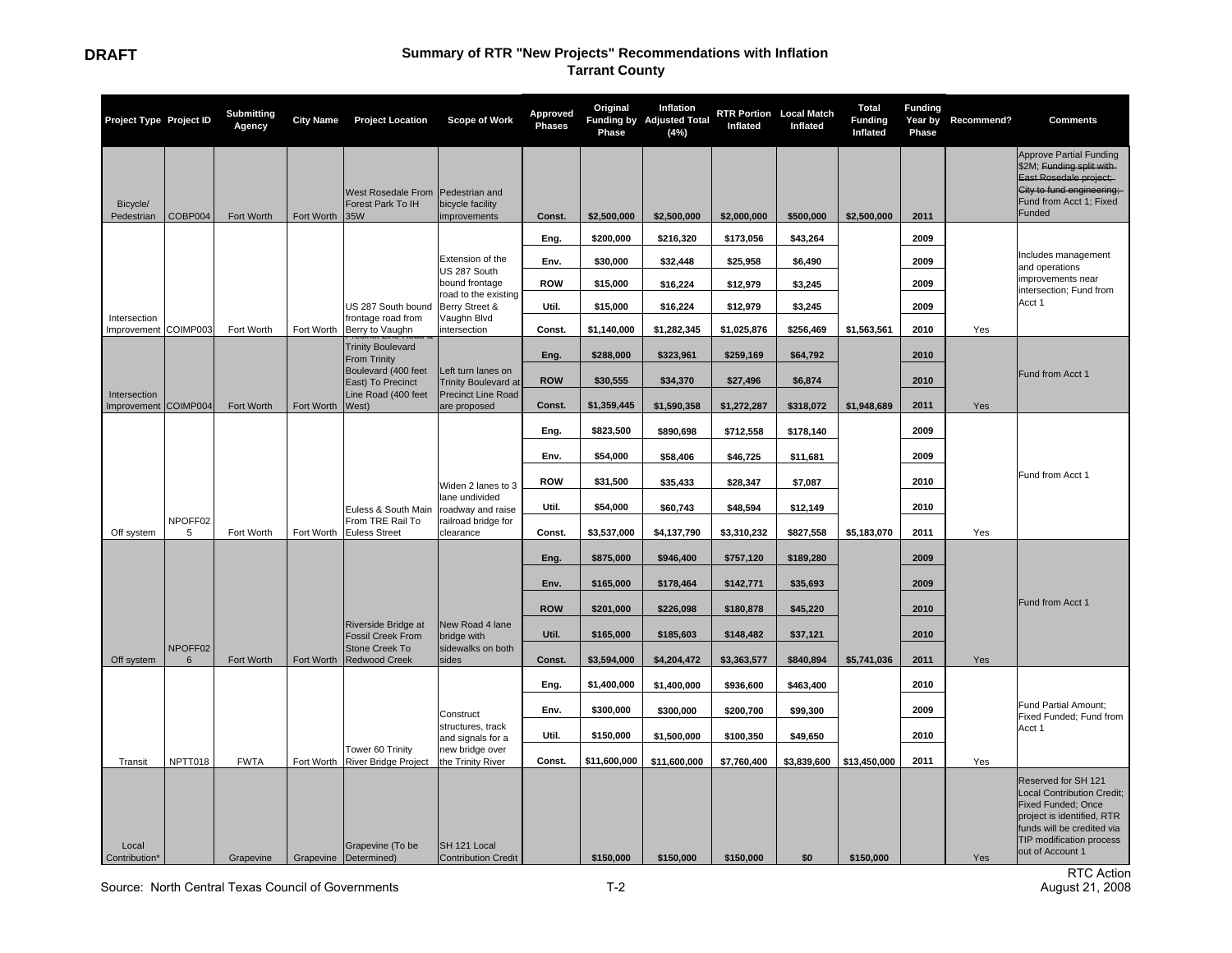| Project Type Project ID              |          | <b>Submitting</b><br>Agency | <b>City Name</b>    | <b>Project Location</b>                                                                                                                                                     | <b>Scope of Work</b>                                                                                                                                                              | Approved<br><b>Phases</b> | Original<br>Phase | Inflation<br>Funding by Adjusted Total<br>(4%) | <b>RTR Portion</b> Local Match<br>Inflated | Inflated    | <b>Total</b><br><b>Funding</b><br>Inflated | <b>Funding</b><br>Year by<br>Phase | Recommend? | <b>Comments</b>                                                                                                                                                                                                                                    |
|--------------------------------------|----------|-----------------------------|---------------------|-----------------------------------------------------------------------------------------------------------------------------------------------------------------------------|-----------------------------------------------------------------------------------------------------------------------------------------------------------------------------------|---------------------------|-------------------|------------------------------------------------|--------------------------------------------|-------------|--------------------------------------------|------------------------------------|------------|----------------------------------------------------------------------------------------------------------------------------------------------------------------------------------------------------------------------------------------------------|
|                                      |          |                             |                     |                                                                                                                                                                             |                                                                                                                                                                                   | Eng.                      | \$141,000         | \$152,506                                      | \$122,004                                  | \$30,501    |                                            | 2009                               |            | Haltom City requested<br>consideration of<br>interesction improvements                                                                                                                                                                             |
|                                      |          |                             |                     |                                                                                                                                                                             |                                                                                                                                                                                   | Env.                      | \$15,000          | \$16,224                                       | \$12,979                                   | \$3,245     |                                            | 2009                               |            | on IH 820; request<br>resulting in ongoing<br>discussion with TxDOT;                                                                                                                                                                               |
|                                      |          |                             |                     |                                                                                                                                                                             |                                                                                                                                                                                   |                           |                   |                                                |                                            |             |                                            |                                    |            | Staff recommends funding<br>this intersection<br>(NPIMP040) and                                                                                                                                                                                    |
|                                      |          |                             |                     |                                                                                                                                                                             | Redesign                                                                                                                                                                          | <b>ROW</b>                | \$16,000          | \$17,998                                       | \$14,398                                   | \$3,600     |                                            | 2010                               |            | considering IH 820<br>requests in future funding<br>initiatives once                                                                                                                                                                               |
| Intersection                         |          |                             |                     | US 377 at East                                                                                                                                                              | interchange to a<br>standard 4 way,<br>signalized                                                                                                                                 |                           |                   |                                                |                                            |             |                                            |                                    |            | discussions with TxDOT<br>have concluded; Fund<br>from Acct 1                                                                                                                                                                                      |
| Improvement NPIMP040                 |          | Haltom City                 | Haltom City Belknap |                                                                                                                                                                             | ntersection                                                                                                                                                                       | Const.                    | \$1,315,700       | \$1,479,984                                    | \$1,183,987                                | \$295,997   | \$1,666,711                                | 2010                               | Yes        |                                                                                                                                                                                                                                                    |
|                                      |          |                             |                     |                                                                                                                                                                             |                                                                                                                                                                                   | Eng.                      | \$113,000         | \$122,221                                      | \$97,777                                   | \$24,444    |                                            | 2009                               |            |                                                                                                                                                                                                                                                    |
|                                      |          |                             |                     |                                                                                                                                                                             | Widen FM 1709<br>between                                                                                                                                                          | Env.                      | \$20,000          | \$21,632                                       | \$17,306                                   | \$4,326     |                                            | 2009                               |            | Fund from Acct 1                                                                                                                                                                                                                                   |
|                                      |          |                             |                     |                                                                                                                                                                             | intersection of Elm<br>Street and the UP                                                                                                                                          | <b>ROW</b>                | \$50,000          | \$54,080                                       | \$43,264                                   | \$10,816    |                                            | 2009                               |            |                                                                                                                                                                                                                                                    |
| Intersection<br>Improvement          | NPIMP026 | Keller                      | Keller              | FM 1709 at US 377<br>West                                                                                                                                                   | Railroad and Keller<br>West city limits                                                                                                                                           | Const.                    | \$820,000         | \$922,388                                      | \$737,911                                  | \$184,478   | \$1,120,321                                | 2010                               | Yes        |                                                                                                                                                                                                                                                    |
| Intersection<br>Improvement NPIMP042 |          | Mansfield                   | Mansfield           | East Broad Street at<br><b>US 287</b>                                                                                                                                       | Addition and<br>alignment of a<br>West bound right<br>turn lane; Add<br>additional West<br>and East bound left<br>turn prior to the<br>bridge                                     | Const.                    | \$580,000         | \$627,328                                      | \$501,862                                  | \$125,466   | \$627,328                                  | 2009                               | Yes        | Fund from Acct 1                                                                                                                                                                                                                                   |
| Bicycle/<br>Pedestrian               | NPBP038  | <b>NCTCOG</b>               | Arlington           | Viridian Trail Project<br>From Green Oaks<br>Blvd to the South the<br>Future TRE Rail<br>Station To SH 360                                                                  | Construct northern<br>trail & underpass at<br>SH 360 8.6 miles of<br>trails that range 8-<br>12 feet wide                                                                         | Const.                    | \$2,000,000       | \$2,631,864                                    | \$1,315,932                                | \$1,315,931 | \$2,631,863                                | 2014                               | Yes        | <b>Approve Reduced</b><br>Funding and Scope;<br>Scope includes northern<br>bike/ped route with a<br>connection to future TRE<br>rail station and<br>connection from veloweb<br>intersection, and SH 360<br>bike/ped underpass; Fund<br>from Acct 1 |
| Transit                              | NPTT021  | <b>NCTCOG</b>               | Various             | East Cotton Belt<br>Tarrant County -<br>Cotton Belt<br>Passenger Rail<br>Corridor From Fort<br>Worth ITC<br>(Intermodal Transit<br>Center) to Tarrant<br><b>County Line</b> | The Cotton Belt<br>Corridor would<br>provide a key east-<br>west link across<br>Tarrant County,<br>linking several<br>member cities to<br>each other and to<br><b>DFW Airport</b> | Imp.                      | \$500,000         | \$500,000                                      | \$400,000                                  | \$100,000   | \$500,000                                  | 2009                               | Yes        | Fund Phase 1; Fixed<br>Funded; Fund from Acct 1                                                                                                                                                                                                    |